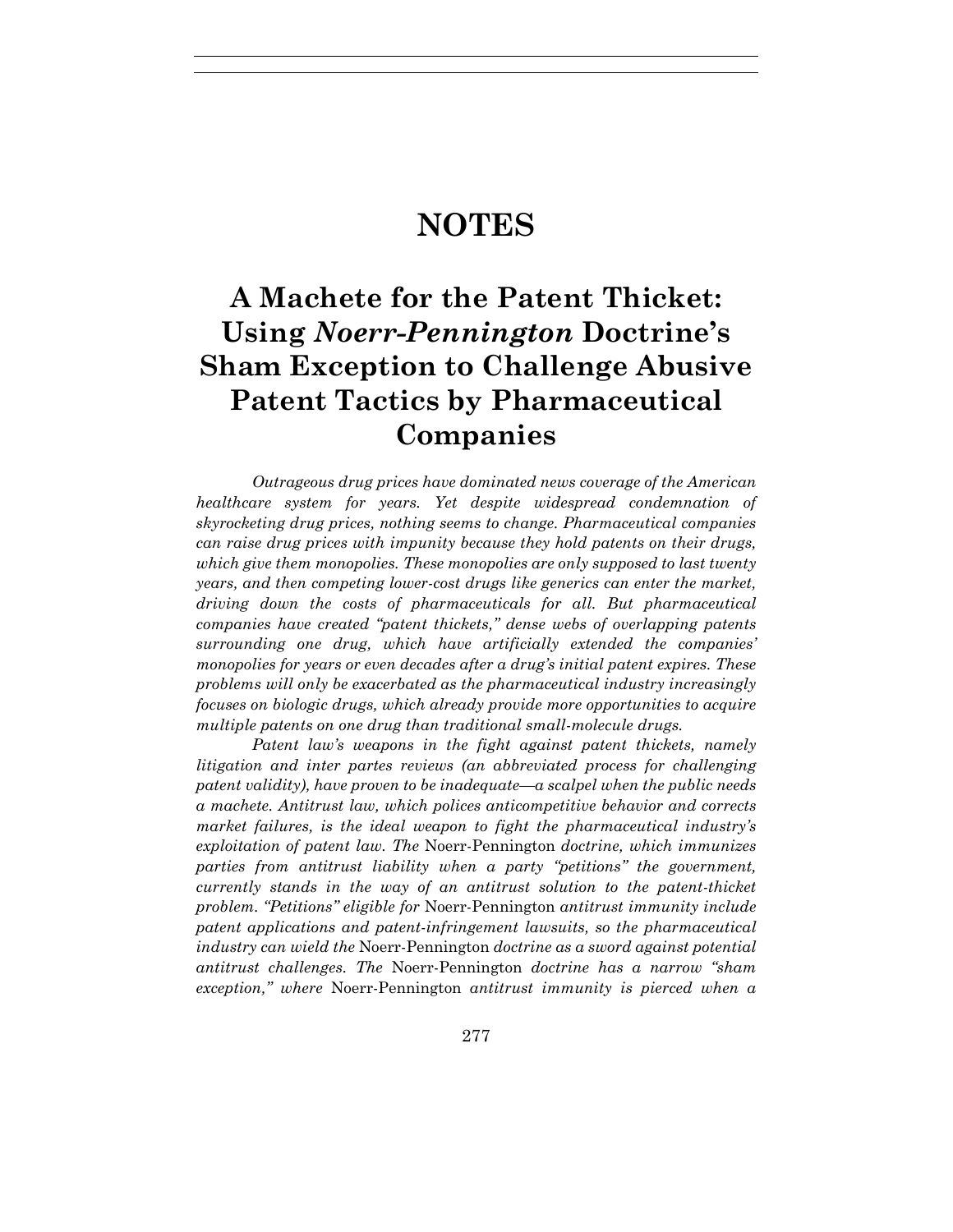*party's petitions are "mere shams" to interfere with the operations of a competitor. Unfortunately, after two Supreme Court decisions about the sham exception, the circuit courts have disagreed on the sham exception's operation, leaving potential antitrust plaintiffs, such as consumers and government regulators, with uncertain prospects for challenging patent thickets under antitrust law.*

*This Note proposes that courts adopt an approach to reconcile the Supreme Court decisions wherein courts apply a stricter standard for invoking the sham exception when an antitrust plaintiff challenges a single sham petition and a looser standard when an antitrust plaintiff challenges a pattern of sham petitions. Further, this Note proposes a general framework for analyzing patent proceedings under the looser pattern standard. This solution strikes a balance between protecting parties' First Amendment petitioning right and discouraging abuse of the patent law system for anticompetitive effect. If successful, antitrust challenges can lead to quicker market entry for lower-cost drugs and allow more people to benefit from innovative and life-altering drugs.*

|                 | I. FROM ANTITRUST, TO BIOLOGICS, TO PATENT LAW 283         |     |
|-----------------|------------------------------------------------------------|-----|
| $\bm{A}$ .      | A Primer on Patent Law and Pharmaceutical                  |     |
|                 |                                                            | 285 |
|                 | 1. Patent Applications and Patent Prosecution 285          |     |
|                 |                                                            |     |
|                 | 3. Patent-Infringement Litigation and Reverse-             |     |
|                 |                                                            |     |
|                 |                                                            |     |
| В.              | Biologic Drugs and Biosimilars: The Future of              |     |
|                 |                                                            |     |
| $\mathcal{C}$ . | <i>The Evolution of the Noerr-Pennington Doctrine</i> 296  |     |
| D.              | Operation of the Sham Exception to                         |     |
|                 |                                                            |     |
|                 | II. THE NOERR-PENNINGTON SHAM EXCEPTION CIRCUIT SPLIT AND  |     |
|                 |                                                            |     |
| $\bm{A}$ .      | <i>Reconciling the "Conflict" Between California Motor</i> |     |
|                 | $and$ PRE $.$                                              |     |
| <i>B</i> .      | The Ninth Circuit Approach: A Lower Bar for a              |     |
|                 |                                                            |     |
| $C_{\cdot}$     | The First Circuit Approach: The High Bar of PRE            |     |
|                 | Always Applies                                             | 307 |
| D.              | Patent Thickets and the Sham Exception 310                 |     |
| Е.              |                                                            |     |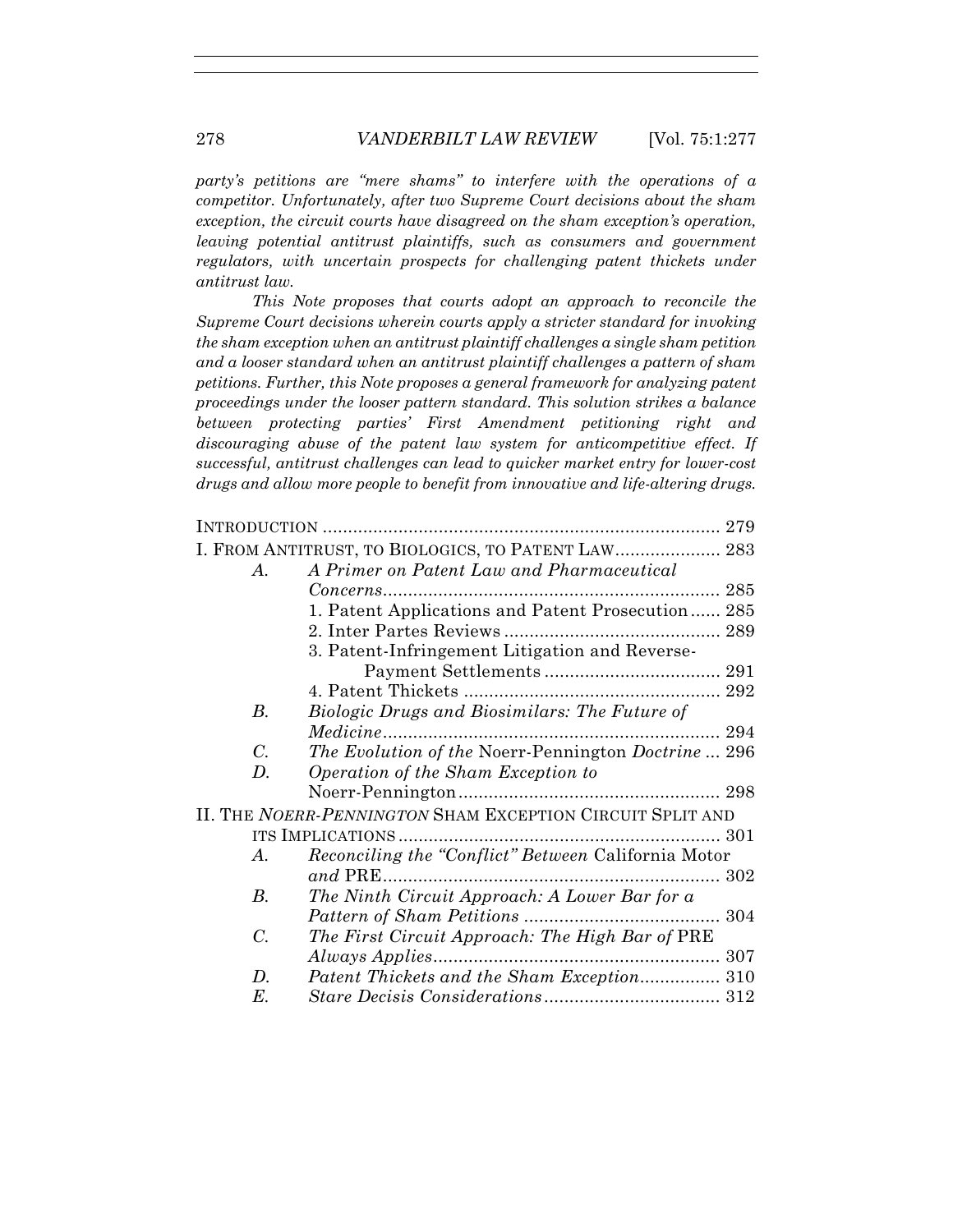|             | <b>III. A FRAMEWORK FOR ANALYZING PATENT PROCEEDINGS UNDER</b> |  |
|-------------|----------------------------------------------------------------|--|
|             | THE CALIFORNIA MOTOR PATTERN ANALYSIS  314                     |  |
| A.          | <i>General Proposed Updates to the California Motor</i>        |  |
|             |                                                                |  |
| $B_{\cdot}$ | Patent Law Considerations Under the California                 |  |
|             |                                                                |  |
| $C_{\cdot}$ | <i>Implications and Counterarguments</i> 319                   |  |
|             |                                                                |  |
|             |                                                                |  |

#### **INTRODUCTION**

The world's second-best-selling drug of all time is Humira.<sup>1</sup> Humira can treat a variety of autoimmune conditions, including rheumatoid arthritis, Crohn's disease, and plaque psoriasis, among others.2 Humira is on track to become and remain the best-selling drug in history through 2024, with a projected revenue of \$240 billion.<sup>3</sup> AbbVie Inc. ("AbbVie"), the company that owns the patents for Humira, has built its business off Humira's bounty.4 In 2019 alone, AbbVie earned \$19.2 billion in worldwide net revenues from Humira, which accounted for 58% of AbbVie's total net revenues for that year.5 AbbVie achieves these record-busting revenues for Humira not by quantity sold but by price: Humira's price doubled in just six years.6 In 2012, Humira cost \$19,000 a year per patient; by 2018, Humira's price had reached

 <sup>1.</sup> The heart drug Lipitor is the current best seller with \$164.43 billion in sales through 2018, but years of generic Lipitor competitors have eaten away at Lipitor's dominance. Angus Liu, *Top 10 All-Star Drugs in 2024: Humira's Captain, but Who Else Makes the Roster?*, FIERCEPHARMA (Aug. 15, 2019, 11:51 AM), https://www.fiercepharma.com/pharma/top-10-all-time-biggest-sellingdrugs-by-2024#:~:text=Heart [https://perma.cc/QH7H-BW5A]. Humira's revenue dominance will end in 2024 because multiple Humira competitors will enter the market throughout 2023. *See infra* note 17 (discussing the entrance of Humira competitors in the market).

 <sup>2.</sup> HUMIRA, https://www.humira.com (last visited Dec. 23, 2021) [https://perma.cc/KC9P-4QHZ].

 <sup>3.</sup> Liu, *supra* note 1.

<sup>4</sup>*. See* Sy Mukherjee, *Protect at All Costs: How the Maker of the World's Bestselling Drug Keeps Prices Sky-high*, FORTUNE (July 18, 2019, 5:31 AM), https://fortune.com/longform/abbviehumira-drug-costs-innovation/ [https://perma.cc/M89A-MK69] ("Humira isn't just AbbVie's bestselling drug, it is its everything-drug."). Moreover, AbbVie did not "aggressively pursue the replenishment of their [product] pipeline," and its spending on research and development is near the bottom of the twelve global biopharma companies. *Id.* AbbVie's reliance on Humira has come at a cost to its shareholders: "AbbVie's stock has plunged more than 27% in the past 12 months, underperforming most of its peers." *Id.*

 <sup>5.</sup> AbbVie Inc., Annual Report (Form 10-K) 10, 70 (Feb. 21, 2020). Humira also accounted for 61% of AbbVie's total net revenues in 2018 and 65% of AbbVie's total net revenues in 2017. *Id.*

 <sup>6.</sup> Danny Hakim, *Humira's Best-Selling Drug Formula: Start at a High Price. Go Higher.*, N.Y. TIMES (Jan. 6, 2018), https://www.nytimes.com/2018/01/06/business/humira-drug-prices.html [https://perma.cc/ER3M-BPRX].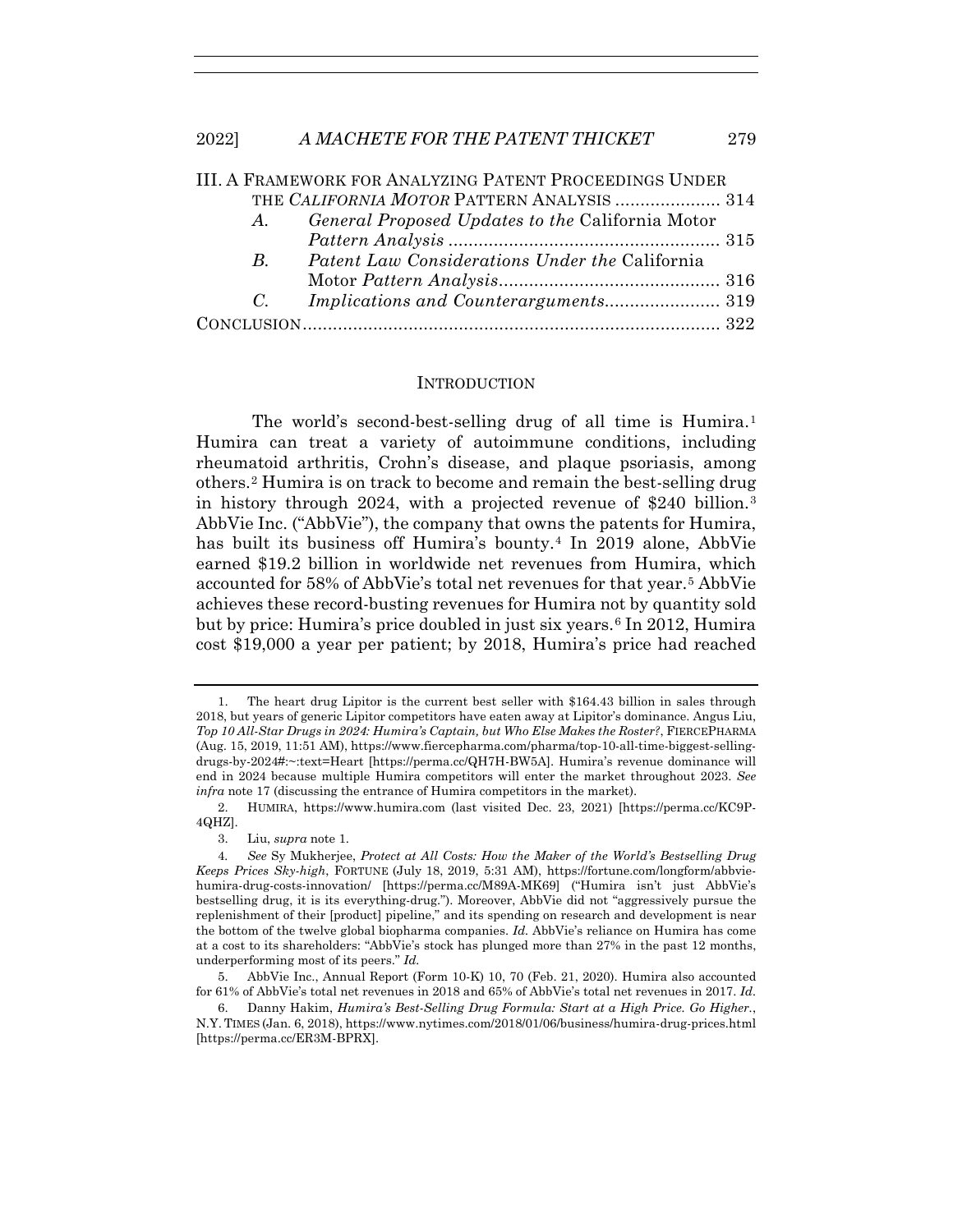\$38,000 a year per patient.7 Moreover, AbbVie explicitly tied its seniorexecutive bonuses directly to Humira's net revenue between 2015 and 2018.8 Within the first year that AbbVie introduced this incentive, AbbVie implemented the largest price increases in Humira's history a 30% increase over a ten-month period. <sup>9</sup> AbbVie can raise Humira's price with impunity because Humira's many patents prevent generic competitors10 from entering the market and putting pressure on Humira's price.<sup>11</sup>

The original patent for Humira's active ingredient, an antibody called "adalimumab," expired on December 31, 2016.12 At least four generic competitors to Humira have been approved by the Food and Drug Administration ("FDA").<sup>13</sup> Despite these approvals, no generic competitor has launched in the United States to date.14 The key to Humira's mind-boggling success is AbbVie's aggressive patent application and litigation strategy, designed to protect Humira from competition.15 AbbVie allegedly filed 247 patent applications on Humira in the United States alone, obtaining 132 patents.16 Further, through its aggressive litigation strategy, AbbVie entered into patentinfringement settlement agreements with rival drug manufacturers to ensure that no Humira competitor can launch in the United States until 2023.17

9. *Id.*

 10. The "generic" competitors to Humira are actually "biosimilars." *See infra* Section I.B (explaining how biosimilars are the closest equivalent to generics for biologic drugs like Humira).

14*. Id.* at 824–25.

<sup>7</sup>*. Id.*

<sup>8.</sup> STAFF OF H. COMM. ON OVERSIGHT & REFORM, 117<sup>TH</sup> CONG., REP. ON DRUG PRICING INVESTIGATION: ABBVIE—HUMIRA AND IMBRUVICA 9 (Comm. Print 2021) [hereinafter DRUG PRICING INVESTIGATION].

<sup>11</sup>*. See* Mukherjee, *supra* note 4 (noting that "[i]n the U.S., pharma companies can charge whatever they want for their products" due to patent exclusivity and the lack of regulation on drug prices).

<sup>12</sup>*. In re* Humira (Adalimumab) Antitrust Litig., 465 F. Supp. 3d 811, 820 (N.D. Ill. 2020).

<sup>13</sup>*. Id.* at 825.

<sup>15</sup>*. See* Mukherjee, *supra* note 4 (noting that, according to Professor Robin Feldman, "AbbVie [is] a pioneer—not just in medical treatments but also in legal protections").

<sup>16</sup>*. In re Humira*, 465 F. Supp. 3d at 822. Although AbbVie's actions with Humira are the most blatant use of this patent strategy, reports indicate that the "12 top-selling drugs in the U.S. were protected by an average of 71 patents," which lengthened the average patent monopoly to thirty-eight years, or nearly double the statutory patent term. Bryan Koenig, *7th Circ. to Crawl into Humira 'Patent Thicket' Dispute*, LAW360 (Feb. 23, 2021, 6:58 PM), https://www.law360.com/articles/1351485/7th-circ-to-crawl-into-humira-patent-thicket-dispute [https://perma.cc/X2LG-GYJ2].

 <sup>17.</sup> The earliest potential entrant of a direct Humira competitor is a drug developed by an AbbVie competitor, Amgen, Inc. ("Amgen"), called Amjevita, which was approved by the FDA in 2016. *In re Humira*, 465 F. Supp. 3d at 824. According to the terms of Amgen's patent infringement settlement agreement with AbbVie, Amjevita will launch in the United States in January 2023.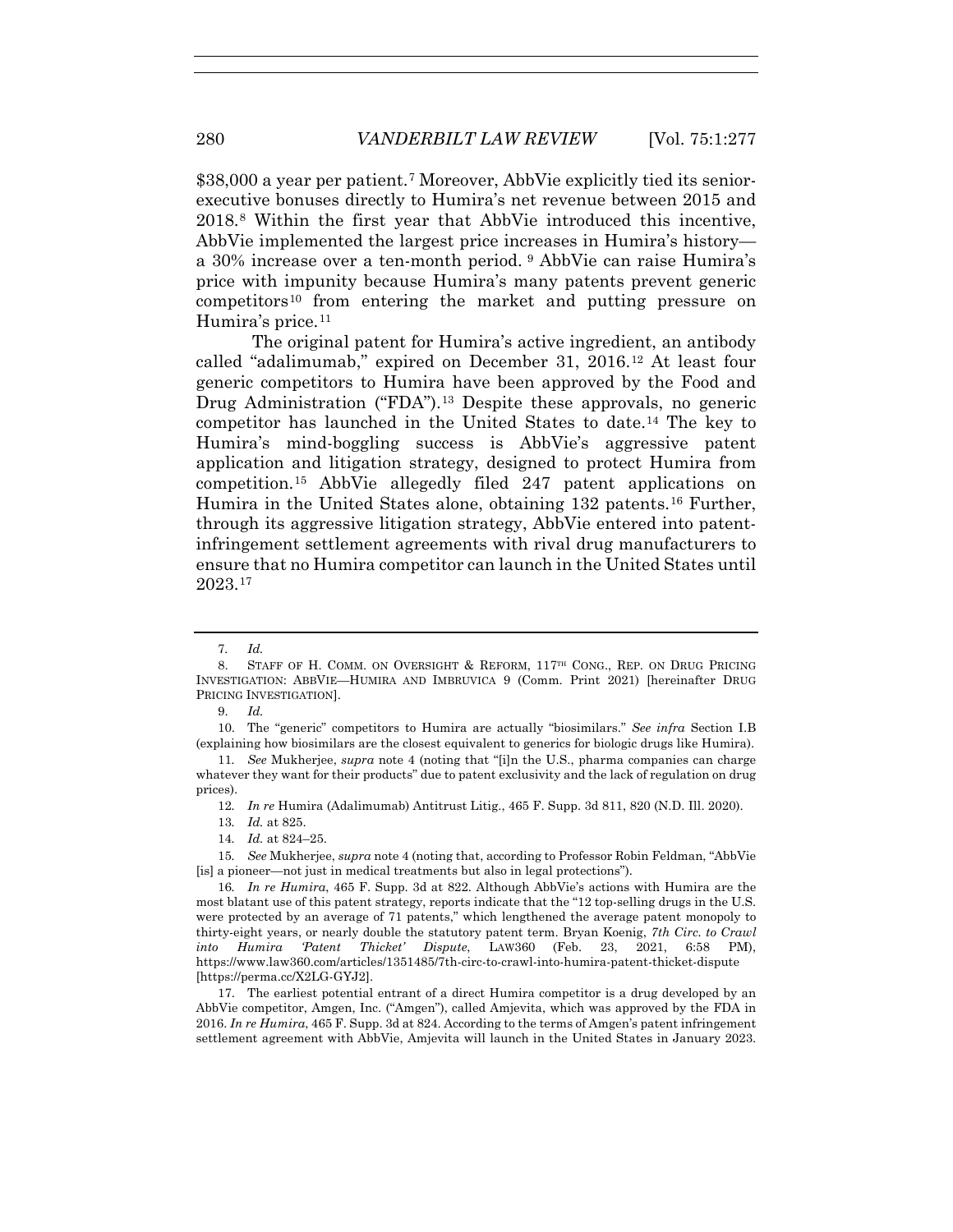In 2019, the largest grocery union in New York and other indirect purchasers of Humira filed twelve class-action lawsuits against AbbVie in federal district court.18 The district court consolidated these lawsuits into *In re Humira (Adalimumab) Antitrust Litigation*.19 The plaintiffs alleged that AbbVie's amassing of an impenetrable "patent thicket" prevented competitors from challenging Humira's dominance, which constituted a violation of federal antitrust law.<sup>20</sup> A patent thicket can be understood as a "dense web of overlapping intellectual property rights that a company must hack its way through in order to actually commercialize new technology."21 AbbVie allegedly uses its patent thicket to keep artificially extending Humira's patent exclusivity (and, therefore, AbbVie's ability to keep raising prices).<sup>22</sup> The patent thicket has the added bonus of discouraging any potential Humira competitors from challenging Humira's patents because of the sheer amount of patents challengers would need to invalidate.23

In June 2020, the district court granted AbbVie's motion to dismiss the class-action complaint.24 The court held that the *Noerr-Pennington* doctrine immunized AbbVie from antitrust liability, even if AbbVie obtained and litigated its massive patent portfolio in bad faith.<sup>25</sup> The *Noerr-Pennington* doctrine, derived from the First Amendment right to petition, established that courts will immunize parties from antitrust liability for "petitioning" (requesting action from) the government, even when the petitioners intended their actions to have anticompetitive effects.26 *Noerr-Pennington* petitioning activity can

*Id.* The settlement agreements with the other manufacturers provide for entry dates ranging from June 30, 2023 to December 15, 2023. *Id.*

 <sup>18.</sup> Nadia Dreid, *Humira Buyers Say They've Proven AbbVie's 'Patent Thicket*,*'* LAW360 (Nov. 25, 2019, 9:31 PM), https://www.law360.com/articles/1223265 [https://perma.cc/ZAR3-GXDP]; Jeff Overley, *AbbVie Faces 1st Antitrust Suit over Humira 'Patent Thicket*,*'* LAW360 (Mar. 18, 2019, 11:11 PM), https://www.law360.com/articles/1140272 [https://perma.cc/TV42-5VHU].

 <sup>19.</sup> Dreid, *supra* note 18.

<sup>20</sup>*. Id.*

 <sup>21.</sup> Jeffrey Wu & Claire Wan-Chiung Cheng, *Into the Woods: A Biologic Patent Thicket Analysis*, 19 CHI.-KENT J. INTELL. PROP. 93, 109 (2020) (quoting Carl Shapiro, *Navigating the Patent Thicket: Cross Licenses, Patent Pools, and Standard Setting*, *in* 1 INNOVATION POLICY AND THE ECONOMY 119, 120 (Adam B. Jaffe, Josh Lerner & Scott Stern eds., 2001)).

<sup>22</sup>*. See In re Humira*, 465 F. Supp. at 827 ("AbbVie was able to delay its competitors and avoid any real examination of the patents' validity long enough to reap a few more years' worth of monopoly profit on its lucrative, patent-protected product, Humira.").

<sup>23</sup>*. See id.* at 826 ("[Humira competitors said] they had to enter into the settlement agreements because their only other choices were years of expensive litigation over an impassable patent thicket or an at-risk launch likely to result in a hefty damages award.").

<sup>24</sup>*. Id.* at 853.

<sup>25</sup>*. Id.* at 830.

<sup>26</sup>*. See* U.S. CONST. amend. I (guaranteeing citizens the right "to petition the Government for a redress of grievances"); FED. TRADE COMM'N, ENFORCEMENT PERSPECTIVES ON THE *NOERR-PENNINGTON* DOCTRINE 3 (2006), https://www.ftc.gov/sites/default/files/documents/reports/ftc-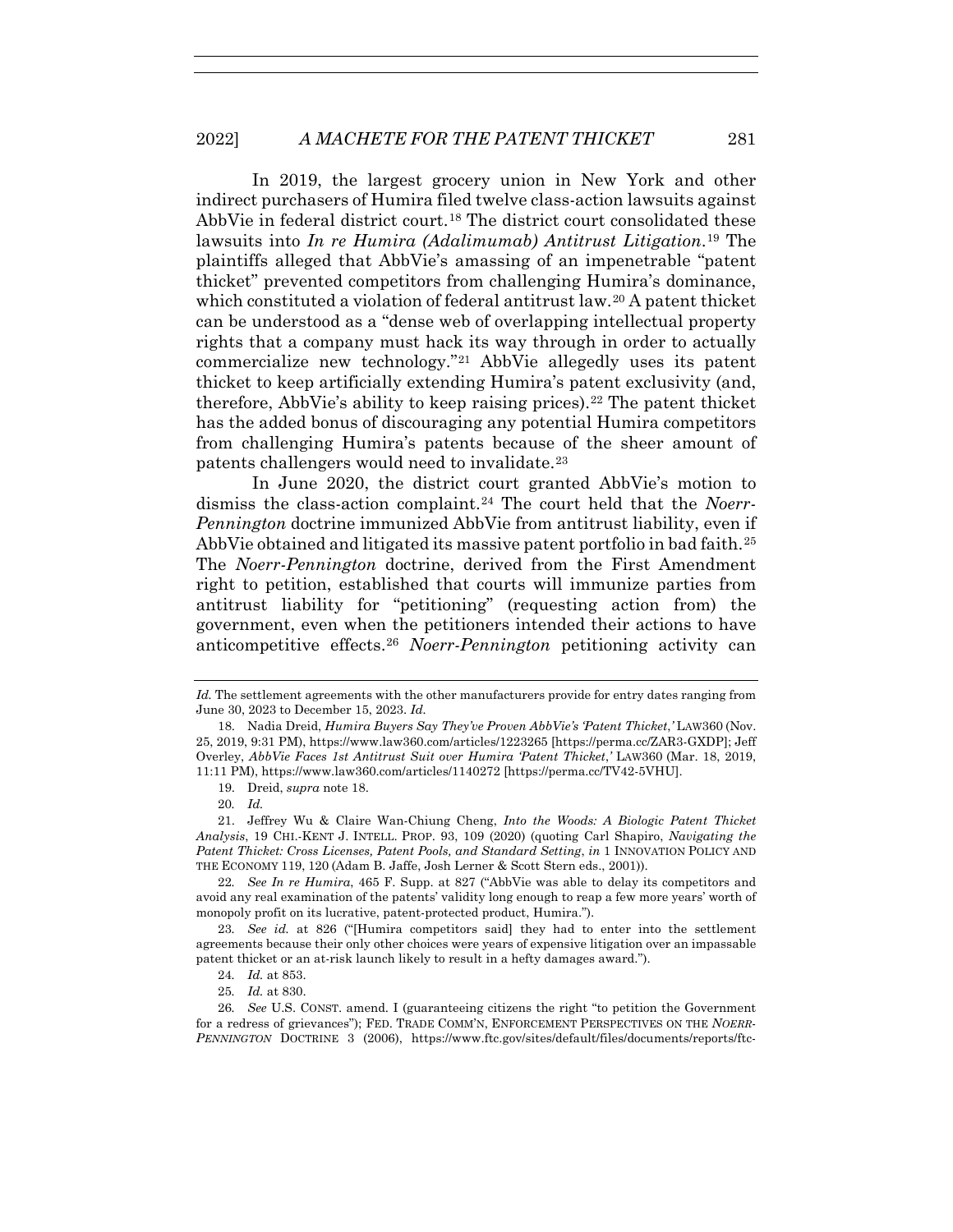include applying for patents, obtaining patents, and filing patentinfringement suits to enforce patents because all of those actions are requests from a party (here, pharmaceutical companies) for the government to perform some action.27 Thus, the *Noerr-Pennington* doctrine provides patent seekers and patent holders with strong protection from antitrust liability for patent-related activities.

*Noerr-Pennington* antitrust immunity can be pierced, but the only explicitly recognized exception to the *Noerr-Pennington* doctrine is the narrow "sham exception."28 The sham exception eliminates *Noerr-Pennington* antitrust immunity in cases where petitioning is a "mere sham" to interfere with the operations of a competitor.<sup>29</sup> As demonstrated by *In re Humira*, however, the sham exception can be almost impossible to invoke in practice. In that case, the court held that the plaintiffs could not invoke the sham exception because AbbVie's activities were not "objectively baseless."30

Two Supreme Court cases, *California Motor Transport Co. v. Trucking Unlimited*<sup>31</sup> and *Professional Real Estate Investors, Inc. v. Columbia Pictures Industries, Inc.* ("*PRE*"),<sup>32</sup> created more challenges for parties trying to invoke the sham exception. *California Motor* and *PRE* proffered different standards for determining whether petitioning is a "mere sham." *California Motor* analyzed a series of proceedings and defined sham petitions as "a pattern of baseless, repetitive claims" filed "regardless of the merits of the cases."33 *PRE*, on the other hand, involved a single lawsuit and formulated a two-part test with an extremely high bar for successfully invoking the sham exception.<sup>34</sup>

The Ninth Circuit first addressed the seemingly conflicting holdings of *California Motor* and *PRE*. In *USS-Posco Industries v. Contra Costa County Building & Construction Trades Council* ("*Posco*"), the Ninth Circuit held that *California Motor* and *PRE* could be reconciled because they apply in two different situations.35 The court

- 31. 404 U.S. 508 (1972).
- 32. 508 U.S. 49 (1993).
- 33. 404 U.S. at 512–13.
- 34. 508 U.S. at 52–54, 60–61.
- 35. 31 F.3d 800, 810 (9th Cir. 1994).

staff-report-concerning-enforcement-perspectives-noerr-pennington-

doctrine/p013518enfperspectnoerr-penningtondoctrine.pdf [https://perma.cc/5TXL-V2G9] (explaining the origins of the *Noerr-Pennington* doctrine).

<sup>27</sup>*. See infra* text accompanying note 150 (noting that *California Motor* extended *Noerr-Pennington* protection to administrative and judicial proceedings).

 <sup>28.</sup> Michael Pemstein, *The Basis for* Noerr-Pennington *Immunity: An Argument that Federal Antitrust Law, Not the First Amendment, Defines the Boundaries of* Noerr-Pennington, 40 T. MARSHALL L. REV. 79, 87 (2014).

 <sup>29.</sup> FED. TRADE COMM'N, *supra* note 26, at 35.

<sup>30</sup>*. In re Humira*, 465 F. Supp. 3d at 830.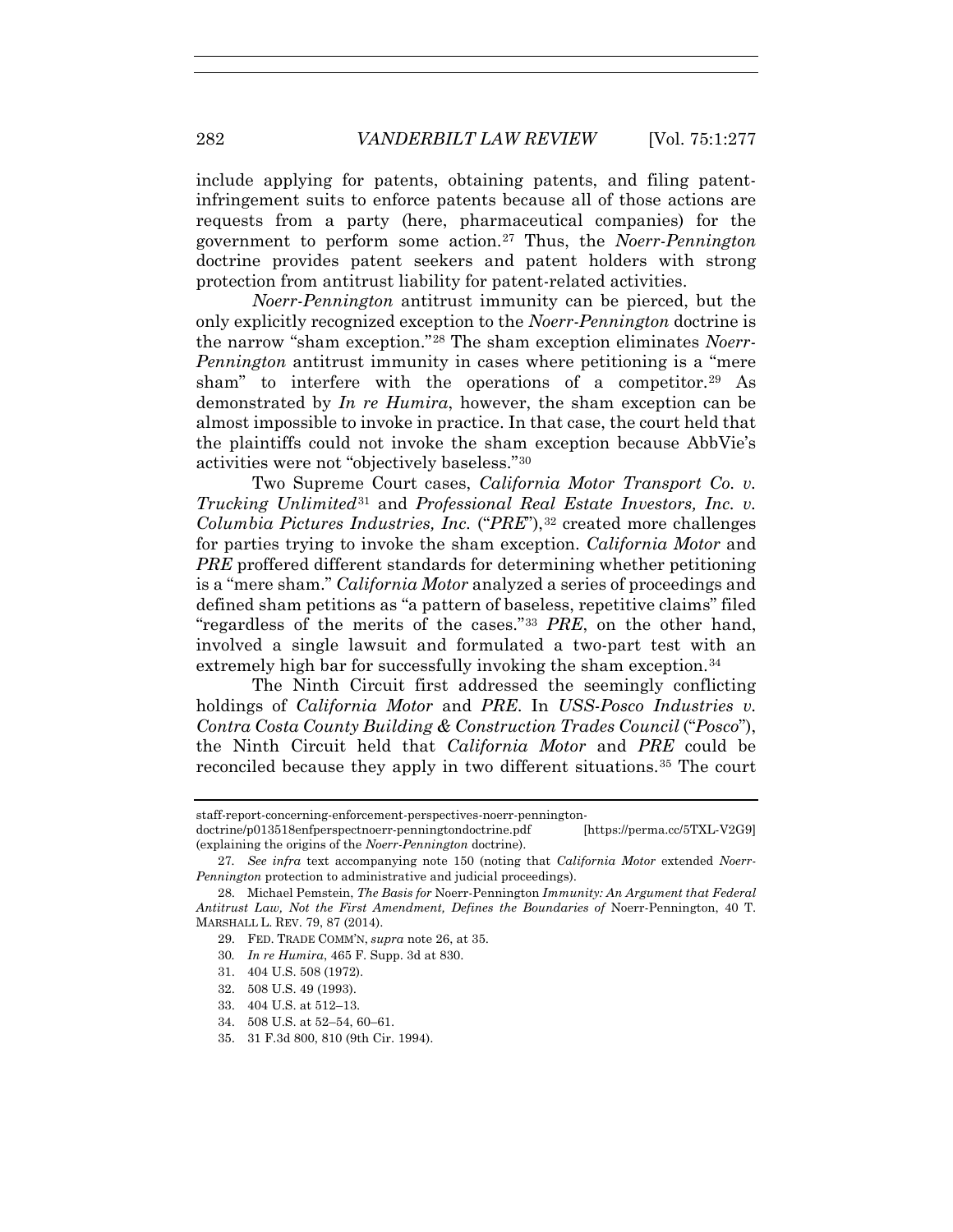reasoned that *PRE*'s exacting standard applied only to cases like *PRE*, where a single sham petition was at issue.36 *California Motor*, on the other hand, applied in cases where there was an alleged pattern of sham petitions.<sup>37</sup> The Second,<sup>38</sup> Third,<sup>39</sup> and Fourth<sup>40</sup> Circuits all adopted similar reasoning to *Posco* in reconciling *California Motor* and *PRE*. But the First<sup>41</sup> and Seventh<sup>42</sup> Circuits reasoned that the *PRE* two-part test applied in cases with both single and multiple petitions. The Supreme Court has yet to grant certiorari on this issue to decide the circuit split.

This Note proceeds in three parts. First, Part I summarizes the salient elements of patent law, including patent applications, inter partes reviews (an abbreviated process that allows third parties to challenge the validity of previously issued patents),  $43$  and patentinfringement litigation and settlement agreements. Next, Part I discusses how the pharmaceutical industry's shift to developing biologic drugs such as Humira makes the possibility of patent abuse more prevalent. Finally, Part I outlines the evolution of the *Noerr-Pennington* doctrine and the sham exception. Part II analyzes the circuit split around the reconciliation of *California Motor* and *PRE* and considers the benefits and drawbacks to each side. Part III proposes that the Court adopt the position of the Second, Third, Fourth, and Ninth Circuits in analyzing the sham exception, with some general modifications. Part III further proposes a framework for analyzing proceedings specific to patent law under *California Motor*'s sham exception pattern analysis. The combination of these proposals will allow government regulators and consumers to hack through the patent thickets, which enable skyrocketing drug prices.

### I. FROM ANTITRUST, TO BIOLOGICS, TO PATENT LAW

Both antitrust law and patent law seek to promote innovation but in very different ways. Antitrust law protects and promotes competition, and vigorous competition in turn spurs companies to innovate so as to maintain or reach new customers, thereby improving

<sup>36</sup>*. Id.* at 810–11.

<sup>37</sup>*. Id.* at 811.

 <sup>38.</sup> Primetime 24 Joint Venture v. Nat'l Broad. Co., 219 F.3d 92 (2d Cir. 2000).

 <sup>39.</sup> Hanover 3201 Realty, LLC v. Vill. Supermarkets, Inc., 806 F.3d 162 (3d Cir. 2015).

 <sup>40.</sup> Waugh Chapel S., LLC v. United Food & Com. Workers Union Loc. 27, 728 F.3d 354 (4th Cir. 2013).

 <sup>41.</sup> P.R. Tel. Co. v. San Juan Cable LLC, 874 F.3d 767, 770 (1st Cir. 2017).

 <sup>42.</sup> U.S. Futures Exch., LLC v. Bd. of Trade, 953 F.3d 955, 964 (7th Cir. 2020).

 <sup>43.</sup> Eric C. Cohen, *A Primer on Inter Partes Review, Covered Business Method Review, and* 

*Post-Grant Review before the Patent Trial and Appeal Board*, 24 FED. CIR. BAR J. 1, 1 (2014).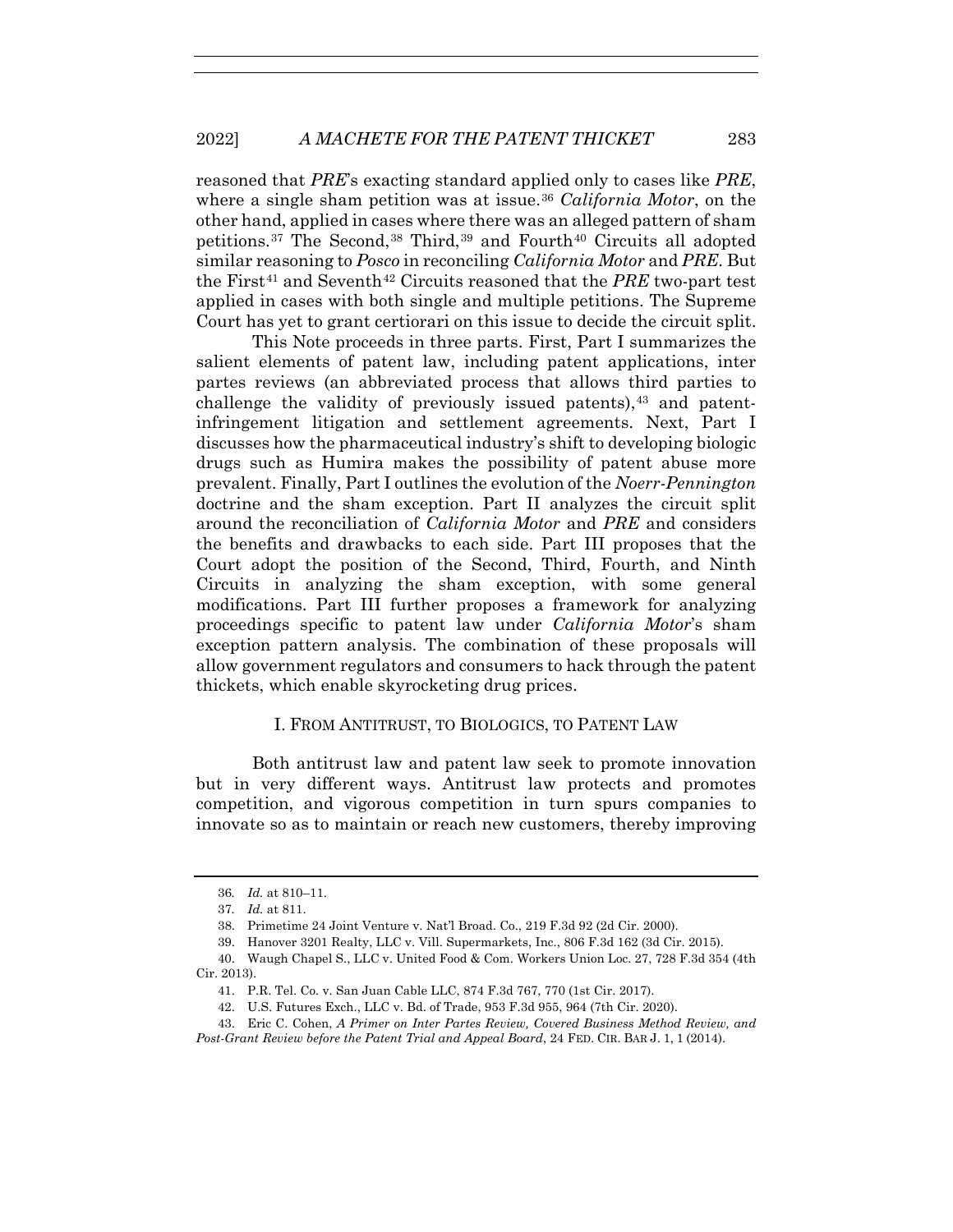their market share.44 Alternatively, patent law provides incentives to develop innovative technology by providing a limited monopoly to inventors in exchange for disclosure of their inventions to the public.45 Antitrust and patent law present a paradox because "[a]ctivity that may be encouraged under the patent system frequently raises the suspicion of the antitrust laws by reducing competition."46 The *Noerr-Pennington* doctrine operates at the intersection of patent and antitrust law by providing antitrust immunity for those petitioning the government to obtain or enforce patents.47

The combination of *Noerr-Pennington* antitrust immunity with existing patent law protections, however, has created a perfect cocktail for exploitation. Pharmaceutical companies reap immense profits through increasingly complex patent strategies, such as by creating impenetrable "patent thickets" around one drug to artificially extend their monopolies (and continue raising prices). Finding a way to pierce *Noerr-Pennington* immunity when these tactics have been used is the ideal solution for holding pharmaceutical companies accountable and for creating a pathway to more affordable drugs (absent federal legislation on drug pricing).

Antitrust law is better equipped to fight patent thickets because of who leads the battle. In antitrust suits, plaintiffs, who can be consumers or government regulators, are more likely to continue fighting patent thickets.48 Consumers and regulators use antitrust litigation to obtain court orders or settlements allowing competitors earlier market entry, in turn significantly driving down consumer drug prices. In contrast, rival pharmaceutical manufacturers who could bring patent proceedings either may be unwilling to enter the fight due to the risk or may concede early in favor of a settlement.<sup>49</sup> Rival pharmaceutical manufacturers essentially face a collective action problem in patent proceedings.50 If one pharmaceutical competitor wants to fight the patent thicket while the other competitors settle, that

 <sup>44.</sup> Giulio Federico, Fiona Scott Morton & Carl Shapiro, *Antitrust and Innovation: Welcoming and Protecting Disruption*, 20 INNOVATION POL'Y & ECON. 125, 125–26 (2020).

 <sup>45.</sup> W. Nicholson Price II, *The Cost of Novelty*, 120 COLUM. L. REV. 769, 771 (2020).

 <sup>46.</sup> Michael A. Carrier, *Unraveling the Patent-Antitrust Paradox*, 150 U. PA. L. REV. 761, 769 (2002).

 <sup>47.</sup> James R. Atwood, *Securing and Enforcing Patents: The Role of* Noerr/Pennington, 83 J. PAT. & TRADEMARK OFF. SOC'Y 651, 652–53 (2001).

 <sup>48.</sup> Wu & Cheng, *supra* note 21, at 170.

<sup>49</sup>*. Id.* at 166–67.

 <sup>50.</sup> Brian J. Love, Shawn P. Miller & Shawn Ambwani, *Determinants of Patent Quality: Evidence from Inter Partes Review Proceedings*, 90 U. COLO. L. REV. 67, 94 (2019).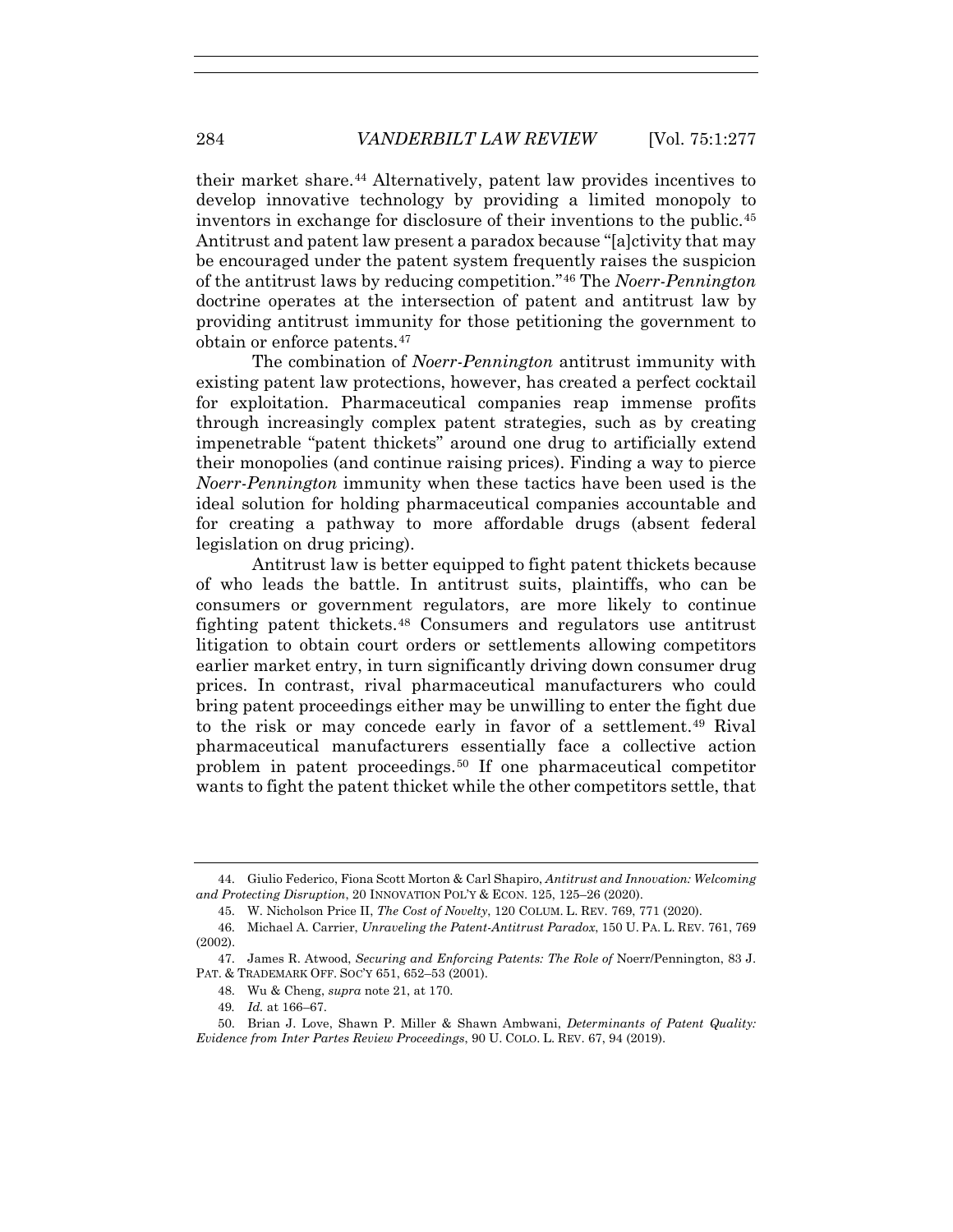competitor bears the entire burden of litigation cost and risk.51 On the other hand, a patent challenge win, which invalidates a patent, would enable *all* competitors to enter the market early.<sup>52</sup> Thus, the interests of consumers and the rival pharmaceutical manufacturers do not align, necessitating the use of antitrust intervention to hack through patent thickets.53

This Part will discuss key concepts in patent law and antitrust law as well as issues specific to the pharmaceutical industry. This background will illustrate how patent law and the *Noerr-Pennington*  doctrine enable the proliferation of pharmaceutical patent thickets while simultaneously presenting significant obstacles in clearing these thickets. Section A will provide a primer on basic patent law concepts, including patent duration, patent applications, patent prosecutions, inter partes reviews ("IPR"), patent infringement litigation, reverse payment settlements, and patent thickets. Section B will then explain the unique issues of biologic drugs that exacerbate the problems in patent law. Finally, Sections C and D will discuss the evolution of the *Noerr-Pennington* doctrine and the operation of the sham exception, respectively.

# *A. A Primer on Patent Law and Pharmaceutical Concerns*

As noted above, patent law both incentivizes the creation of patent thickets and grants patent holders strong protection against invalidation of the patents in a thicket. This section illustrates the aspects of patent law that make amassing patent thickets easier than invalidating even one invalidly granted patent.

# 1. Patent Applications and Patent Prosecution

Patent law developed to promote innovation, but innovation's goal is not to simply promote what is "new" but to promote what is "better" or, in other words, to provide a social benefit.<sup>54</sup> Unfortunately, patent law currently incentivizes "new" technology without

- 52. Love et al., *supra* note 50, at 94.
- 53. Silbersher, *supra* note 51.
- 54. Price II, *supra* note 45, at 771.

<sup>51</sup>*. Id.*; *see* Zachary Silbersher, *What Are the Lessons from Boehringer's Settlement with AbbVie over its Humira Biosimilar?*, MARKMAN ADVISORS (May 17, 2019), https://www.markmanadvisors.com/blog/2019/5/17/what-are-the-lessons-from-boehringers-

settlement-with-abbvie-over-its-humira-biosimilar [https://perma.cc/W5S6-ASW5] (explaining the risks of pursuing patent litigation by noting that if a rival "lost that challenge, then it might [be] boxed out from entering [the market] until all the patents expire," which could be several years after the settling competitors were able to enter the market).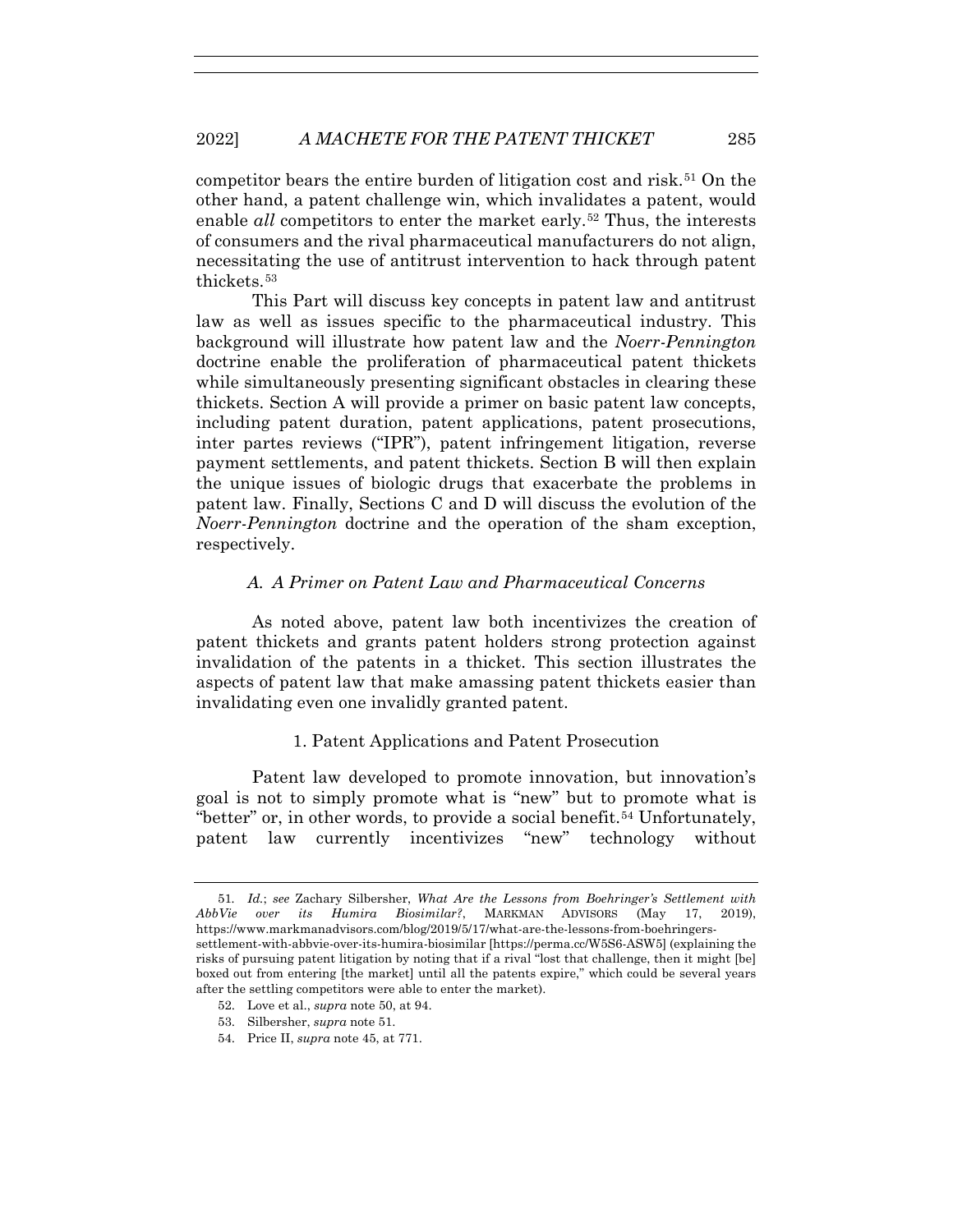emphasizing "better" technology or increasing welfare.55 In fact, patent law may even incentivize "negative innovation" in the pharmaceutical industry.56 Negative innovation is where patent law actually incentivizes pharmaceutical companies to bring products to market that can be *affirmatively harmful* to patients.57 One particularly egregious example involves the drug Imbruvica (also owned by AbbVie).58 Imbruvica is an anticancer agent, which means that it is toxic by design (to kill the cancer), and AbbVie's recommended dosage was 2.4 times higher than what was needed to achieve its therapeutic effect.59 The recommended dosage was so high was because the Patent and Trademark Office ("PTO") rejected the lower dosages in the patent application as "obvious" and therefore unpatentable; the PTO would only grant patents for the higher doses.<sup>60</sup> Therefore, patent law actually created the incentive "to pursue a higher, more toxic dose rather than the lower doses the FDA suggested be explored."61 Patent law incentives combine with inefficient markets to encourage a proliferation of pharmaceutical patents for "new" drugs, not necessarily "better" drugs.62

Negative innovation is not the only market failure that patent law causes. In the United States, patents can be obtained by anyone who "invents or discovers any new and useful process, machine, manufacture, or composition of matter, or any new and useful improvement thereof" and follows the statutory procedures.63 Once the government grants the patent, the patent owner has exclusive rights to make, use, or sell the invention in the United States for a term of twenty years from the application filing date.64 The value of the patent arises

63. 35 U.S.C. § 101.

<sup>55</sup>*. Id.*

 <sup>56.</sup> Robin C. Feldman, David A. Hyman, W. Nicholson Price II & Mark J. Ratain, *Negative Innovation: When Patents Are Bad for Patients*, 39 NATURE BIOTECHNOLOGY 914, 914 (2021).

 <sup>57.</sup> *Id.*

 <sup>58.</sup> *Id.*

 <sup>59.</sup> *Id.*

 <sup>60.</sup> *Id.* at 915.

 <sup>61.</sup> *Id.*

 <sup>62. &</sup>quot;New" here includes minor tweaks to existing drugs which receive patents. These minor tweaks constitute "new" technology but do not necessarily improve results for patients. For example, to avoid losing its monopoly on Prilosec at the end of its original patent term, AstraZeneca isolated one molecule from Prilosec's mixture, obtained a patent, and received FDA approval in the form of Nexium. *Id.* at 801–02. Nexium has been tremendously profitable for AstraZeneca but has not shown significant therapeutic benefit over Prilosec. *Id.*

 <sup>64.</sup> Note that the patent term starts from the date of application and not the date the patent is issued. For example, if the PTO issues a patent three years after an application was filed, then that patent owner effectively has a shorter term—seventeen years instead of twenty years. 35 U.S.C. § 154. This timing is particularly important in the pharmaceutical context because lengthy FDA approval processes can cut a pharmaceutical patent's effective term shorter still. For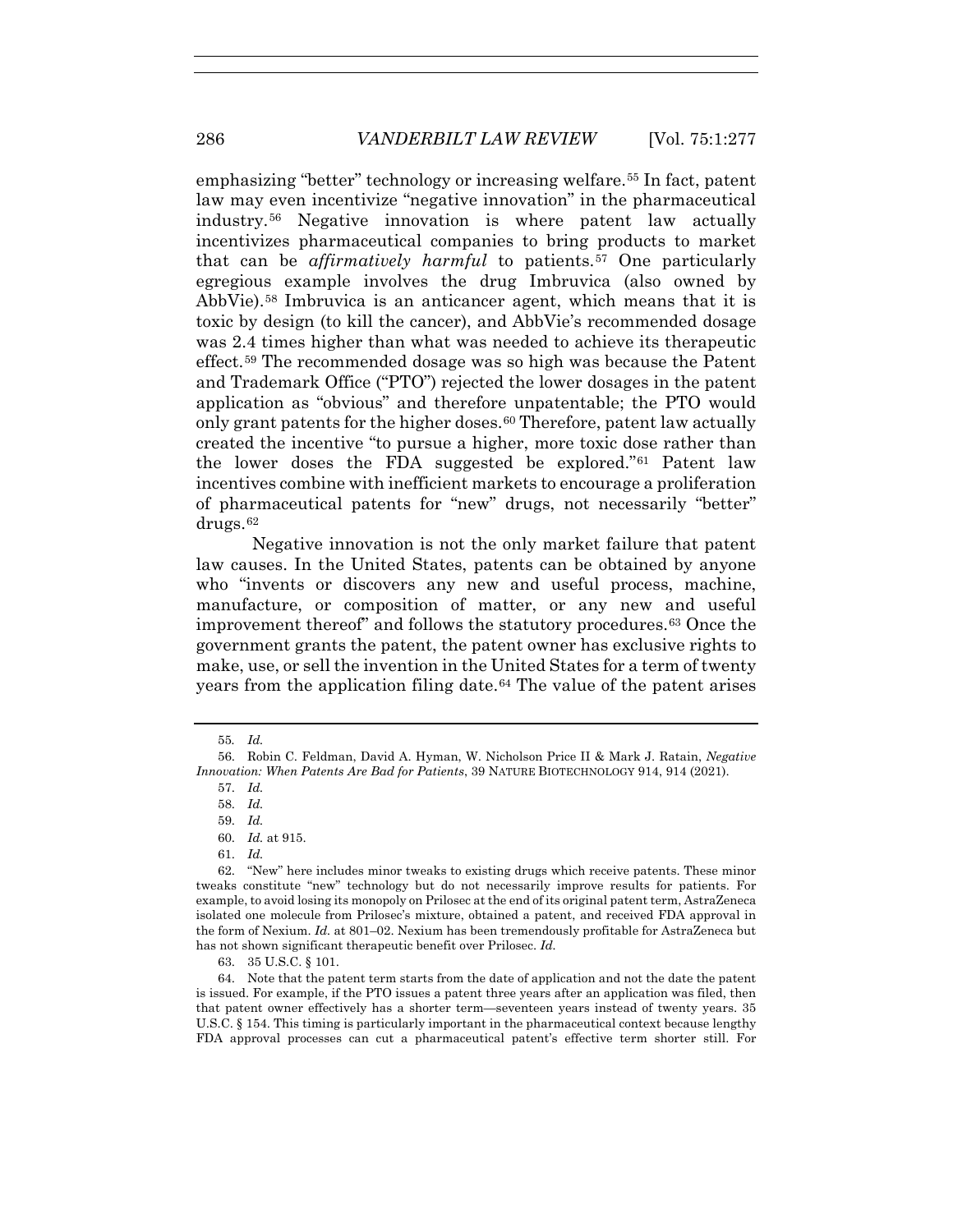precisely from this period of exclusivity: the patent owner can charge extremely high prices while no competitors can enter the market.<sup>65</sup> Of course, patents have no inherent value if there is no market demand for the underlying invention, which means that "[p]atent law relies on the market to sort out the value of inventions."66 Markets significantly underperform, however, when choosing superior pharmaceutical technologies because "[e]fficient markets require informed consumers who can choose goods."<sup>67</sup> Because pharmaceutical consumption is split among patients, doctors, and insurers and these consumers lack quality information, pharmaceutical markets cannot perform efficiently.68 Thus, markets cannot remedy the problem of patent law's perverse incentives for pharmaceuticals.

Further study of the patent process reveals more problems. The process to obtain a patent, called patent prosecution, continues to skew incentives for patent seekers. Patent prosecution is ex parte, or not adversarial, and the applicant owes a "duty of candor and good faith" to the PTO during patent prosecution.69 Each individual involved in the patent prosecution must disclose "all information known to that individual to be material to patentability."70 Notwithstanding this "duty of candor and good faith," patent applicants in the United States can restart the patent-prosecution process by filing a continuation application or a request for continued examination  $("RCE")$ .<sup>71</sup> While continuation applications and RCEs operate slightly differently, both processes give the inventor another chance to mature their patent application into a fully issued patent.72 For ease of discussion, this Note

instance, until the Hatch-Waxman Act was enacted, the average effective patent life of a smallmolecule drug was only eight years. Henry Grabowski & John Vernon, *Longer Patents for Increased Generic Competition in the US: The Waxman-Hatch Act After One Decade*, 10 PHARMACOECONOMICS 110 (1996); Michael A. Carrier & Carl J. Minniti III, *Biologics: The New Antitrust Frontier*, 2018 U. ILL. L. REV. 1, 13 (2018).

 <sup>65.</sup> Erika Lietzan & Kristina M.L. Acri née Lybecker, *Distorted Drug Patents*, 95 WASH. L. REV. 1317, 1319–21 (2020).

 <sup>66.</sup> Price II, *supra* note 45, at 772.

<sup>67</sup>*. Id.* at 773.

<sup>68</sup>*. Id.* There are two main causes of inefficient markets for pharmaceutical patents. First, "patients, doctors, and insurers split the consumer functions of selecting, paying for, and benefiting from goods," and each player has divergent incentives. *Id.* Second, information about various pharmaceuticals' quality is "frequently poor or unavailable." *Id.*

 <sup>69. 37</sup> C.F.R. § 1.56(a) (2021); *see also* Atwood, *supra* note 47, at 652 ("The ex parte nature of the patent-application process, and the powerful legal weapons given to an inventor once a patent issues, can make the PTO and the federal courts unwitting participants in powerfully anticompetitive schemes.").

 <sup>70. 37</sup> C.F.R. § 1.56(a).

 <sup>71.</sup> The fact that the PTO can never truly reject an application is unique to the United States. Michael D. Frakes & Melissa F. Wasserman, *Does the U.S. Patent and Trademark Office Grant Too Many Bad Patents?: Evidence from a Quasi-Experiment*, 67 STAN. L. REV. 613, 625 (2015).

<sup>72</sup>*. Id.*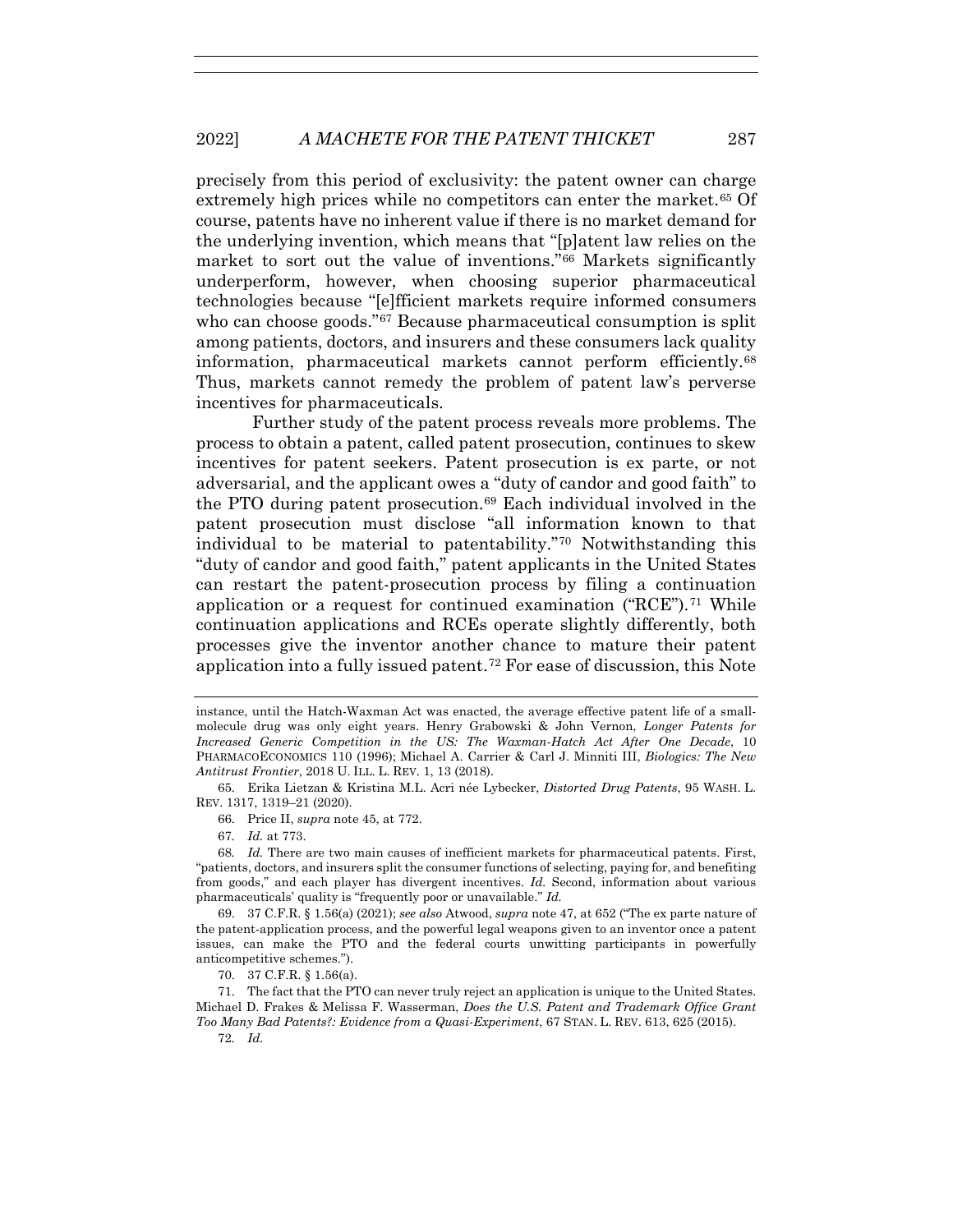will refer to continuation applications and RCEs collectively as "continuations." There is currently no limit on how many continuations an inventor can file.73 With no means to limit continuations, the only way for the PTO to reduce its crushing workload is by granting patents.74 Generally speaking, as long as an inventor pursues a patent application long enough, at least one patent will be issued.75

Continuations also grow patent thickets because they allow pharmaceutical companies to obtain multiple derivative patents with only minor distinctions from the original patent.76 While the PTO can object when it believes a patent seeker is seeking a "double patent" on already patented (or patent-pending) inventions, the patent seeker can "cure" the PTO objection by filing a "terminal disclaimer."77 A terminal disclaimer means "that all the purportedly 'double patents' will expire at the same time," so the patent holder cannot extend the patent term with these double patents.78 For instance, one analysis noted that AbbVie had eight formulation patents with terminal disclaimers or, in other words, eight patents derived from a single patent with a single expiration date.79 The problem for competitors seeking to invalidate these eight patents is that the competitor must individually fight each patent because the invalidation of one does not affect the validity of the others.80 Each derivative patent with a terminal disclaimer ensures that a competitor will need to expend more time and money to fight the patent thicket, with greater risk.81

Growing patent thickets through multiple patent applications and continuations is not cheap, of course, and a conservative estimate

<sup>73</sup>*. Id.* at 626.

<sup>74</sup>*. See id.* at 616 ("[T]he [PTO] currently faces a crushing backlog of over 600,000 patent applications, of which close to forty percent constitute repeat filings . . . . [T]he PTO could attempt to decrease the incentives of applicants to file repeat applications (and hence concomitantly decrease its backlog of applications) by biasing its grant rate upward.").

 <sup>75.</sup> Love et al., *supra* note 50, at 89–90. In fact, about 75% of all patent applications eventually result in at least one patent. Mark A. Lemley & Bhaven Sampat, *Is the Patent Office a Rubber Stamp?*, 58 EMORY L.J. 181, 182 (2008).

 <sup>76.</sup> Zachary Silbersher, *Why Was the Humira "Patent Thicket" Antitrust Case Against AbbVie Dismissed?*, MARKMAN ADVISORS (June 10, 2020), https://www.markmanadvisors.com/blog/2020/6/10/why-was-the-humira-patent-thicket-antitrustcase-against-abbvie-dismissed [https://perma.cc/VC9G-HR83].

 <sup>77.</sup> Silbersher, *supra* note 51.

<sup>78</sup>*. Id.*

<sup>79</sup>*. Id.* It should be noted that the eight formulation patents with terminal disclaimers are by no means the only overlapping patents in Humira's patent thicket. In fact, AbbVie's 132 patents can be traced back to just twenty root patents. *In re* Humira (Adalimumab) Antitrust Litig., 465 F. Supp. 3d 811, 823 (N.D. Ill. 2020).

 <sup>80.</sup> Silbersher, *supra* note 51.

<sup>81</sup>*. Id.*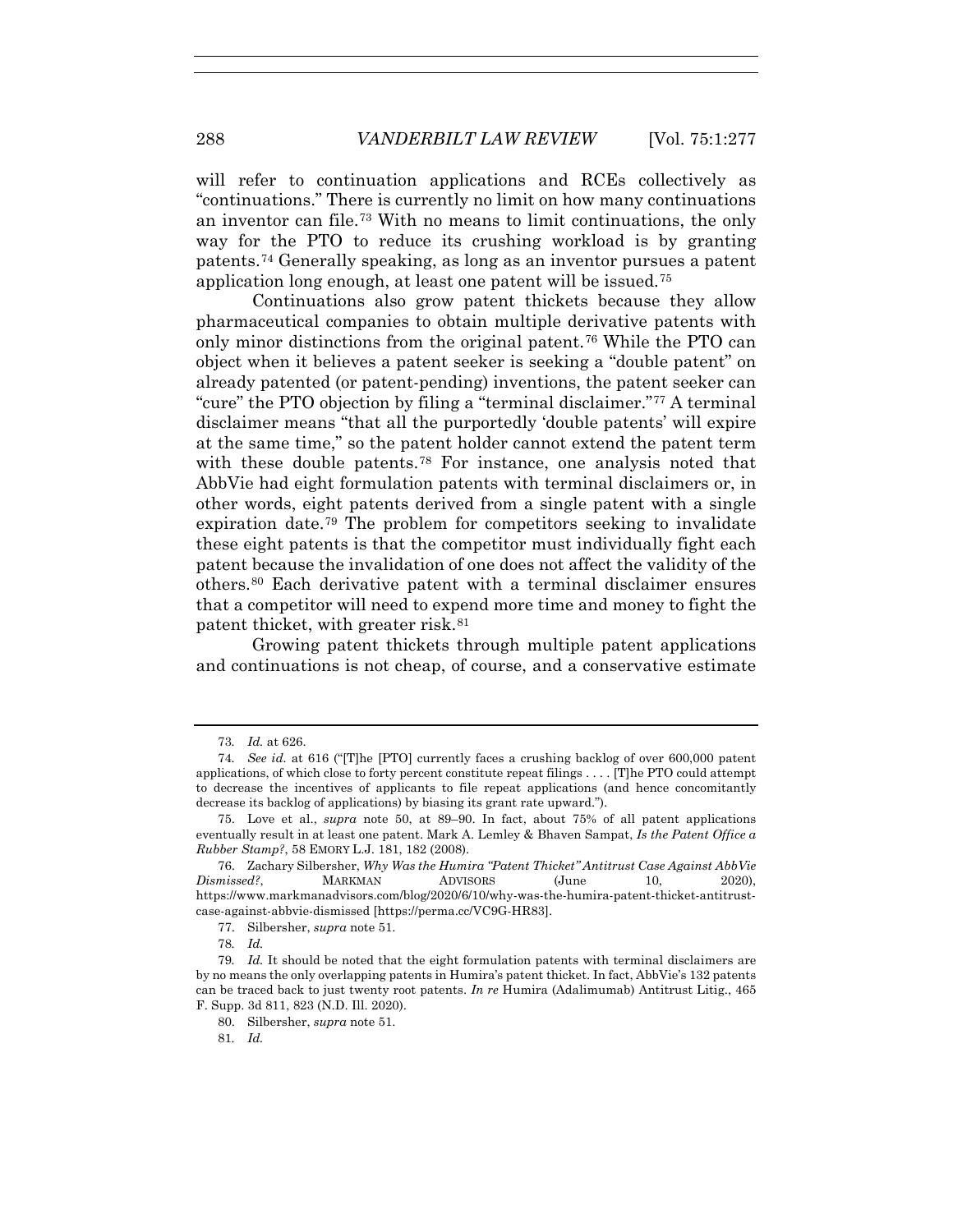of the cost per patent is \$100,000.82 The seeds sown by these patents, however, grow into a magnificent harvest for pharmaceutical companies like AbbVie. Even assuming that AbbVie spent twice the conservative estimate, or \$200,000, for each of its 247 patent applications, AbbVie would have spent just under \$50 million on growing its patent thicket.83 Fifty million dollars is an enormous amount of money, but for AbbVie, who made \$19.2 billion in worldwide net revenues from Humira in 2019 alone, \$50 million is a drop in the bucket.84 For pharmaceutical companies like AbbVie, spending millions to reap billions of profit on drugs like Humira is well worth the investment.

## 2. Inter Partes Reviews

While the previous section discussed how pharmaceutical companies can acquire numerous patents, this section and the next section discuss the tools patent law provides to invalidate patents that should not have been granted. The first method of invalidating patents is the inter partes review or IPR. Congress grew concerned that the PTO was granting "too many invalid patents that unnecessarily drain consumer welfare, stunt productive research, and unreasonably extract rents from innovators" because the PTO could never fully reject the unlimited continuations that applicants could file.<sup>85</sup> To combat these concerns, Congress enacted the Leahy-Smith America Invents Act in 2011, which created IPRs—a faster and cheaper alternative to patent litigation.86 IPRs allow a third party (the "petitioner") to challenge the validity of previously issued patents in fast-tracked proceedings before the Patent Trial and Appeal Board ("PTAB").<sup>87</sup> Because the proceedings

86. Cohen, *supra* note 43, at 1.

<sup>82</sup>*. Id.*

<sup>83</sup>*. See supra* text accompanying note 16 (discussing AbbVie's patent portfolio).

<sup>84</sup>*. See supra* text accompanying note 5 (discussing revenues from Humira). While AbbVie could argue that not all pharmaceutical patents end up creating blockbuster drugs like Humira and the cost of patent applications could just be sunk costs, that argument does not hold water. The PTO issued more than 90% of Humira's U.S. patents *after* 2014, when Humira had already been on the market for twelve years. *In re* Humira (Adalimumab) Antitrust Litig., 465 F. Supp. 3d 811, 822 (N.D. Ill. 2020).

 <sup>85.</sup> Frakes & Wasserman, *supra* note 71, at 615; *see also* Cohen, *supra* note 43, at 3 ("Congress's intent was to provide a 'faster, less costly alternative [ ] to civil litigation to challenge patents.' ").

 <sup>87.</sup> To begin the process, the petitioner files a petition to institute the IPR and pays the required fees. 35 U.S.C. § 311. The minimum required fees for an IPR consist of an initial request fee of \$19,000 and another fee of \$22,500 if the proceeding is instituted. 37 C.F.R. § 42.15 (2021). If more than twenty claims are being challenged, there are additional fees. *Id.* By statute, an IPR lasts a maximum of eighteen to twenty-four months. Joseph W. Dubis, Note, *Inter Partes Review:*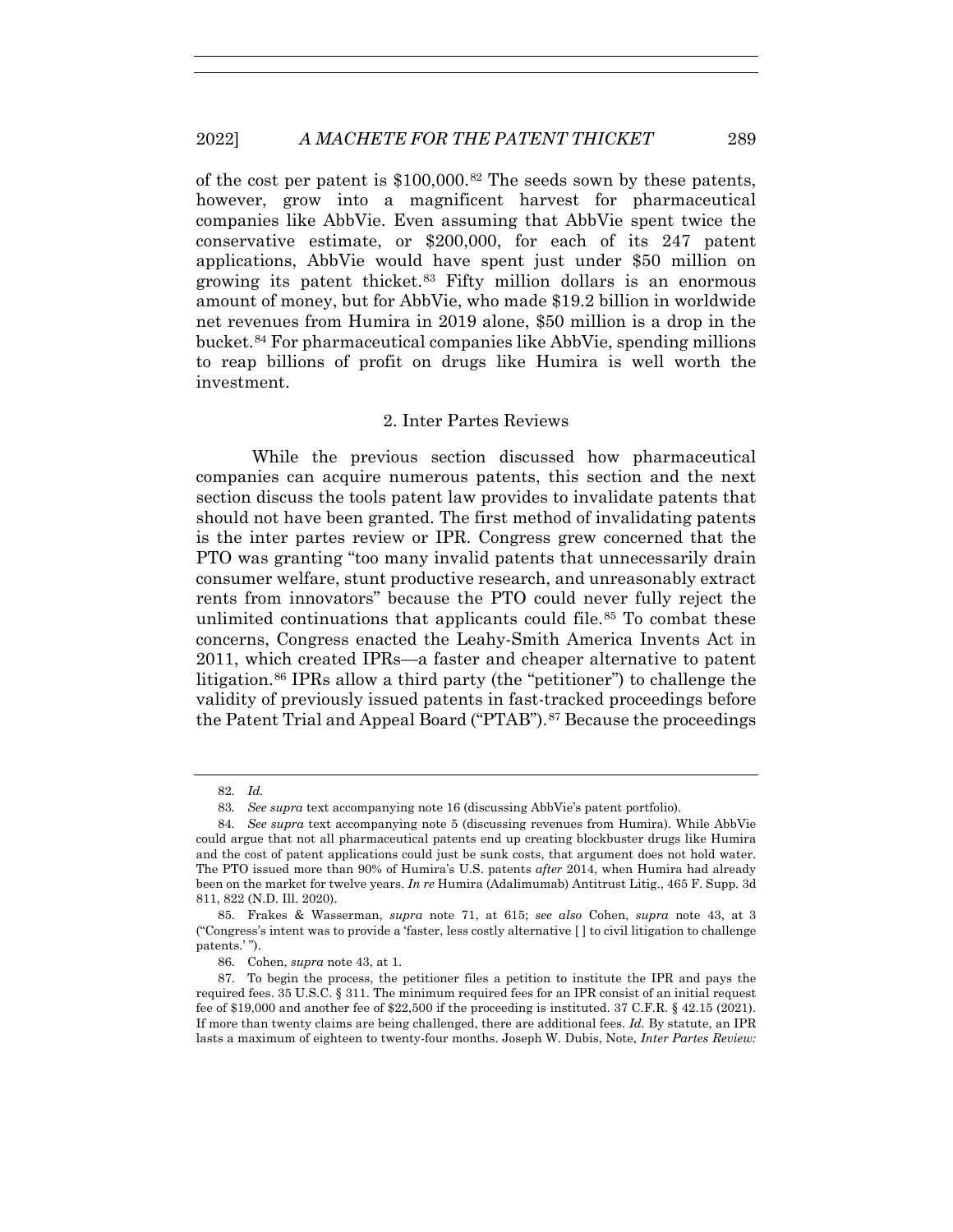are fast-tracked, petitioners can only challenge a patent on some (not all) invalidity grounds.<sup>88</sup>

IPRs have two critical junctures: institution and final written decision. The PTAB's "institution" decision is a non-appealable, intermediate decision issued within six months of the initial IPR filing.89 The institution decision hinges on whether the PTAB believes the petitioner has "a reasonable likelihood" of prevailing on at least one claim.90 If the PTAB "institutes" the claim, the IPR will continue to reach a final written decision on the validity of the patent claims.<sup>91</sup>

The institution decision has become the most critical step of the IPR.92 Once the PTAB institutes an IPR proceeding, the PTAB's final determination will result in cancellation of all instituted claims about 70% of the time.93 Congress intended IPRs to be a faster and cheaper way than litigation for companies to invalidate patents, but IPRs have become a victim of their own success. The high "kill rate" of instituted claims caused one former Federal Circuit judge to lament that the PTAB was "acting as [a] death squad[ ], killing property rights."94 The PTAB responded to the criticism of IPRs by decreasing the rate of institutions, even declining institutions in cases where the petitioner satisfied all statutory requirements.95 These concerns belie the fact that IPRs work exactly as Congress designed—"targeting patents with indicia of relatively low quality" and invalidating patents that should never have been granted in the first place.<sup>96</sup>

- 89. Cohen, *supra* note 43, at 8.
- 90. Dubis, *supra* note 87, at 116 (quoting 35 U.S.C. § 314(a)); Cohen, *supra* note 43, at 8.
- 91. 35 U.S.C. § 318(a).
- 92. Love et al., *supra* note 50, at 108.
- 93*. Id.* at 104.

95*. See* Dubis, *supra* note 87, at 144 ("[IPRs] were initially instituted at a rate of 96 percent but have subsequently subsided to approximately 78 percent."); Joel D. Sayres & Reid E. Dodge, *Unfettered Discretion: A Closer Look at the Board's Discretion to Deny Institution*, 19 CHI.-KENT J. INTELL. PROP. 536, 538 (2020) ("[T]he [PTAB] has increasingly identified circumstances in which it will *not* institute IPR, even where a petitioner satisfies the statutory threshold for institution set forth in  $35 \text{ U.S.C.} \$  $314(a) \ldots$ .").

96. Love et al., *supra* note 50, at 164.

*A Multi-Method Comparison for Challenging Patent Validity*, 6 CYBARIS INTELL. PROP. L. REV. 107, 110, 120 (2015).

 <sup>88.</sup> Petitioners can challenge a patent "for lack of novelty, or as obvious in light of prior patents or other 'printed publications.' " Love et al., *supra* note 50, at 99. In order to challenge a patent on other possible invalidity grounds, a petitioner would need to go through district court litigation instead. *Id.*

<sup>94</sup>*. Id.* In fact, the assumption that patent claims will be cancelled after an institution decision is "often sufficient to destroy the majority of a claim's licensing value." *Id.* at 104, 108. *But see* Dubis, *supra* note 87, at 145 ("[T]he invalidation rates in [IPRs] are no worse than in . . . patent litigation. If anything, the invalidation rates for [IPRs] may be more favorable to the patent owner than in the previously available [version of IPRs].").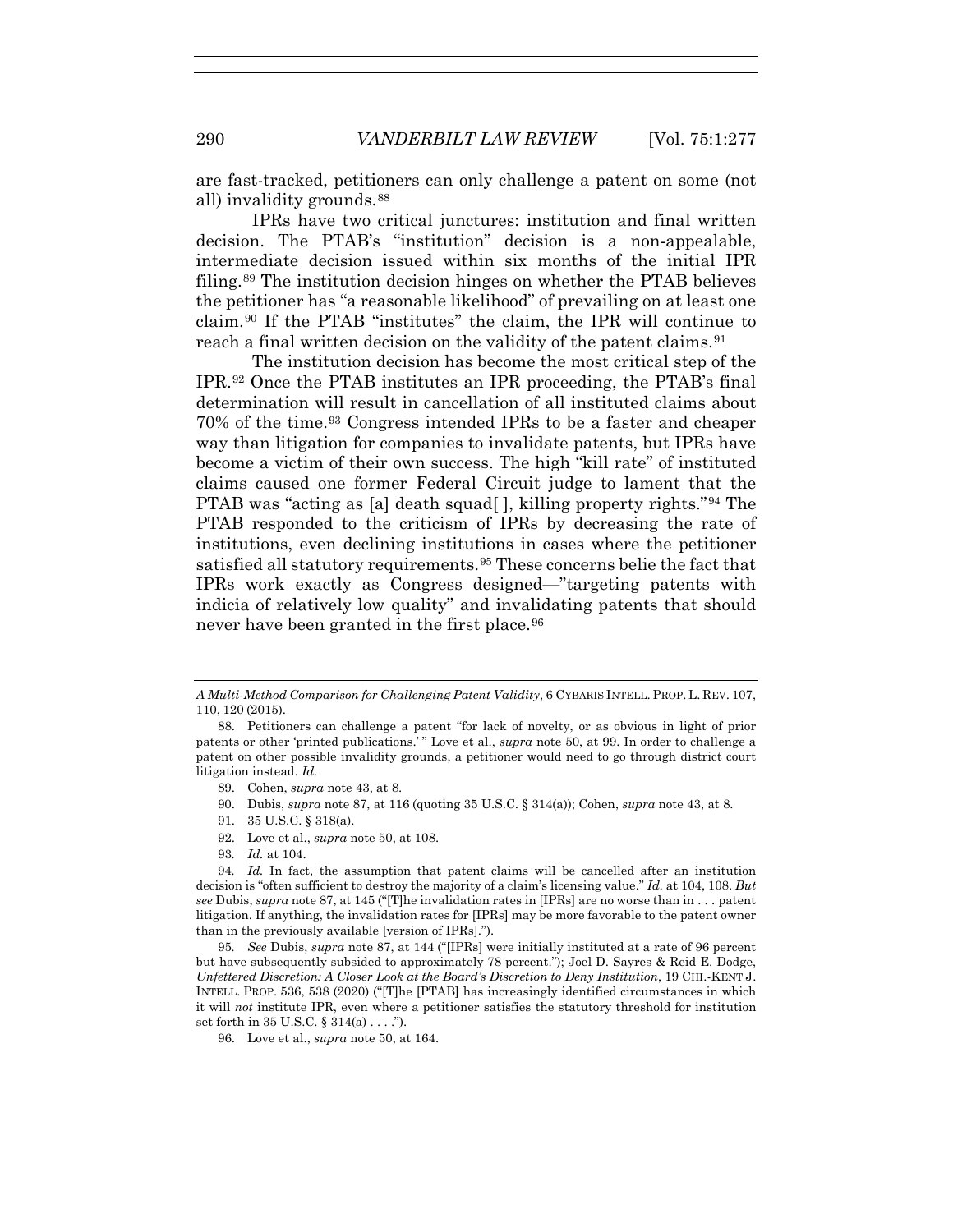#### 3. Patent-Infringement Litigation and Reverse-Payment Settlements

In contrast to IPRs, patent challengers (or potential infringers) have a much harder road to invalidate patents through litigation. Patent-infringement litigation is generally lengthier and more expensive than IPRs. Patent litigation typically takes about 2.7 years and can range from \$500,000 to \$3 million compared to an IPR's twoyear and \$250,000 median cost.<sup>97</sup> Moreover, courts presume the validity of the patents in question, and challengers must prove their case with clear and convincing evidence.98 The fact that most IPR petitions are filed defensively shows that patent-litigation defendants often turn to IPRs as a cheaper alternative to litigation.99

Due to the complex, lengthy, and costly nature of patent litigation, parties often settle such litigation before a court can reach a final decision on the merits.<sup>100</sup> While the judicial process often favors settlements, the pharmaceutical industry has pioneered reversepayment settlements to help extend their monopolies.101 Reversepayment patent settlements (also called pay-for-delays) involve brandname drug manufacturers settling patent-infringement suits with the alleged infringers—generic or biosimilar drug manufacturers.102 These settlements result in brand-name drug manufacturers paying a fee *to the alleged infringers* in return for the infringers staying out of the market for a certain time period.<sup>103</sup> This "reverses" the typical direction of settlement payments, where the infringer would normally have to pay a fee to the patentee.<sup>104</sup> In essence, reverse-payment settlements involve the patent owner paying a kickback to its competitors from its increased monopoly profits to ensure the extension of its monopoly.105

The Supreme Court confronted the issue of pharmaceutical reverse-payment settlements in the landmark decision *FTC v. Actavis,* 

 <sup>97.</sup> Wu & Cheng, *supra* note 21, at 149; Jonathan H. Ashtor, *Opening Pandora's Box: Analyzing the Complexity of U.S. Patent Litigation*, 18 YALE J.L. & TECH. 217, 223, 227 (2016); Dubis, *supra* note 87, at 120.

 <sup>98.</sup> Cohen, *supra* note 43, at 15; *see* 35 U.S.C. § 282(a) (establishing the presumption of validity and that the party seeking to invalidate a patent has the burden of proof).

<sup>99</sup>*. See* Dubis, *supra* note 87, at 143 (noting that 90% of IPR filers were involved in concurrent litigation and that IPRs became "an intermediate proceeding of the overall litigation").

<sup>100</sup>*. See* Gregory Dolin, *Reverse Settlements as Patent Invalidity Signals*, 24 HARV. J.L. & TECH. 281, 293 (2011) (noting that about 80% of patent suits are settled).

<sup>101</sup>*.* Robin C. Feldman & Prianka Misra, *The Fatal Attraction of Pay for Delay*, 18 CHI. KENT J. INTELL. PROP. 249, 250 (2019).

 <sup>102.</sup> *Id.* at 249.

<sup>103</sup>*. Id.*

<sup>104</sup>*. Id.*

 <sup>105.</sup> A. Paul Heeringa, *Dodging Antitrust Bullets in Patent Settlement Agreements: Lessons Learned from the "Reverse Payment" Dilemma*, 5 DEPAUL BUS. & COM. L.J. 265, 273 (2007).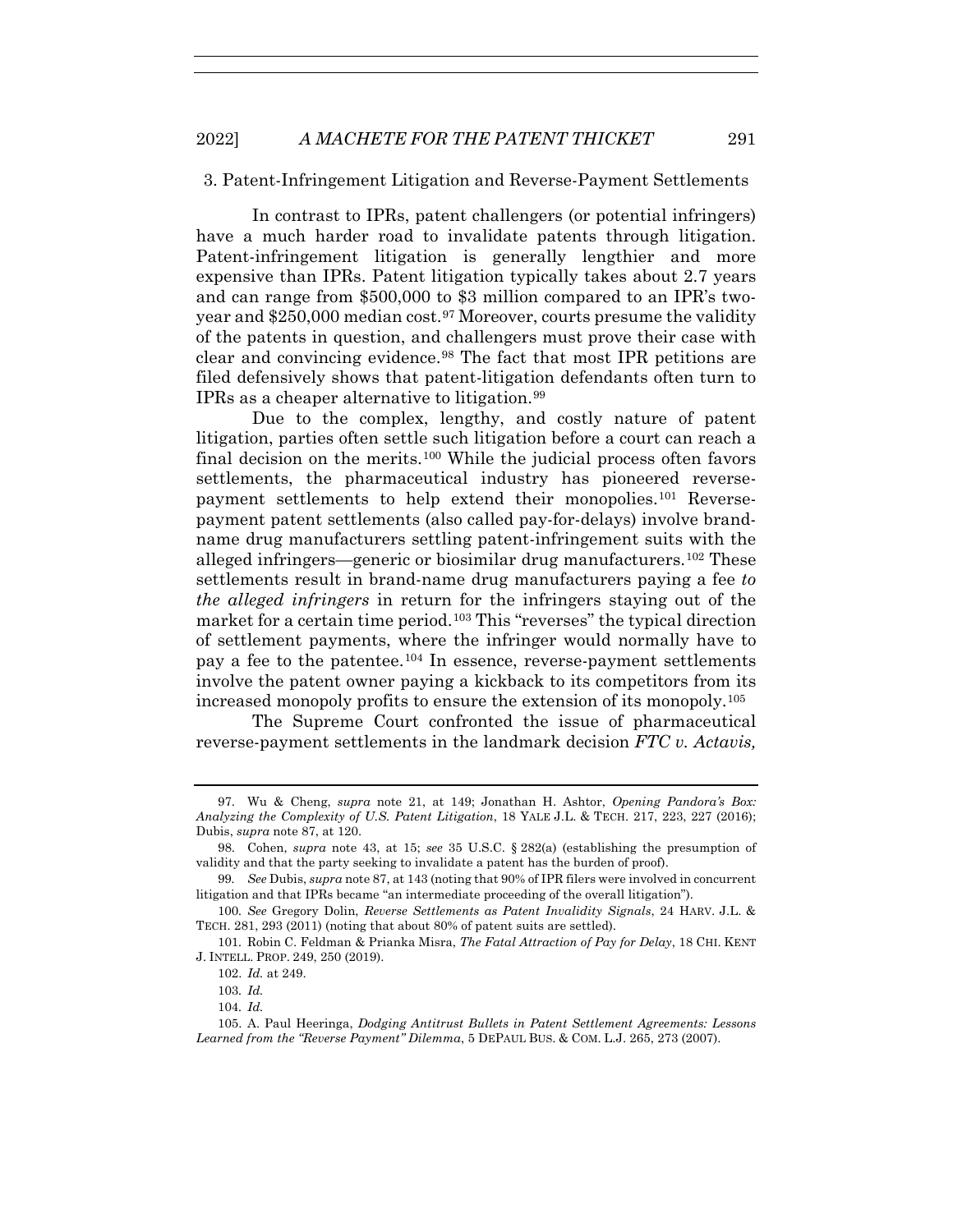*Inc*.106 In *Actavis*, the Court rejected the premise that patent rights are immune from antitrust scrutiny.107 The Court held that pharmaceutical reverse-payment settlement agreements can violate antitrust laws.108 In so holding, the Court concluded that reverse payments have potential anticompetitive effects because the patent owner is purchasing the right that it already claims to have but would lose if the patent were held invalid or not infringed upon by the generic manufacturer.<sup>109</sup> The Court declined to make reverse-payment settlement agreements per se unlawful, however, preferring instead to subject them to antitrust law's more comprehensive "rule of reason" analysis.110 Thus, in *Actavis*, the Court struck a balance between anticompetitive concerns and allowing the pharmaceutical industry autonomy to structure its settlements as it wished. Even reversepayment settlements are available if the parties are willing to take on risk of antitrust liability. Ultimately, the patent owner and challenger both benefit from these reverse-payment settlements—but the consumer loses by having to pay higher drug prices for a longer period.111

## 4. Patent Thickets

As mentioned earlier, pharmaceutical companies often use "patent thickets" to extend patent monopolies on their drugs past the initial expiration of the patents.112 A company creates a patent thicket when it obtains "multiple patents that cover a single product or

111*. Actavis*, 570 U.S. at 154.

 <sup>106. 570</sup> U.S. 136 (2013).

<sup>107</sup>*. See id.* at 141 (rejecting the Eleventh Circuit's holding that reverse-payment settlements were "immune from antitrust attack so long as [their] anticompetitive effects fall within the scope of the exclusionary potential of the patent").

<sup>108</sup>*. Id.* at 147.

<sup>109</sup>*. Id.* at 153–54.

<sup>110</sup>*. Id.* at 158–59. Antitrust law's "rule of reason" is a flexible standard that follows from the idea that, although some business conduct might technically be a "restraint of trade" and thus a violation of the Sherman Act, Congress only intended to penalize "unreasonable" restraints of trade. *See* Herbert Hovenkamp, *The Rule of Reason*, 70 FLA. L. REV. 81, 85 (2018) (describing the origins of the "rule of reason"). Otherwise, the Sherman Act would outlaw all ordinary business contracts because each contract is technically a restraint of trade, no matter how small. *Id.*  Therefore, the rule of reason is a fact-intensive inquiry into "a restraint's overall competitive effect," market circumstances, and a general cost-benefit analysis of the restraint in question. Maurice E. Stucke, *Does the Rule of Reason Violate the Rule of Law?*, 42 U.C. DAVIS L. REV. 1375, 1379 (2009).

 <sup>112.</sup> An interrelated concept is that of "evergreening." Evergreening involves a pharmaceutical company obtaining multiple patents that cover different aspects of a drug in order to extend market exclusivity of the drug. Wu & Cheng, *supra* note 21, at 109–10. Patent thickets and evergreening often go hand-in-hand, but, for simplicity, this Note will only refer to patent thickets.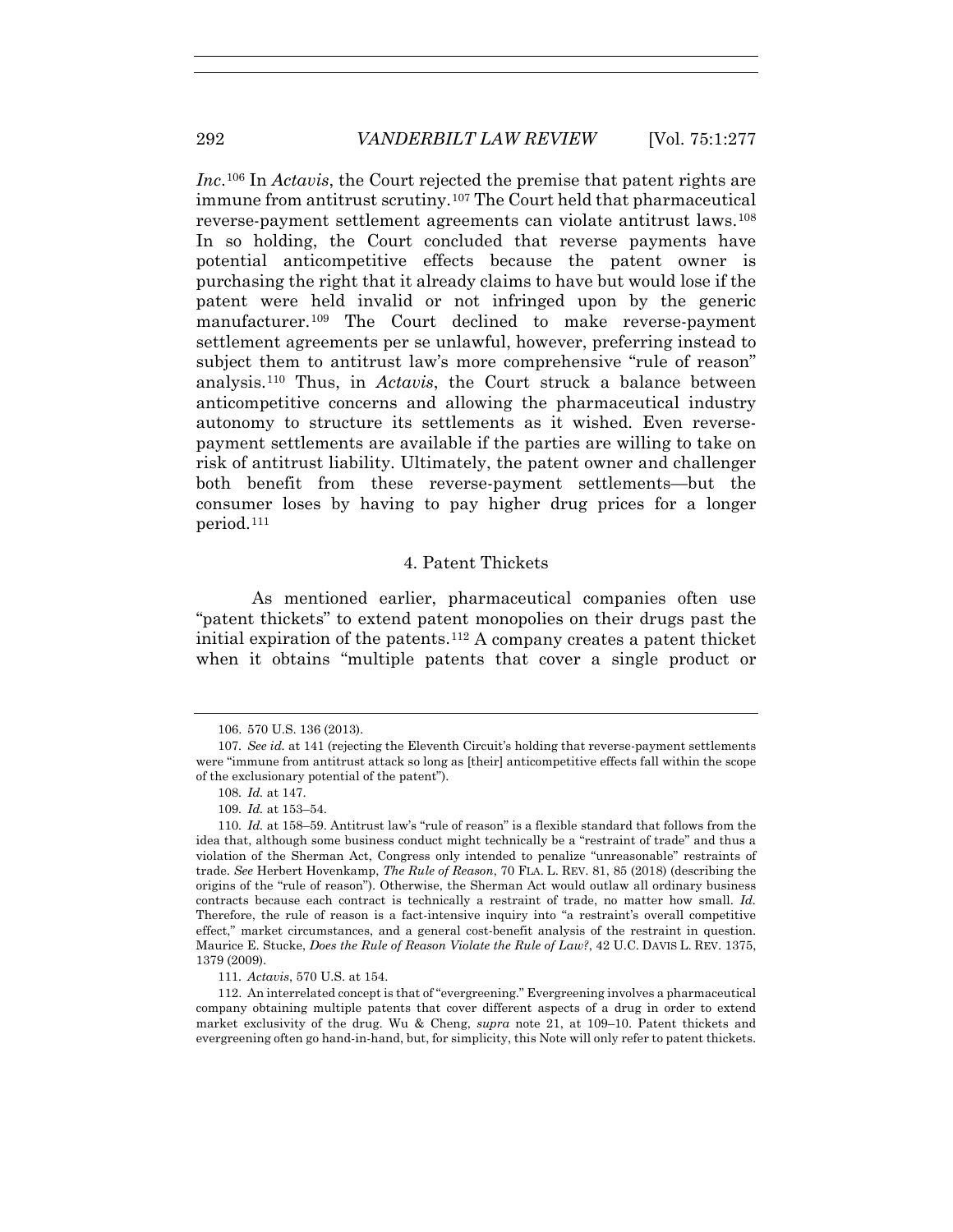technology."113 In more visual terms, a patent thicket is a "dense web of overlapping intellectual property rights that a company must hack its way through in order to actually commercialize new technology."<sup>114</sup>

Patent thickets can be so effective at deterring competition because the sheer number of patents in a patent thicket makes any kind of litigation too risky for the challenger. As noted in Section I.A.1, pharmaceutical companies can obtain multiple patents with only slight variations, stemming from just one patent, but competitors must challenge each patent individually in IPRs or patent litigation.115 Invalidity of one patent does not invalidate the others.116 Further, if even one patent claim survives the litigation and is ruled as infringed, then the patent owner can seek injunctive relief to stop competitors' sale of biosimilars.117 In addition, the potential monetary damages can be so high that competitors will not risk patent infringement. For instance, after a federal judge affirmed a patent-validity ruling in favor of one pharmaceutical patent holder, the competitor that challenged the patent had to pay a \$1.6 billion settlement.<sup>118</sup> Thus, the extreme monetary risk that pharmaceutical competitors face with patent thickets deters rational companies from challenging patent thickets.

Finally, if a competitor does decide to fight a patent thicket, the cost to clear a patent thicket (even excluding the damages discussed above) can be prohibitively expensive. Even the allegedly lower cost IPR for invalidating patents has a median cost of \$250,000 for a single IPR final decision.119 As an example, assuming Humira had ninety-two core patents at its peak and each IPR decision cost the median price, a patent challenger would have to spend \$23 million and prevail on every decision to be able to enter the market.120 At the same time, if the competitor actually prevails and invalidates some or all of the patents,

120*. Id.*

<sup>113</sup>*. Id.* at 109 (quoting Ian Ayres & Gideon Parchomovsky, *Tradable Patent Rights*, 60 STAN. L. REV. 863, 864 (2007)). *But see* Adam Mossoff, *The Rise and Fall of the First American Patent Thicket: The Sewing Machine War of the 1850s*, 53 ARIZ. L. REV. 165, 166–67 (2011) (describing a patent thicket as multiple patents covering a single product or technology being owned by *different companies*). This Note will be using the definition of "patent thickets" that describes one company obtaining multiple patents for a single technology.

 <sup>114.</sup> Wu & Cheng, *supra* note 21, at 109 (quoting Carl Shapiro, *Navigating the Patent Thicket: Cross Licenses, Patent Pools, and Standard Setting*, *in* 1 INNOVATION POLICY AND THE ECONOMY 119, 120 (Adam B. Jaffe, Josh Lerner & Scott Stern eds., 2001)).

<sup>115</sup>*. See supra* text accompanying notes 76, 80–81.

<sup>116</sup>*. See id.*

 <sup>117.</sup> Wu & Cheng, *supra* note 21, at 148. *See In re* Humira (Adalimumab) Antitrust Litig., 465 F. Supp. 3d 811, 844 (N.D. Ill. 2020) ("[I]t only takes one valid, infringed patent to render all the rest—whether invalid, infringed, or not—irrelevant for purposes of cause-in-fact analysis.").

<sup>118</sup>*. See* Uri Y. Hacohen, *Evergreening at Risk*, 33 HARV. J.L. & TECH. 479, 481 (2020) (describing Teva Pharmaceutical's patent infringement settlement, which favored Pfizer).

 <sup>119.</sup> Wu & Cheng, *supra* note 21, at 149.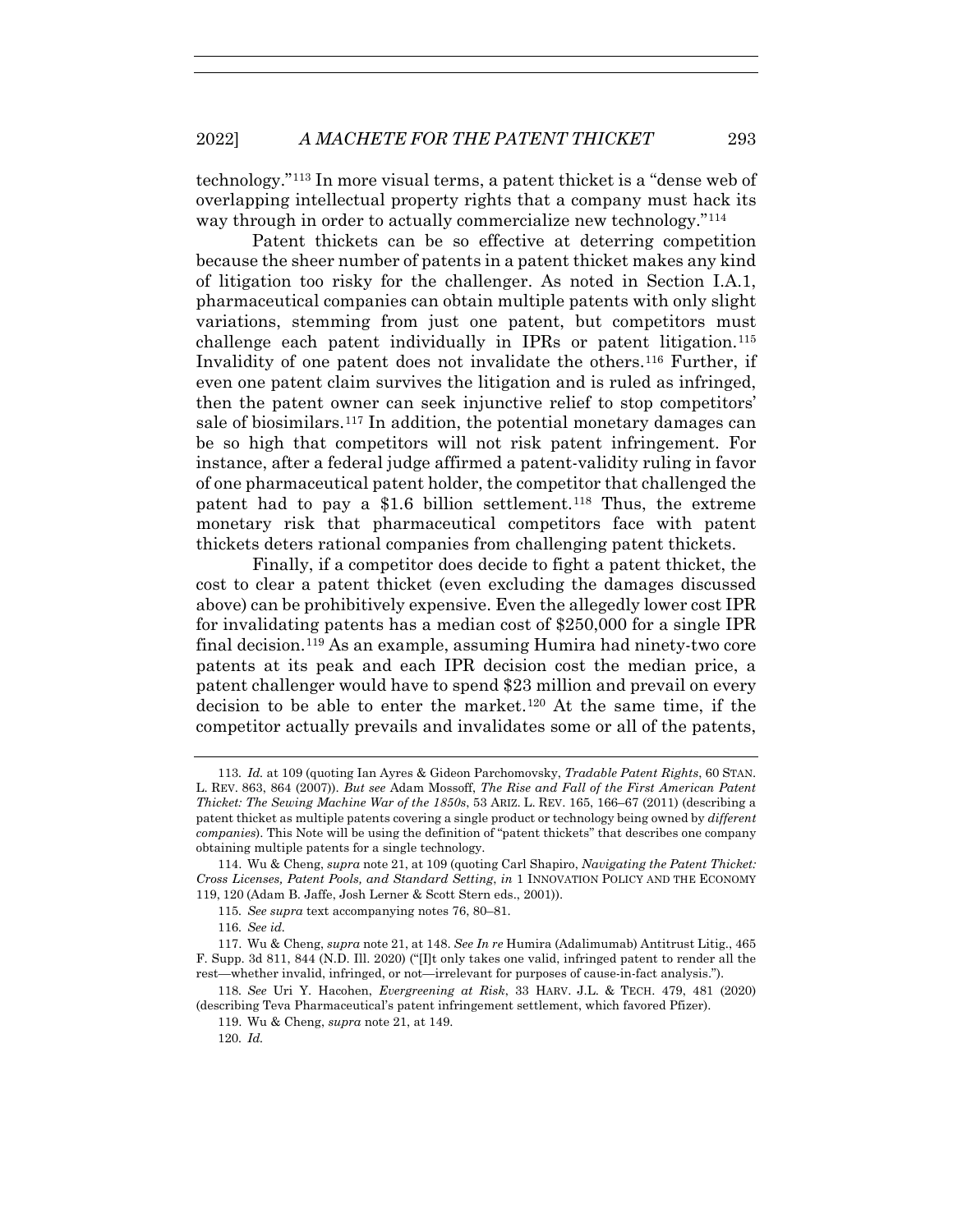the patent holder never has to disgorge their monopoly profits from the invalid patents even if they could have or should have known that such patents were invalid.121 Thus, the patent holder has every incentive to obtain as many patents as it can to deter would-be competitors and to extend the timeframe of any litigation challenging its patents. Each day that courts do not deem a pharmaceutical company's patents invalid is another day the pharmaceutical company can reap more monopoly profits with no risk of disgorgement.

## *B. Biologic Drugs and Biosimilars: The Future of Medicine*

The potential abuses of the patent system described above have only worsened with the changing technology of the pharmaceutical industry. Most early twentieth-century pharmaceuticals were smallmolecule drugs created from chemical compounds.122 Once the active ingredient in a small-molecule drug was identified, the drug could be easily synthesized in a variety of ways.123 This fact made the creation of low-cost generic versions possible once the initial patents on the brand-name small-molecule drug expired.124 The development of generic versions of small-molecule drugs could cost about \$2 million.125 While the pharmaceutical industry began its abusive patent practices during the small-molecule drug era, these practices accelerated with the advent of more complex biologic drugs in the late twentieth century.

Biologics, short for biological products, promised new medical breakthroughs but also facilitated the explosion of pharmaceutical patent thickets.126 Pharmaceutical companies manufacture biologics by harvesting material from genetically modified cell lines and purifying that material through a complex and lengthy process.127 Because biologics are created from living material, which is sensitive to environmental changes, the manufacturing process must be very precise, or the end-product could be significantly altered.128 Thus, for

 <sup>121.</sup> Hacohen, *supra* note 118, at 481–82.

 <sup>122.</sup> Examples of small-molecule drugs are the heartburn drugs, Prilosec and Nexium, and the blood thinner, Plavix. Carrier & Minniti III, *supra* note 64, at 5.

 <sup>123.</sup> Wu & Cheng, *supra* note 21, at 99.

<sup>124</sup>*. Id.*; Carrier & Minniti III, *supra* note 64, at 6.

 <sup>125.</sup> Carrier & Minniti III, *supra* note 64, at 9.

<sup>126</sup>*. See id.* at 3 (discussing different types of abusive tactics that pharmaceutical companies have used in the small-molecule drug setting).

<sup>127</sup>*. See id.* at 5 (explaining the biologics process and that it began being explored in 1976 with a breakthrough by Genentech, which found a way to genetically engineer DNA in living cells).

 <sup>128.</sup> Wu & Cheng, *supra* note 21, at 100.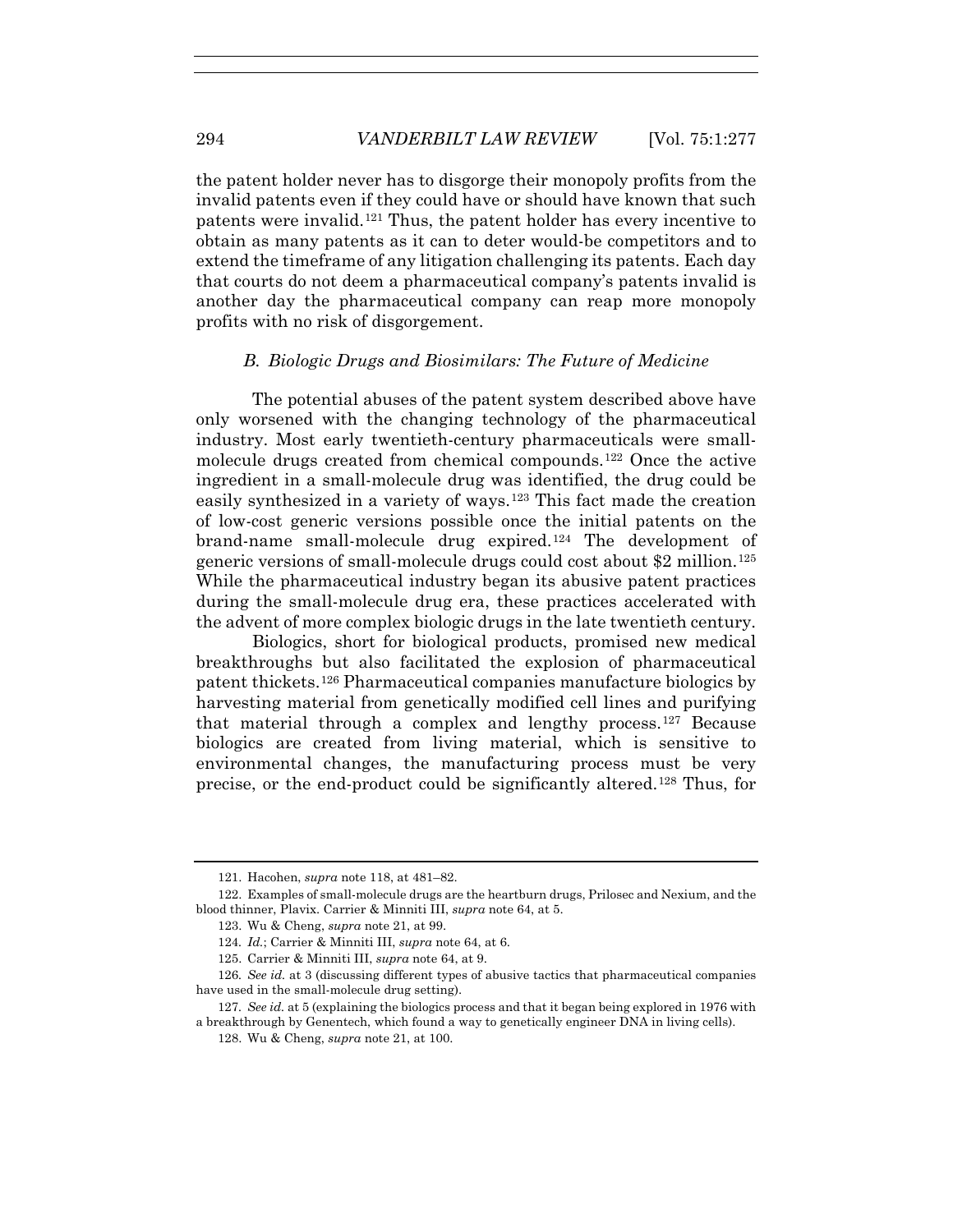biologics, "the process is the product, and the product is the process."129 This fact allows pharmaceutical companies to "file patents on obscure steps in the production and manufacturing process, or [various formulations]."130 Humira, for example, has more than thirty patents on drug administration, more than twenty-five patents for its various formulations, more than fifty patents on its manufacturing process, and about twenty patents on the "delivery devices" that customers use to inject Humira into their bodies.131 The ability to legitimately patent multiple features of one drug provided cover for pharmaceutical companies to grow impenetrable patent thickets around a single drug like Humira.

Another factor complicating the emergence of generic versions of biologics is the fact that biologics cannot be precisely replicated.132 Instead, biologic-drug manufacturers can only create "biosimilars"—a biologic that is "highly similar" to an already approved biologic "notwithstanding minor differences in clinically inactive components."133 The cost of developing a biosimilar version of a biologic drug, up to \$200 million, completely dwarfs the \$2 million cost to develop generic versions of small-molecule drugs.134 Thus, the enormous cost of developing biosimilars combined with the risk of dealing with a patent thicket and potentially devastating monetary damages for infringement can ward off biosimilar challengers.

Despite the high price tags for biologics development, pharmaceutical companies have increasingly switched their focus from inventing new small-molecule drugs to inventing new biologics, with some planning to receive up to half of their revenues from biologic drugs.135 The pharmaceutical industry reaps multiple benefits from such a switch: the average daily cost of a biologic far exceeds that of a

133. Wu & Cheng, *supra* note 21, at 104 (quoting 42 U.S.C. § 262(i)(2)(A)).

134. Carrier & Minniti III, *supra* note 64, at 9.

 135. JIE JACK LI, BLOCKBUSTER DRUGS: THE RISE AND DECLINE OF THE PHARMACEUTICAL INDUSTRY 172–73 (2014).

 <sup>129.</sup> Dov Hirsch, Note, *The Riddle of the Mysterious Patent Dance Wrapped in an Enigma: Is the Patent Dance of the BPCIA Optional or Mandatory?*, 27 FORDHAM INTELL. PROP. MEDIA & ENT. L.J. 645, 652 (2017).

 <sup>130.</sup> Mukherjee, *supra* note 4.

<sup>131</sup>*. Id.*

 <sup>132.</sup> Carrier & Minniti III, *supra* note 64, at 3. Biologics cannot be precisely replicated because each step in the production process can affect the living components in the biologics process. A helpful analogy is to think of biologics creation like winemaking: even if wineries use the same grapes to make the same type of wine, the wines can turn out very differently based on minor differences in the process like when the grapes are harvested, whether they are crushed or pressed, differences in fermentation, etc.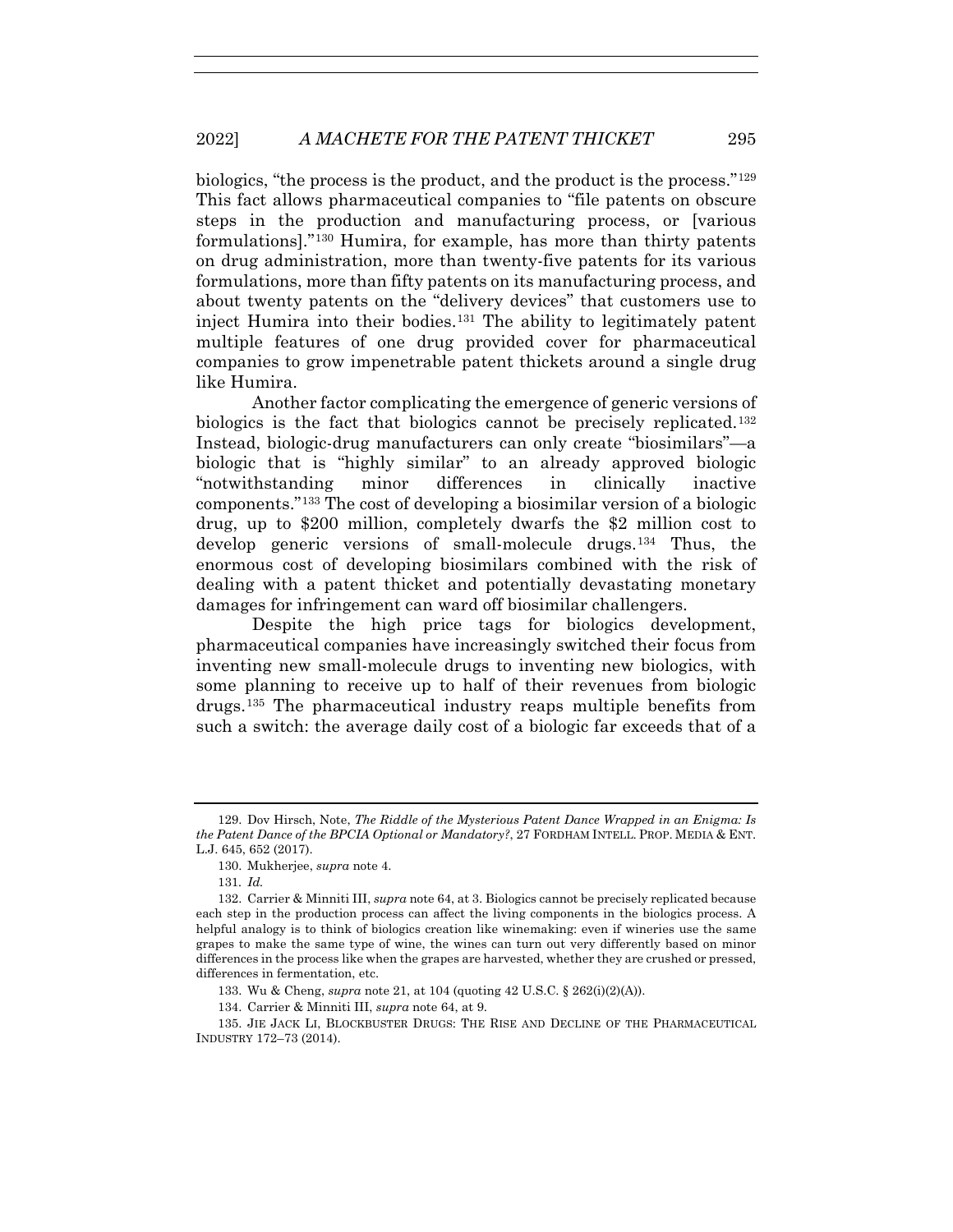small-molecule drug;<sup>136</sup> due to their complex nature, biologics provide pharmaceutical companies with more opportunities to amass multiple patents on a single drug;137 and price erosion from the entry of biosimilars is much less than that from the entry of generics.138 Biologic drugs also promise vast quality of life improvements for those with autoimmune diseases, those with cancer, and other patients who "previously had no available treatment options"—but only if consumers can afford to use them.139

## *C. The Evolution of the* Noerr-Pennington *Doctrine*

As seen in earlier sections, the advent of biologics like Humira has made the formation of patent thickets easier, and patent law both incentivizes the formation of patent thickets and makes them very difficult to effectively challenge.140 Further, patent law relies on markets to regulate the value of patented inventions, but inefficient markets in the pharmaceutical industry have distorted the value of drug patents.141 Antitrust law aims to remedy inefficient markets by "correct[ing] market failures brought about by lack of competition" and by "disciplin[ing] activities that seek to limit [competition]."142 Unfortunately for consumers, the *Noerr-Pennington* doctrine, which provides antitrust immunity when parties petition the government for action—including by seeking and enforcing patents—stands in the way of antitrust law's possible remedies for pharmaceutical market failures.

The *Noerr-Pennington* doctrine originated with the Supreme Court case *Eastern Railroad Presidents Conference v. Noerr Motor Freight, Inc.* in 1961.143 In *Noerr*, the Court held that the Sherman Act, which prohibits monopolization attempts and agreements restraining trade, cannot prohibit efforts to influence the passage or enforcement of

<sup>136</sup>*. See* Carrier & Minniti III, *supra* note 64, at 9 (noting that the average daily cost of a biologic is \$45 while the average daily cost of a small-molecule drug is \$2).

<sup>137</sup>*. See* Wu & Cheng, *supra* note 21, at 155–56 (arguing that because the scope of each biologic patent is smaller than that of small-molecule patent, companies tend to obtain more patents to cover all the different aspects of the biologic).

<sup>138</sup>*. See* Carrier & Minniti III, *supra* note 64, at 10 (predicting that the entry of biosimilars will not erode cost as much as the entry of small-molecule drugs because pharmaceutical companies need to recoup the much greater development costs for biosimilars).

 <sup>139.</sup> Alex Hyde, *What Are Biologics?*, BIOANALYSIS ZONE (May 13, 2020), https://www.bioanalysis-zone.com/biologics-definition-applications/ [https://perma.cc/8FH8- 2VG9].

<sup>140</sup>*. See supra* Sections I.A (discussing patent law) and I.B (discussing biologics).

<sup>141</sup>*. See supra* text accompanying notes 65–68.

 <sup>142.</sup> Herbert Hovenkamp, *Antitrust and the Patent System: A Reexamination*, 76 OHIO ST. L.J. 467, 475 (2015).

 <sup>143. 365</sup> U.S. 127 (1961).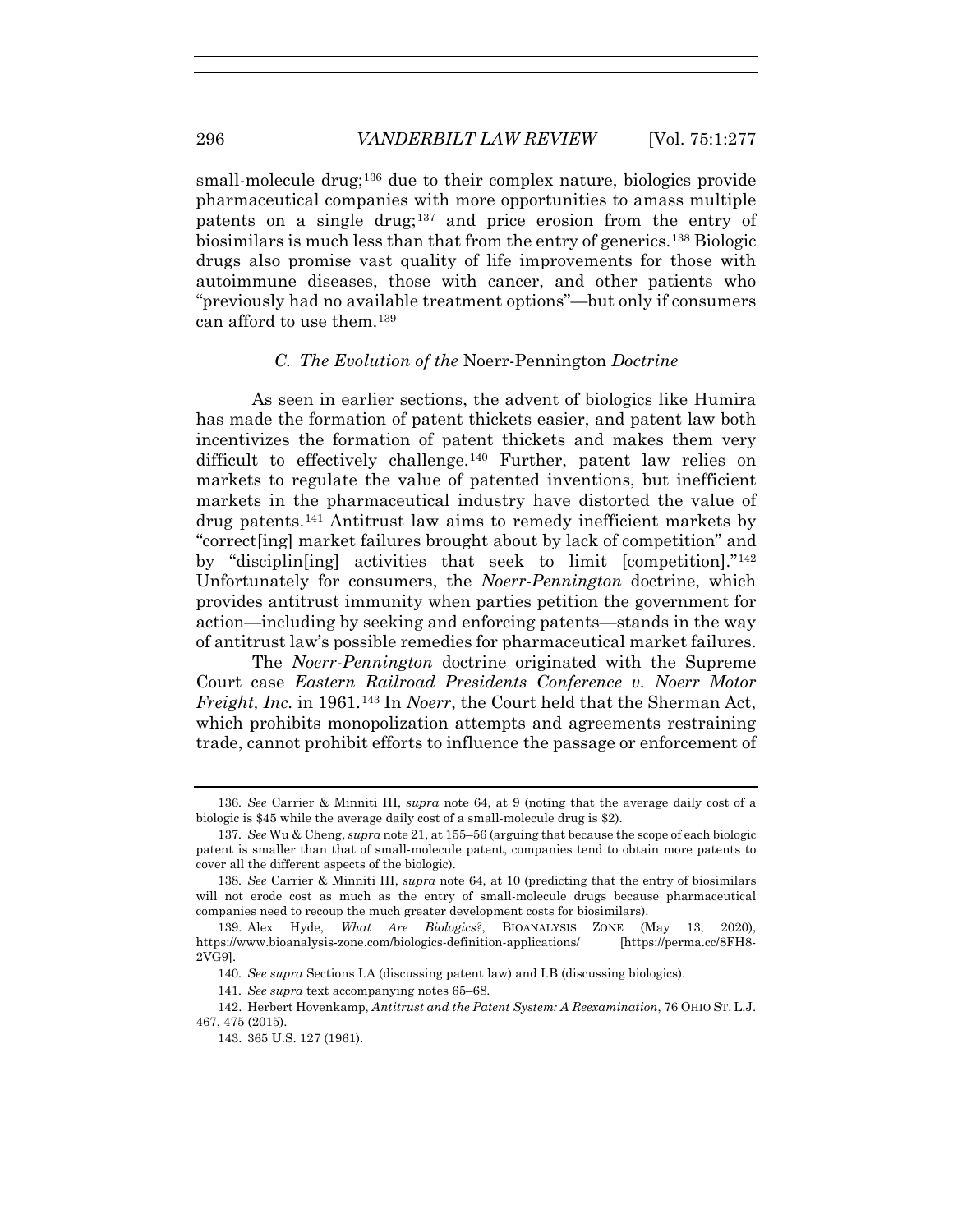laws.144 The Court reasoned that antitrust laws like the Sherman Act could not interfere with the First Amendment right "to petition the Government for a redress of grievances."145 Therefore, antitrust laws cannot prevent parties from attempting to get new laws passed or attempting to enforce existing laws, even if the practical effect of such efforts would cripple competitors.146

A few years later, in *United Mine Workers v. Pennington*, the Supreme Court extended *Noerr* antitrust immunity beyond the legislative arena to acts seeking to influence executive action.147 The Court held that even "joint efforts"148 attempting to instigate action by executive officials would be shielded by *Noerr*, despite any anticompetitive motives.149 Finally, in *California Motor*, the Supreme Court reasoned that the right to petition includes access to the courts and administrative agencies and extended *Noerr* protection to such proceedings.150 In other words, *Noerr* protected the rights of parties to file lawsuits or initiate administrative proceedings.151 Thus, the *Noerr-Pennington* doctrine allows parties to use the processes of all three branches of government to achieve anticompetitive effects while immunized from antitrust liability.152

A hypothetical may help illustrate how the *Noerr-Pennington*  doctrine operates in practice. Assume that Brand Name and Generic are competitors in the pharmaceutical industry. Brand Name has lobbied aggressively for legislation or regulations to be enacted that, in effect, would target only Generic's business. Brand Name's express intent is ensuring that Generic cannot create a generic competitor to Brand Name's marquis drug. Brand Name has also reported Generic to

<sup>144</sup>*. Id.* at 138; 15 U.S.C. § 1 ("Every contract, combination . . . , or conspiracy, in restraint of trade or commerce among the several States, or with foreign nations, is hereby declared to be illegal."); 15 U.S.C. § 2 ("Every person who shall monopolize, or attempt to monopolize, or combine or conspire with any other person or persons, to monopolize any part of the trade or commerce among the several States, or with foreign nations, shall be deemed guilty of a felony.").

 <sup>145.</sup> U.S. CONST. amend. I; *Noerr*, 365 U.S. at 138.

<sup>146</sup>*. See Noerr*, 365 U.S. at 139 ("It is neither unusual nor illegal for people to seek action on laws in the hope that they may bring about an advantage to themselves and a disadvantage to their competitors.").

 <sup>147. 381</sup> U.S. 657, 670 (1965) ("Joint efforts to influence public officials do not violate the antitrust laws even though intended to eliminate competition.").

 <sup>148. &</sup>quot;Joint efforts," or, in other words, an agreement between competitors, are one of the key elements of Sherman Act § 1 violations. The involvement of two parties rather than one party is one of the main distinguishing features between Sherman Act § 1 and § 2. *See* 15 U.S.C. § 1 (Combinations in restraint of trade are illegal.); 15 U.S.C. § 2 (Independent attempts or acts of monopolization are illegal.).

<sup>149</sup>*. Pennington*, 381 U.S. at 670.

 <sup>150.</sup> Cal. Motor Transp. v. Trucking Unlimited, 404 U.S. 508, 510 (1972).

<sup>151</sup>*. Id.*

<sup>152</sup>*. See id.* ("Certainly the right to petition extends to all departments of the Government.").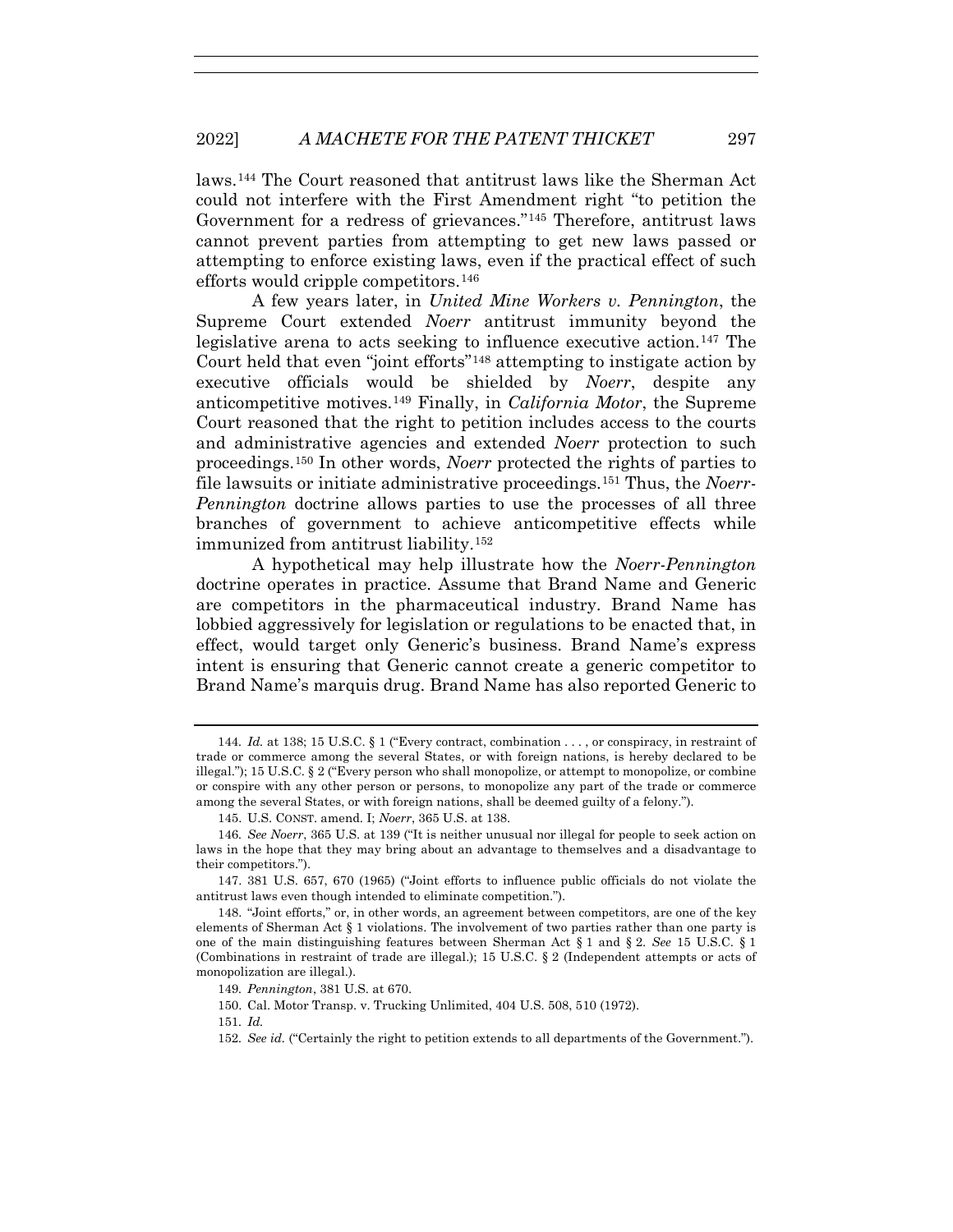the FDA for safety violations, again with the express intent of delaying Generic's competing drug. Finally, when these efforts prove unsuccessful, Brand Name sues Generic for patent infringement, claiming that Generic's new drug infringes upon Brand Name's patent for its marquis drug. Generic may, as part of its defense, bring a counterclaim against Brand Name for Sherman Act antitrust violations for attempted monopolization. Alternatively, Generic could bring its own suit against Brand Name for Sherman Act antitrust violations. Either way, in response, Brand Name can argue that the *Noerr-Pennington* doctrine immunized all of Brand Name's actions, and Generic's claims should be dismissed. Under these circumstances, Brand Name would likely get Generic's claims dismissed even if Brand Name brazenly and publicly declared its anticompetitive intentions for its actions. Unless Generic can adequately plead that Brand Name's activities fall within the sham exception or one of the other exceptions to the *Noerr-Pennington* doctrine, Generic's claims will be dismissed.153

As can be seen from this illustration, while Brand Name may be the plaintiff in the original action, in a *Noerr-Pennington* context, the roles will be reversed. Thus, this Note describes a party who brings an antitrust claim as the "antitrust plaintiff" (even though the same party may have been the defendant originally). On the other hand, an "antitrust defendant" is a party who invokes *Noerr-Pennington* as a defense. Consequently, the antitrust plaintiff has the burden of proving that the sham exception applies to the antitrust defendant's actions to overcome *Noerr-Pennington* immunity and move past the pleadings.

## *D. Operation of the Sham Exception to* Noerr-Pennington

As the Court set the foundation for the *Noerr-Pennington*  doctrine in *Noerr*, the Court simultaneously laid the groundwork for the sham exception. In *Noerr*, the Court noted that "[t]here may be situations in which a publicity campaign, ostensibly directed toward influencing governmental action, is a *mere sham* to cover what is actually an attempt to interfere directly with the business relationships of a competitor and the application of the Sherman Act would be justified."<sup>154</sup>

<sup>153</sup>*. See* Atwood, *supra* note 47, at 653 ("[T]he basic teaching of the *Noerr/Pennington* doctrine is that petitioning the government . . . is immune from challenge under the antitrust laws. . . . [But] [t]here are exceptions to this immunity principle.").

 <sup>154.</sup> E. R.R. Presidents Conf. v. Noerr Motor Freight, Inc., 365 U.S. 127, 144 (1961) (emphasis added).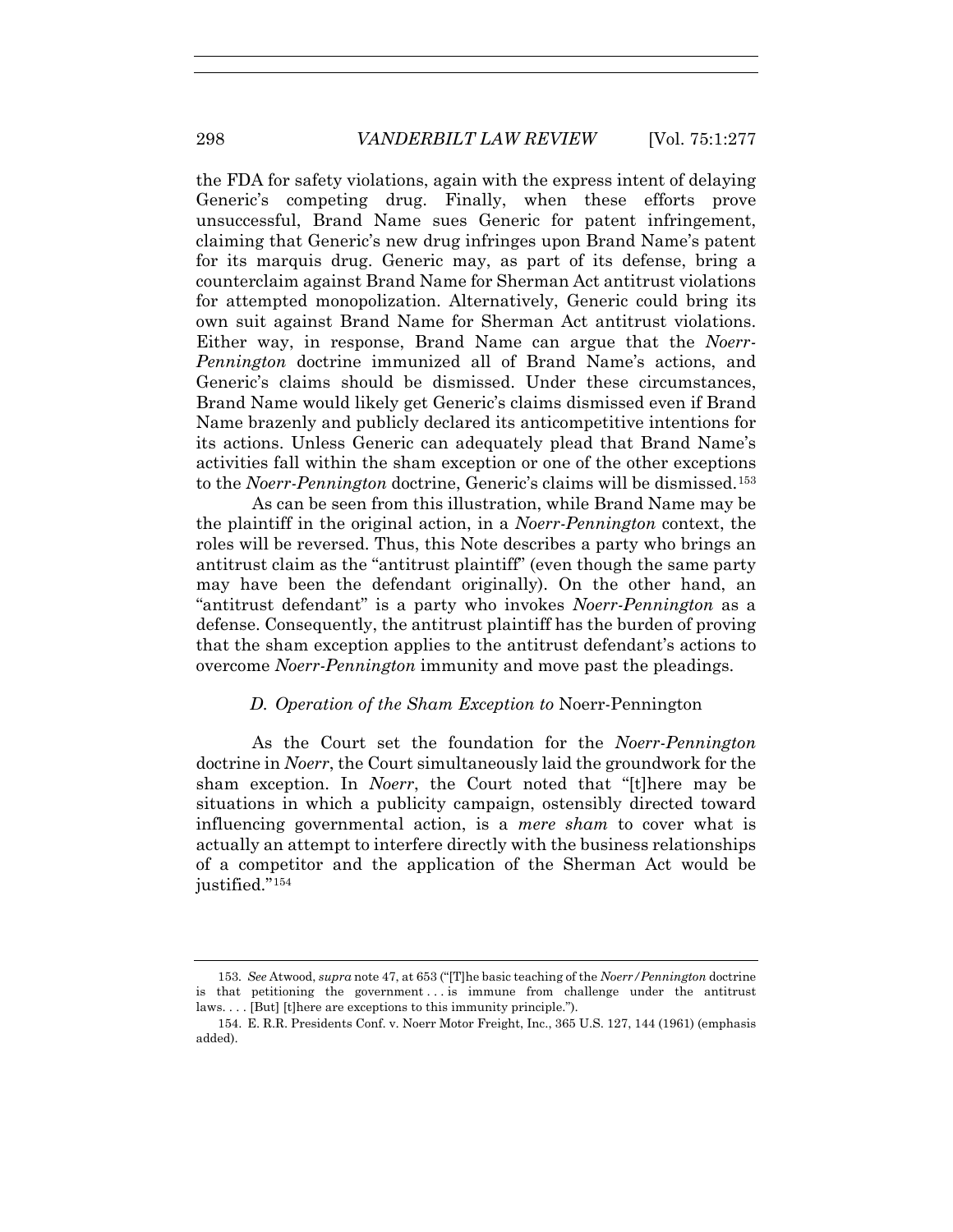The Court first explicitly recognized a case coming within the "sham" exception in *California Motor*.155 In *California Motor*, a group of interstate-highway carriers filed multiple petitions to hamper the applications of in-state highway carriers for additional operating rights or transfer of existing rights.156 In response, the in-state carriers filed an antitrust suit alleging that the interstate carriers conspired to weaponize administrative and judicial proceedings against the in-state carriers.157 The Court noted that the interstate carriers "instituted the proceedings and actions . . . with or without probable cause, and regardless of the merits of the cases," which implied that some of the proceedings could have merit but overall still constituted a sham.158 This is because "sham proceedings" could emerge as "a *pattern* of baseless, repetitive claims . . . which leads the factfinder to conclude that the administrative and judicial processes have been abused."159 A pattern of sham claims is problematic because numerous claims against a party could effectively strip that party's "meaningful access" to the courts and agencies.<sup>160</sup> In essence, the party being petitioned against cannot use the same governmental processes as the petitioner because it is too busy fighting off sham petitions.161

While the *Noerr-Pennington* doctrine holds that a petitioner's anticompetitive intent is irrelevant and still grants antitrust immunity to the petitioner, *California Motor* used intent in its sham exception analysis.<sup>162</sup> With respect to the sham exception, it is the intent to deprive competitors of the use of governmental processes that eviscerates *Noerr-Pennington* immunity, *not* a petitioner's general anticompetitive intent to harm its opponents.163 This is because the First Amendment petitioning right works both ways, and courts must balance each party's countervailing rights.164 The *Noerr-Pennington* doctrine protects the right of parties to use governmental processes to

164*. See id.* at 515 ("First Amendment rights may not be used as the means or the pretext for achieving 'substantive evils' which the legislature has the power to control.").

 <sup>155. 404</sup> U.S. at 516.

<sup>156</sup>*. Id.* at 509.

<sup>157</sup>*. Id.*

<sup>158</sup>*. Id.* at 512.

<sup>159</sup>*. Id.* at 513 (emphasis added).

<sup>160</sup>*. Id.* at 512.

<sup>161</sup>*. Id.*

<sup>162</sup>*. Id.* 

<sup>163</sup>*. See id.* ("[A] purpose or intent [to deprive competitors of meaningful access to the agencies and courts], if shown, would be 'to discourage and ultimately prevent the respondents from invoking' the processes of the administrative agencies and courts and thus fall within the [sham] exception to *Noerr*.").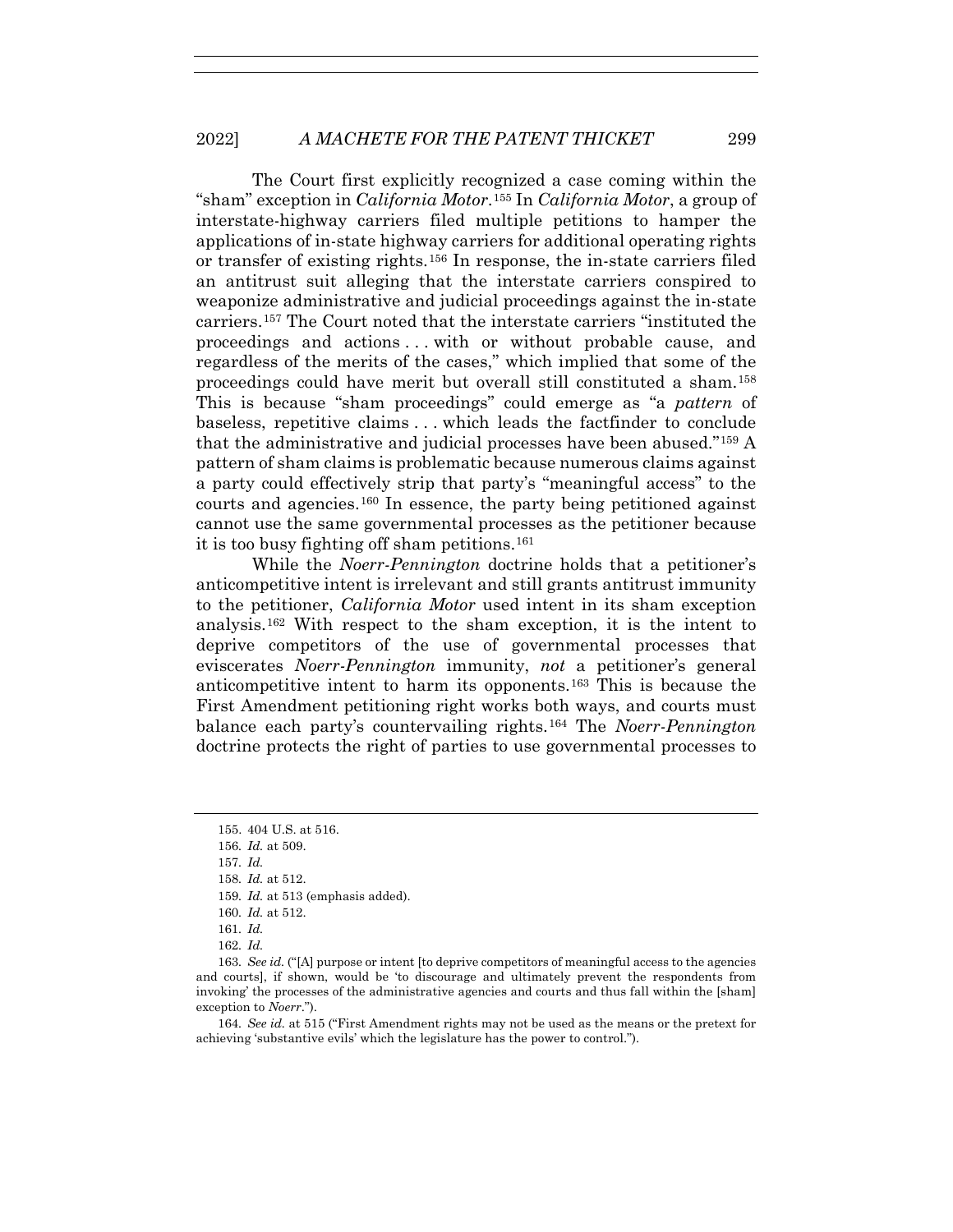petition.165 But if those parties are using governmental processes to stop competitors from petitioning, then the petitioners have violated their competitors' First Amendment rights, and *Noerr-Pennington* no longer provides immunity to the petitioners.166 The Court thus concluded that if the alleged "pattern of baseless repetitive claims" in the complaint proved true, then "a violation of the antitrust laws has been established."167

Over twenty years later, the Court revisited the sham exception in *PRE*. *PRE* involved a *single* lawsuit brought by motion picture owners for copyright infringement against hotel owners.168 The alleged copyright infringement consisted of the hotel owners allowing guests to rent and view videodiscs in their rooms.169 The hotel owners counterclaimed for antitrust violations, alleging that the copyright infringement suit was "a mere sham that cloaked underlying acts of monopolization and conspiracy to restrain trade."170 The Court held that "an *objectively reasonable* effort to litigate cannot be sham regardless of subjective intent."171 In coming to this conclusion, the *PRE* Court reasoned that *California Motor*'s sham exception analysis required courts to "separate[ ] *objectively reasonable* claims from 'a pattern of *baseless*, repetitive claims.' "172 Therefore, *PRE* emphasized that the sham exception required an indispensable objective component in discerning petitions as shams.

The *PRE* Court formulated a two-part test for drawing the line between "objectively reasonable" claims and baseless claims that would invoke the sham exception.<sup>173</sup> In step one, the court evaluates whether a suit is "*objectively baseless* in the sense that no reasonable litigant could reasonably expect success on the merits."174 In a footnote, the majority also clarified that "[a] winning lawsuit is by definition a reasonable effort at petitioning for redress and therefore not a sham"; in other words, a winning lawsuit cannot be "objectively baseless."175

171*. Id.* at 57 (emphasis added).

- 174*. Id.* (emphasis added).
- 175*. Id.* at 60 n.5.

<sup>165</sup>*. See id.* at 510 ("Certainly the right to petition extends to all departments of the Government.").

<sup>166</sup>*. See id.* at 512 (holding that if a petitioner is using governmental processes to discourage its competitors from invoking governmental processes, the petitioner's activities fall within the sham exception and do not have *Noerr-Pennington* immunity).

<sup>167</sup>*. Id.* at 513, 515.

 <sup>168.</sup> Pro. Real Est. Invs., Inc. v. Columbia Pictures Indus., Inc., 508 U.S. 49, 51–52 (1993).

<sup>169</sup>*. Id.*

<sup>170</sup>*. Id.* at 52.

<sup>172</sup>*. Id.* at 58 (quoting *Cal. Motor*, 404 U.S. at 513) (emphasis added).

<sup>173</sup>*. Id.* at 60–61.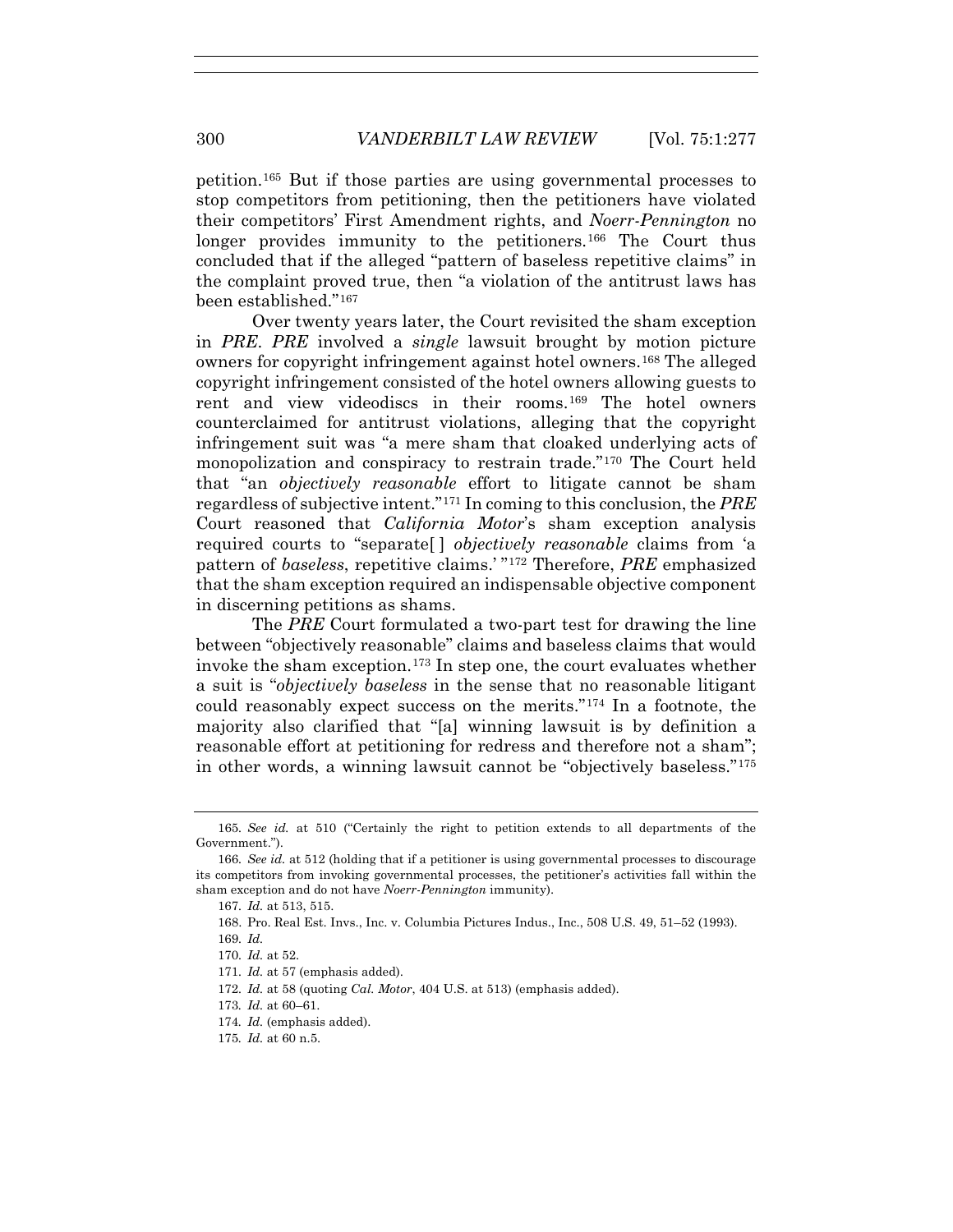Only if the suit is "objectively baseless" does the court move on to step two and examine the litigant's subjective motivation.176 A subjective motivation to use the governmental process itself (rather than the outcome of the process) as an anticompetitive weapon would invoke the sham exception.177 Thus, while *California Motor* frontloaded its sham exception inquiry to focus on the intent to weaponize government process against competitors, *PRE* focused more on the objective nature of the actions before reviewing the weaponization of government processes.

Justice Stevens, concurring in the *PRE* judgment only, noted that potential shams were more likely to fall through the cracks under *PRE*'s two-part test than under *California Motor*'s analysis. In Justice Stevens's view, while *California Motor* viewed shams as a "pattern of *baseless*, repetitive claims," those claims did not necessarily have to be "objectively baseless."178 He reasoned that "objectively unreasonable" claims could also fit into a "pattern of baseless, repetitive claims."179 "Objectively unreasonable" claims are those where a plaintiff could have "some reason to expect success on the merits but because of its tremendous cost would not bother to achieve that result without the benefit of collateral injuries imposed on its competitor by the legal process alone."180 Justice Stevens argued that *California Motor* provided room for "objectively unreasonable" claims to be included in the sham exception because when analyzing a "pattern of baseless, repetitive claims," courts considered claims filed "*regardless* of the merits."181 Therefore, the "objectively baseless" step in *PRE* may filter out too many possible shams that would be "objectively unreasonable," but not "objectively baseless."

# II. THE *NOERR-PENNINGTON* SHAM EXCEPTION CIRCUIT SPLIT AND ITS IMPLICATIONS

As discussed above, *California Motor* has a less rigorous standard for sham petitions of identifying a "pattern of baseless,

<sup>176</sup>*. Id.* at 60–61.

<sup>177</sup>*. Id.* Justice Stevens noted in his concurrence that an anticompetitive abuse of governmental processes could be when litigation is initiated "to impose a collateral harm on the defendant by, for example, impairing his credit, abusing the discovery process, or interfering with his access to government agencies." *Id.* at 68 (Stevens, J., concurring).

<sup>178</sup>*. Id.* at 67–68 (Stevens, J., concurring).

<sup>179</sup>*. Id.* at 67–69 (Stevens, J., concurring).

<sup>180</sup>*. Id.* at 68–69 (Stevens, J., concurring).

 <sup>181.</sup> Cal. Motor Transp. Co. v. Trucking Unlimited, 404 U.S. 508, 512 (1972); *see Pro. Real Est. Invs., Inc.*, 508 U.S. at 73 ("Repetitive filings, some of which are successful and some unsuccessful, may support an inference that the process is being misused.").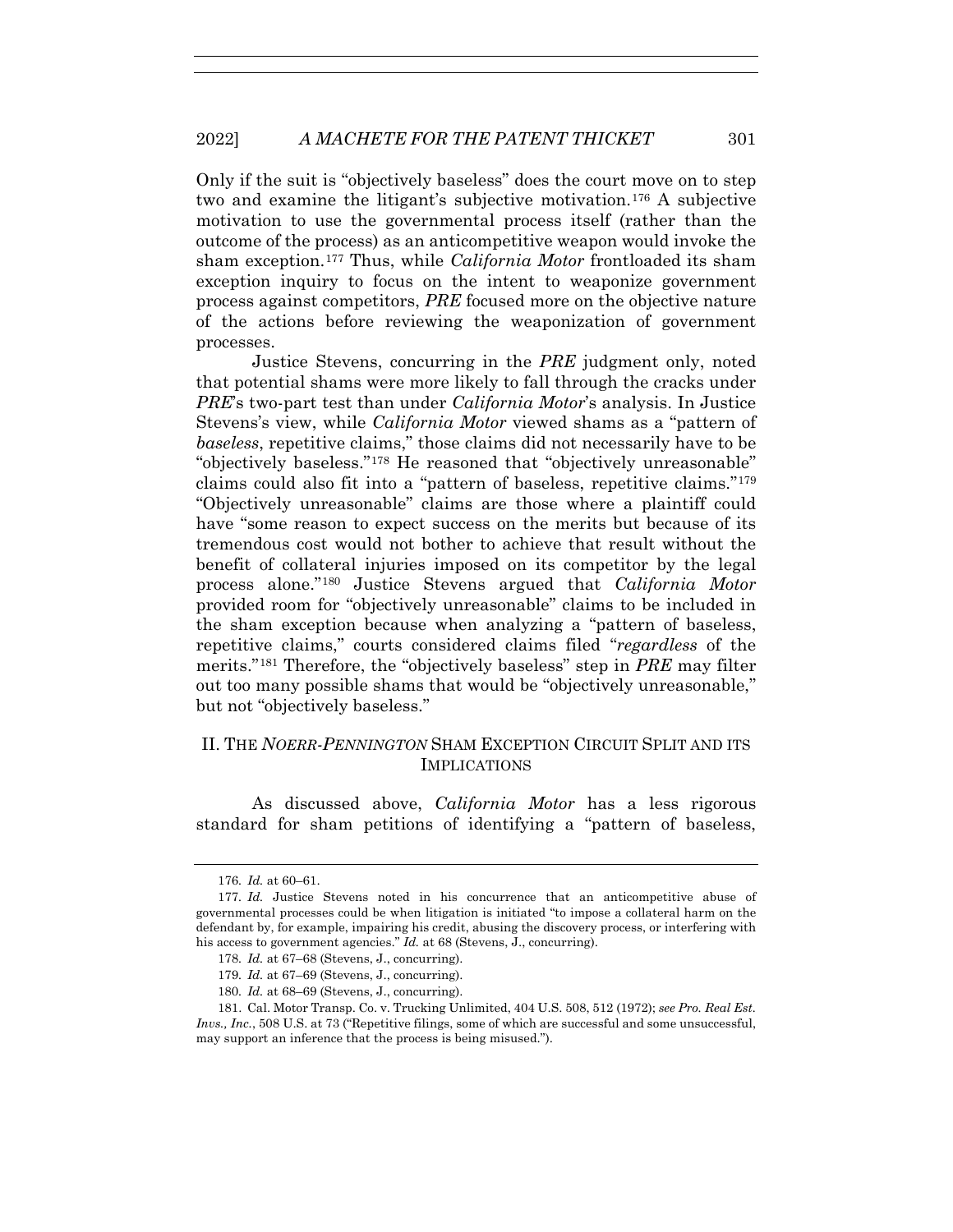repetitive claims" filed "regardless of the merits" than *PRE* does.182 *PRE*'s initial requirement that the petitions be "objectively baseless" wherein no reasonable litigant had any reasonable expectation of success on the merits is a high bar before even getting to the remainder of the two-part test.183 As Justice Stevens's concurrence pointed out, the gulf between *California Motor*'s and *PRE*'s standards for finding a sham petition can lead to differing outcomes depending on which standard the court applies.184 The seeming conflict in the operation of the sham exception in *California Motor* and *PRE* caused a circuit split. The Ninth Circuit (later followed by the Second, Third, and Fourth Circuits) reasoned that *California Motor*'s lower bar for shams should apply to a pattern of meritless proceedings. In contrast, the First Circuit (later followed by the Seventh Circuit) argued that *PRE*'s high bar for shams should apply to all proceedings regardless of the number.

For ease of discussion, this analysis will refer to these disparate treatments of the sham exception as the Ninth Circuit approach and the First Circuit approach, respectively. Section A will first dissect and reconcile the alleged conflict in the analyses of *California Motor* and *PRE*. Section B will analyze the Ninth Circuit approach, and Section C will analyze the First Circuit approach. Section D will integrate patent thicket concerns into the analysis of the sham exception. Finally, Section E will discuss the stare decisis considerations in reconciling these decisions.

#### *A. Reconciling the "Conflict" Between* California Motor *and* PRE

While the differences in the analyses of the sham exception by *California Motor* and *PRE* have been called conflicting, the cases may be read in harmony. Importantly, the *PRE* majority did not explicitly overrule *California Motor* and, in fact, relied on *California Motor*  throughout its analysis.185 In *PRE*, the majority noted that "the sham exception contains an indispensable objective component."186 The Court further noted that "we have repeatedly reaffirmed that evidence of anticompetitive intent or purpose alone cannot transform otherwise legitimate activity into a sham."187 In contrast, *California Motor* concentrated on the intent of petitioners (i.e., the antitrust defendants)

<sup>182</sup>*. See supra* text accompanying note 158–159.

<sup>183</sup>*. See supra* text accompanying notes 173–177 for a description of *PRE*'s two-step test for the sham exception.

<sup>184</sup>*. See supra* text accompanying notes 178–179.

<sup>185</sup>*. Pro. Real Est. Invs., Inc.*, 508 U.S. at 56–58 (1993).

<sup>186</sup>*. Id.* at 58.

<sup>187</sup>*. Id.* at 59.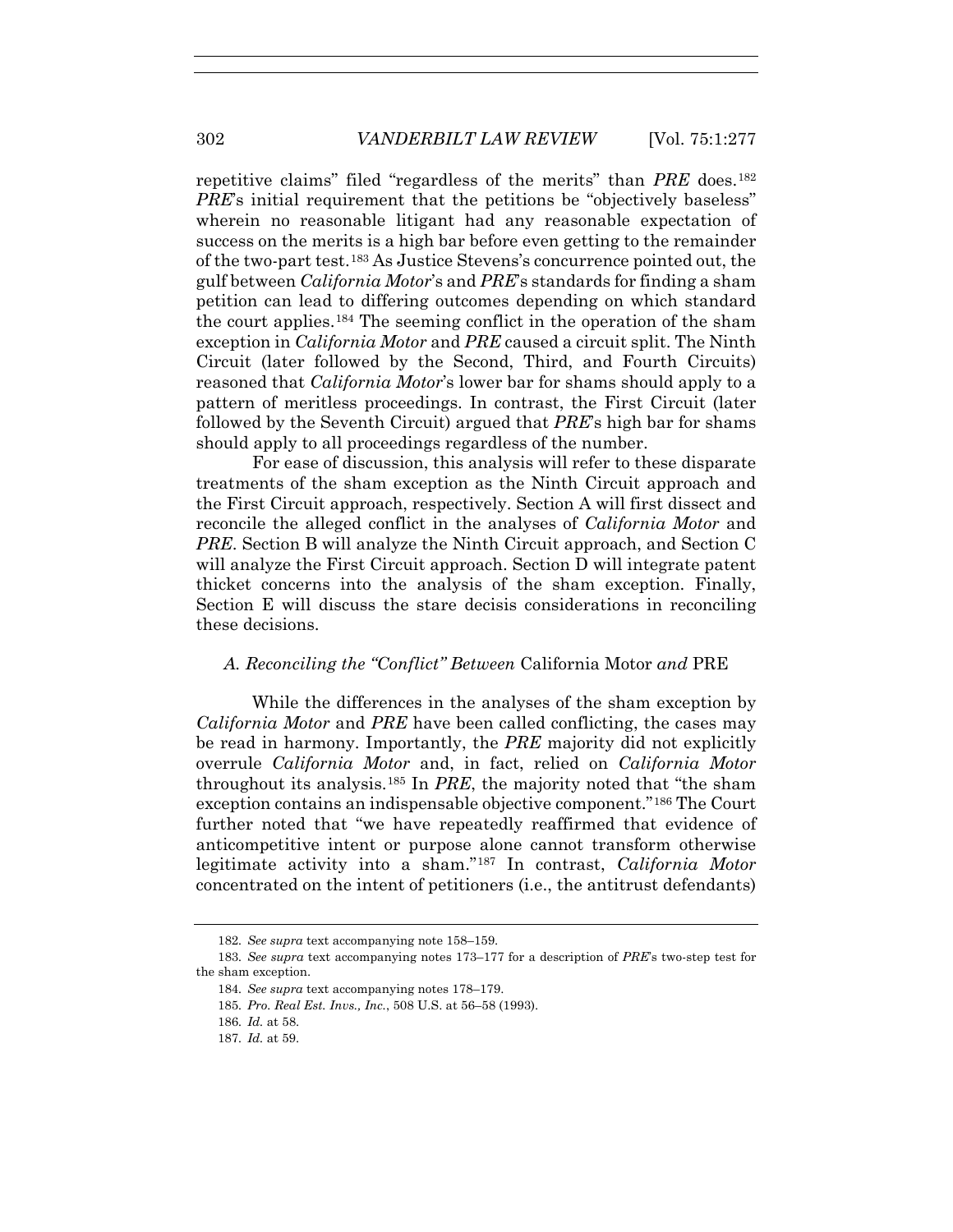to deprive their competitors (i.e., the antitrust plaintiffs) of the use of governmental processes through their petitions.188 But *California Motor* contemplated a case with a *pattern* of petitions, not the *single* petition at question in *PRE*. Patterns can be objectively observable when there are multiple petitions.<sup>189</sup> Moreover, when multiple petitions have effectively barred the petitioners' competitors from governmental processes, the competitors have objective evidence of the subjective intent at question in *California Motor*.190 Thus, if *California Motor* is read to require a *pattern* of petitions to invoke the sham exception, not just multiple petitions, *California Motor* and *PRE* are not in conflict on *PRE*'s "objective criteria" requirement.

*PRE* is also noteworthy because it does not discuss in detail the use of petitions to bar the antitrust plaintiff from meaningful access to agencies and the judiciary.191 In *California Motor*, the Court spent considerable time discussing the potential blockage of access to government processes.192 Again, the fact that *PRE* deals only with a single petition provides an explanation. It is difficult to conceive how any single petition could effectively "bar" a competitor's access to the same court or agency in the way that *California Motor*'s pattern of petitions allegedly did.193 Thus, *PRE* did not consider the potential bar of access to governmental processes because it was unnecessary to consider in the context of that case.

Finally, *PRE*'s and *California Motor*'s differing standards on whether "objectively baseless" or "objectively unreasonable" claims invoke the sham exception can also be explained. *PRE* requires a petition to be "objectively baseless" because when dealing with only one petition, there is unlikely to be any objective evidence that the petition is a sham except in the most egregious cases.194 Only one sham petition is probably insufficient to harm a competitor's business to the point that

 <sup>188.</sup> Cal. Motor Transp. Co. v. Trucking Unlimited, 404 U.S. 508, 512 (1972).

<sup>189</sup>*. See id.* at 513 ("One claim, which a court or agency may think baseless, may go unnoticed; but a pattern of baseless, repetitive claims may emerge . . . .").

<sup>190</sup>*. See* Waugh Chapel S., LLC v. United Food & Com. Workers Union Loc. 27, 728 F.3d 354, 364 (4th Cir. 2013) ("Of course, the subjective motive of the litigant and the objective merits of the suit are relevant, but other signs of bad-faith litigation . . . may also be probative of an abuse of the adjudicatory process.").

<sup>191</sup>*. See Pro. Real Est. Invs., Inc.*, 508 U.S. at 57 (quoting *California Motor*'s language about barring access to government processes, but not elaborating or discussing that element).

<sup>192</sup>*. See, e.g.*, *Cal. Motor*, 404 U.S. at 511–12 (claiming that the antitrust defendant's actions essentially "usurp[ed] [the] decisionmaking process" by barring the antitrust plaintiffs' meaningful access to adjudicatory tribunals).

<sup>193</sup>*. Cf. id.* at 518 (Stewart, J., concurring) (describing the multiple allegations of abuse of the administrative and judicial process by the antitrust defendants).

<sup>194</sup>*. See Pro. Real Est. Invs., Inc.*, 508 U.S. at 58 (noting that "the sham exception contains an indispensable objective component").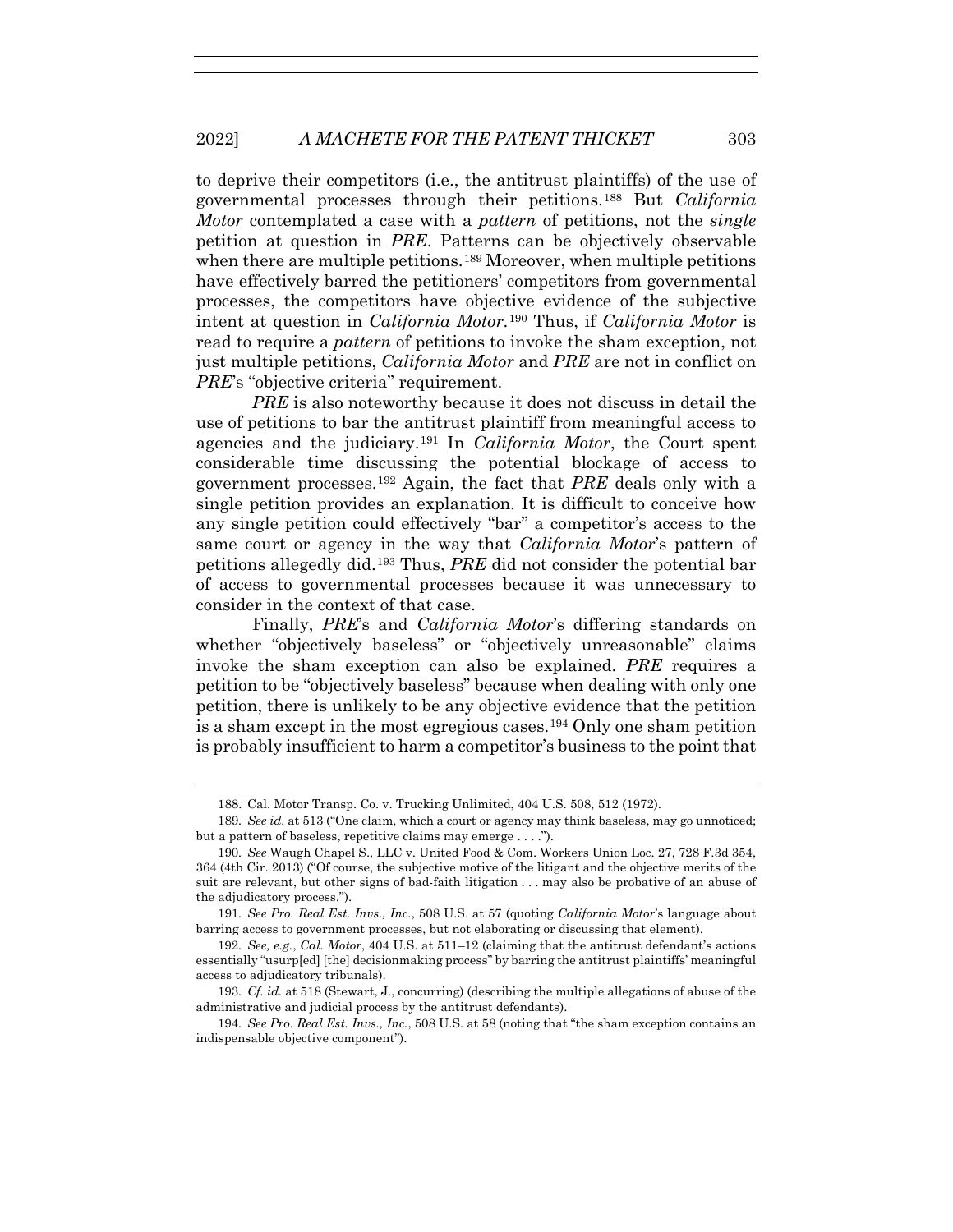it constitutes an antitrust violation. In contrast, in *California Motor*, the pattern of petitions provides more data points for the court to analyze and more possibilities for gathering objective evidence of a sham.195 For instance, the number of petitions could impose a financial burden on the competitor that the court can quantify.196 Multiple petitions could also be used to effectively delay a competitor's entry into the market or to interfere with an important part of a competitor's business.197 Thus, using a lower standard like "objectively unreasonable" for a pattern of petitions makes sense.

## *B. The Ninth Circuit Approach: A Lower Bar for a Pattern of Sham Petitions*

In *Posco*, the first federal appellate court case to confront the sham exception after *PRE*, the Ninth Circuit adopted a bifurcated approach to reconciling *California Motor* and *PRE*. *Posco* involved a non-unionized contractor, the antitrust plaintiff, who was awarded a major construction contract.198 Labor unions, the antitrust defendants, allegedly filed automatic protests to requests for permits, filed multiple lawsuits against the antitrust plaintiff, and engaged in lobbying activities against the antitrust plaintiff.199 The Ninth Circuit noted, however, that the antitrust defendants prevailed in fifteen of the twenty-nine suits that the antitrust plaintiff alleged to be part of the pattern of sham petitions, "a batting average exceeding .500."200 The Ninth Circuit held that the antitrust plaintiff had not met its burden of showing that the alleged conduct was a sham because of the antitrust defendants' high win rate; thus, *Noerr-Pennington* immunized the antitrust defendants' conduct.201

<sup>195</sup>*. See Cal. Motor*, 404 U.S. at 518 (Stewart, J., concurring) (describing the multiple factual allegations behind the case).

<sup>196</sup>*. See, e.g.*, Inserra Supermarkets, Inc. v. Stop & Shop Supermarket Co., 240 F. Supp. 3d 299, 308 (D.N.J. 2017) (describing how the antitrust defendants' petitions had delayed the necessary government approvals that the antitrust plaintiff sought, which forced the antitrust plaintiff to pay \$100 thousand per month in rent for years before even being able to begin development of its competing supermarket).

<sup>197</sup>*. See, e.g.*, Hanover 3201 Realty, LLC v. Vill. Supermarkets, Inc., 806 F.3d 162, 167–70 (3d Cir. 2015) (describing the antitrust defendants' multiple petitions appealing the permits and rezoning of a competitor trying to open a full-service supermarket in the same town when that competitor would lose the real estate if it did not obtain all required permits within a certain time).

 <sup>198.</sup> USS-Posco Indus. V. Contra Costa Cnty. Bldg. & Constr. Trades Council, 31 F.3d 800, 804 (9th Cir. 1994).

<sup>199</sup>*. Id.*

<sup>200</sup>*. Id.* at 811.

<sup>201</sup>*. Id.*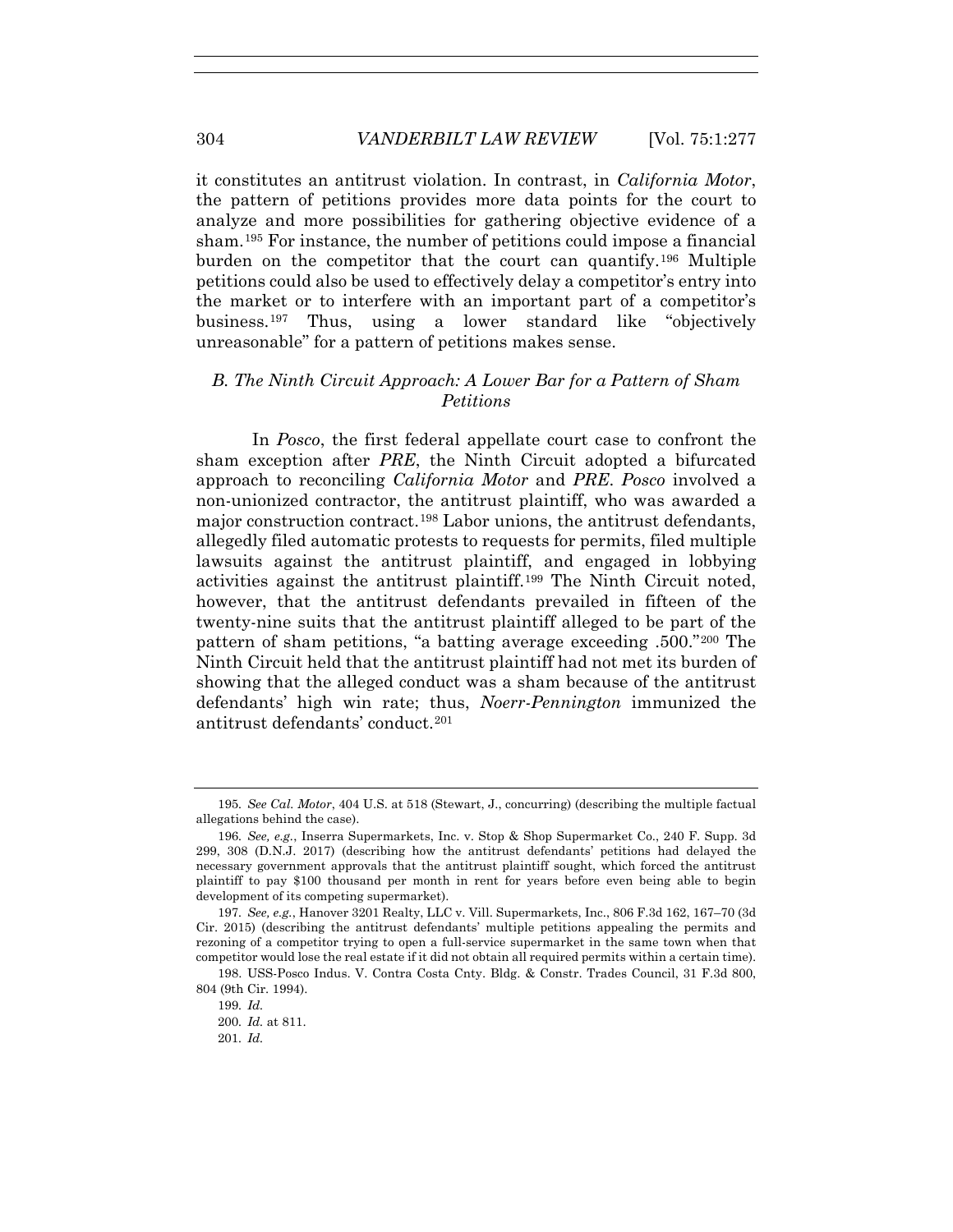Although the Ninth Circuit did not find that the conduct in *Posco*  fell within the sham exception (and thus vulnerable to antitrust liability), the Ninth Circuit provided a new blueprint for courts to reconcile *California Motor* and *PRE*. *PRE*'s two-step test applies in situations where a single proceeding is at question and *California Motor* applies in a series of proceedings.<sup>202</sup> The Ninth Circuit reasoned that this bifurcated approach made sense because "the filing of a whole series of lawsuits and other legal actions without regard to the merits has far more serious implications than filing a single action, and can serve as a very effective restraint on trade."203 Further, in a series of lawsuits some may turn out to have merit by chance, but, as in *California Motor*, the intent to impede competitors' access to governmental processes is the sham exception's overriding consideration.204 The *Posco* Court reasoned that *California Motor*'s dominant inquiry is "prospective": Did the antitrust defendant make the petitions "not out of a genuine interest in redressing grievances, but . . . undertake<sup>[]</sup> [them] essentially for purposes of harassment"?<sup>205</sup> In evaluating this question, the Ninth Circuit focused on the antitrust defendants' win-loss ratio as discussed above.<sup>206</sup>

The Second, Third, and Fourth Circuits all adopted similar reasoning to *Posco* in reconciling *California Motor* and *PRE*.207 These later decisions explored the dimensions of *California Motor*'s pattern test. The Fourth Circuit reasoned that *PRE* is "ill-fitted" for a series of proceedings because a judge can more easily determine whether a single claim is objectively baseless than review a parade of state and administrative proceedings for baselessness.208 The Fourth Circuit also built on *Posco*'s formulation of the win-loss percentage to note that there is "no particular win-loss percentage that a litigant must achieve" to successfully invoke the sham exception.<sup>209</sup>

<sup>202</sup>*. Id.* at 810–11.

<sup>203</sup>*. Id.* at 811; *see supra* text accompanying notes 200–201 (discussing the win-loss ratio in *Posco*).

<sup>204</sup>*. Posco*, 31 F.3d at 811.

<sup>205</sup>*. Id.*

<sup>206</sup>*. Id.*

<sup>207</sup>*. See* Hanover 3201 Realty, LLC v. Vill. Supermarkets, Inc., 806 F.3d 162, 180 (3d Cir. 2015) ("We agree with the approach to *California Motor* and *Professional Real Estate* that has been adopted by the Second, Fourth, and Ninth Circuits."); Waugh Chapel S., LLC v. United Food & Com. Workers Union Loc. 27, 728 F.3d 354, 363 (4th Cir. 2013) ("[W]e agree with the distinction adopted by our sister circuits."); Primetime 24 Joint Venture v. Nat'l Broad. Co., 219 F.3d 92, 101 (2d Cir. 2000) ("[*Pro. Real Est. Invs., Inc.*'s] two-step inquiry, however, applies to determining 'whether a single action constitutes sham petitioning.' ") (quoting *Posco*, 31 F.3d at 811).

<sup>208</sup>*. Waugh Chapel*, 728 F.3d at 364.

<sup>209</sup>*. Id.* at 364–65.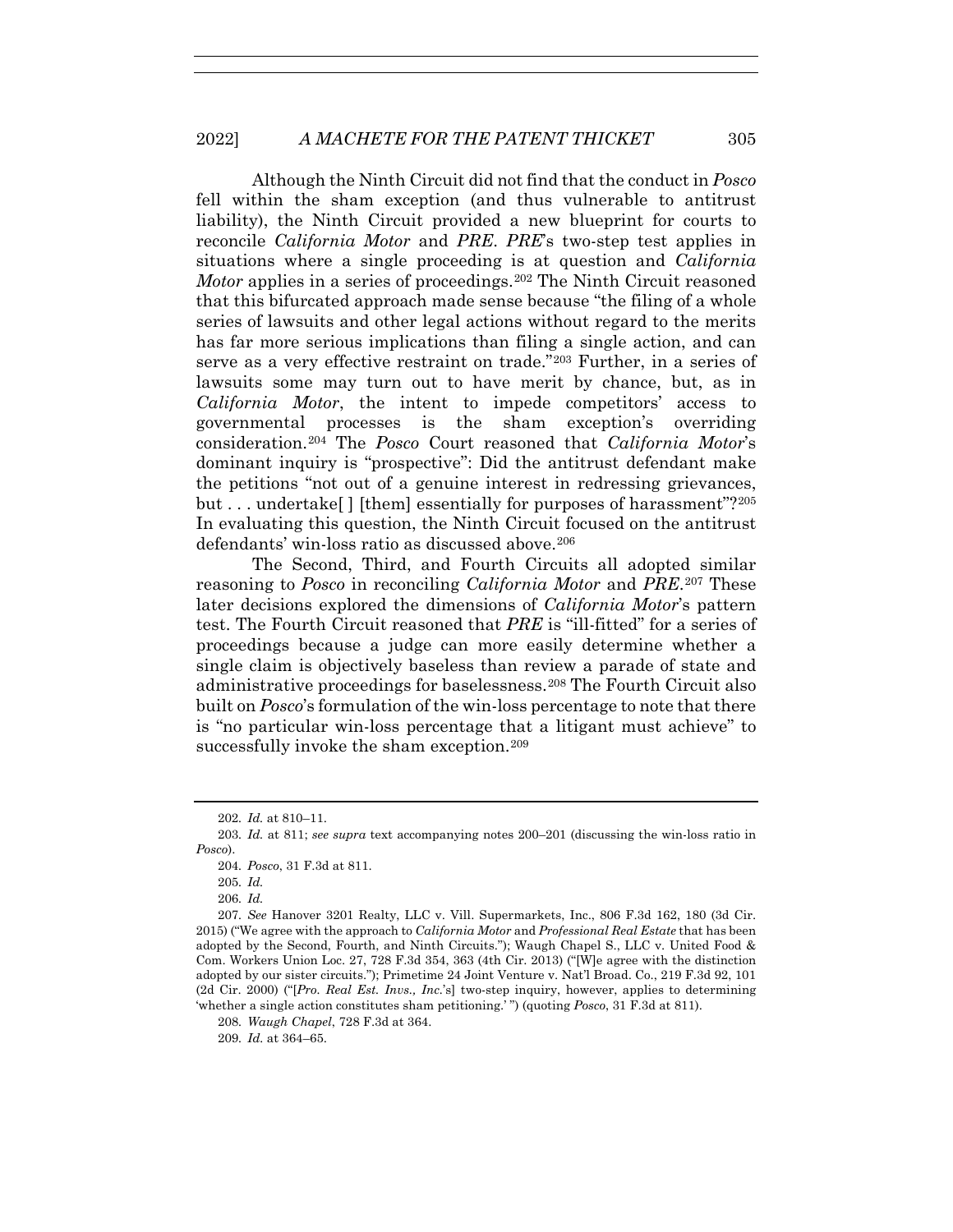Both the Third and Fourth Circuits emphasized that courts should also conduct a "holistic evaluation" to look for "other signs of bad-faith litigation."210 The Third Circuit emphasized that when considering evidence of bad faith, courts should look to "the magnitude and nature of the collateral harm imposed on plaintiffs by defendants' petitioning activity (e.g., abuses of the discovery process and interference with access to governmental agencies)."211 Bad-faith indicators can be considered objective manifestations of a subjective intent to usurp the government processes to harm competitors rather than seeking an actual redress of grievances.  $2^{12}$ 

The Third Circuit provided a prime example of bad-faith indicators. In *Hanover 3201 Realty*, the antitrust plaintiff entered into an agreement to build a Wegmans supermarket on its property on the condition that it secure all necessary permits and approvals before it could break ground on the project.<sup>213</sup> The antitrust defendants, ShopRite and its subsidiary, allegedly tried to prevent the entry of Wegmans as a competitor supermarket in the town by filing numerous administrative and court challenges to the antitrust plaintiff's permit applications.214 In particular, the antitrust defendants submitted an amended request for an adjudicatory hearing five months after their initial request citing "new" proposed facts that the antitrust defendants allegedly already knew at the time of their initial request.215 The Third Circuit reasoned that adding these "new" facts months later suggested that the antitrust defendants were not interested in redressing any grievances but in delaying the antitrust plaintiff from opening a competing business.<sup>216</sup> Additionally, the antitrust defendants' ecological consultant touted its ability to delay the antitrust plaintiff's environmental permit approval in an e-mail.<sup>217</sup> While the antitrust defendants also had some successes, when the Third Circuit reviewed the overall context of the antitrust defendants' actions, it held that the sham exception was applicable, and *Noerr-Pennington* did not immunize the antitrust defendants' conduct.<sup>218</sup> Thus, bad-faith indicators, such as the ones on display in *Hanover 3201 Realty*, help

214*. Id.*

- 216*. Id.*
- 217*. Id.* at 182.

<sup>210</sup>*. Id.*; *See Hanover 3201 Realty*, 806 F.3d at 181 (citing *Posco*, 31 F.3d at 811).

<sup>211</sup>*. Hanover 3201 Realty*, 806 F.3d at 181 (citing *Posco*, 31 F.3d at 811).

<sup>212</sup>*. Id.*

<sup>213</sup>*. Id.* at 166.

<sup>215</sup>*. Id.* at 181.

<sup>218</sup>*. Id.* at 182–83 ("That Defendants have had some insignificant success along the way does not alter the analysis when reviewing a pattern or series of proceedings.").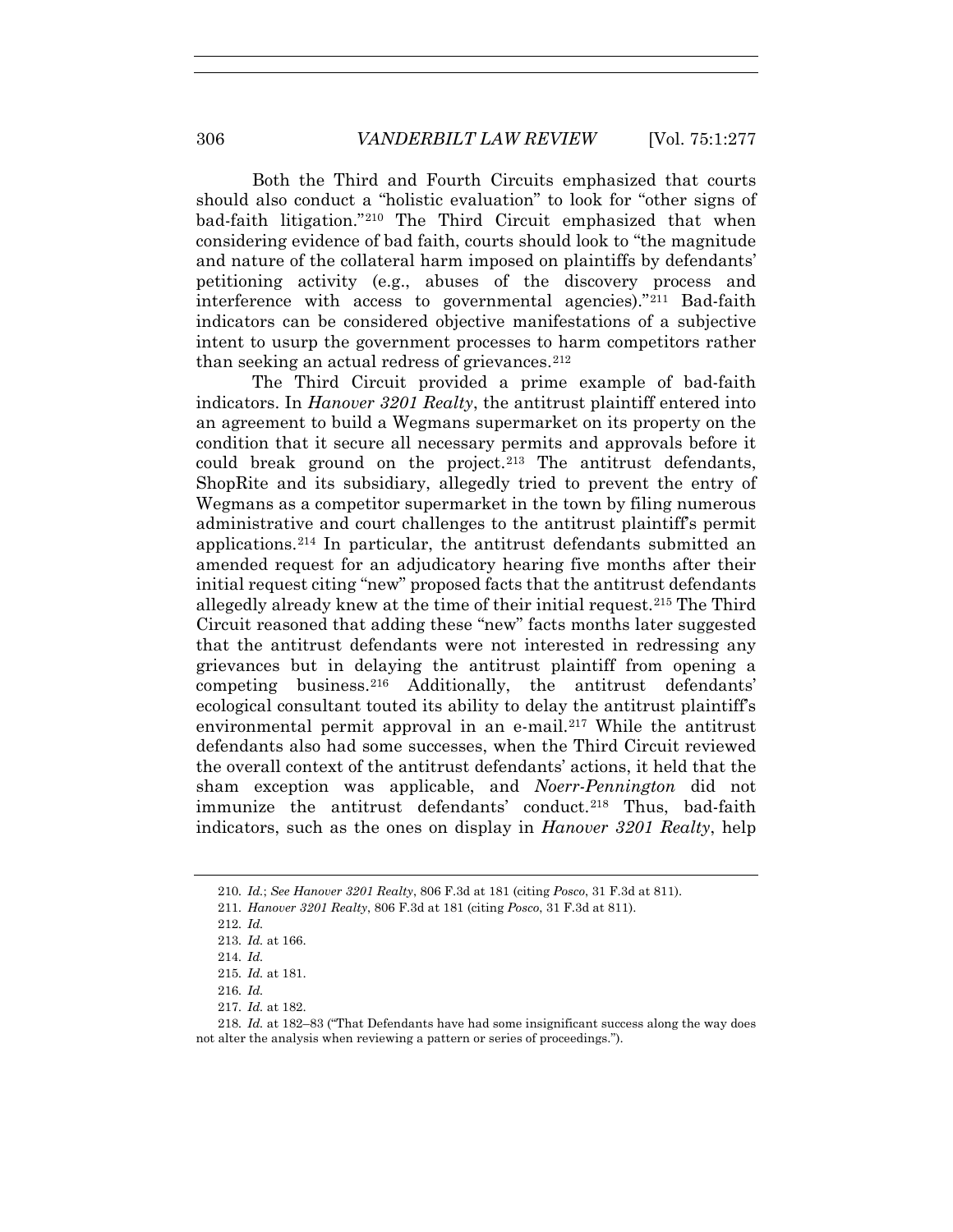illustrate the abuse of government processes discussed in *California Motor*.

One of the main concerns of the Ninth Circuit approach, however, is that the *California Motor* analysis leaves many open questions. For instance, what counts as a "petition"? When do a series of petitions become a "pattern"? What counts as a win or a loss? Are there any other pertinent criteria? Moreover, courts may need to sift through a large number of proceedings to answer these questions.<sup>219</sup> Administrative proceedings may also add complexity since "the presiding tribunal in those cases had no occasion to [document] the baselessness of the suit because . . . it had no inkling that the action [constituted part of] a possible campaign of sham litigation."220 While the *California Motor* Court noted that it "may be a difficult line to discern and draw," courts cannot abdicate their duty to adjudicate these cases because of their complexity.221

### *C. The First Circuit Approach: The High Bar of* PRE *Always Applies*

Unlike the Ninth Circuit approach, the First Circuit in *Puerto Rico Telephone Co. v. San Juan Cable LLC* reasoned that *PRE* was not necessarily limited to cases dealing with a single petition.222 The First Circuit noted that "[o]ne large lawsuit or intervention in an agency proceeding can impose much more of a burden on a competitor than might a series of smaller claims."223 Of course, while one large lawsuit or agency proceeding *could* impose a huge burden on a competitor, a sham petition under *PRE* is one that is "objectively baseless."224 If a petition is "objectively baseless" such that "no reasonable litigant could reasonably expect success on the merits," then one sham proceeding should not impose the type of burden that would cause significant anticompetitive harm because the relevant court or agency should swiftly dismiss such proceeding. 225

 <sup>219.</sup> Waugh Chapel S., LLC v. United Food & Com. Workers Union Loc. 27, 728 F.3d 354, 364 (4th Cir. 2013).

<sup>220</sup>*. Id.*

<sup>221</sup>*. See* 404 U.S. 508, 513 (1972); *see also* Pro. Real Est. Invs., Inc. v. Columbia Pictures Indus., Inc., 508 U.S. 49, 75 (1993) (Stevens, J., concurring) ("The difficulty of determining the true purpose [of the antitrust defendant's petitions] is great but no more so than in many other areas of antitrust law.").

 <sup>222. 874</sup> F.3d 767, 771 (1st Cir. 2017) ("[T]he court in [*Pro. Real Est. Invs., Inc.*] wrote nothing to suggest that its ruling would have been different had the defendant filed a series of objectively reasonable suits.").

<sup>223</sup>*. Id.* at 772.

<sup>224</sup>*. Pro. Real Est. Invs., Inc.*, 508 U.S. at 60–61.

<sup>225</sup>*. Id.*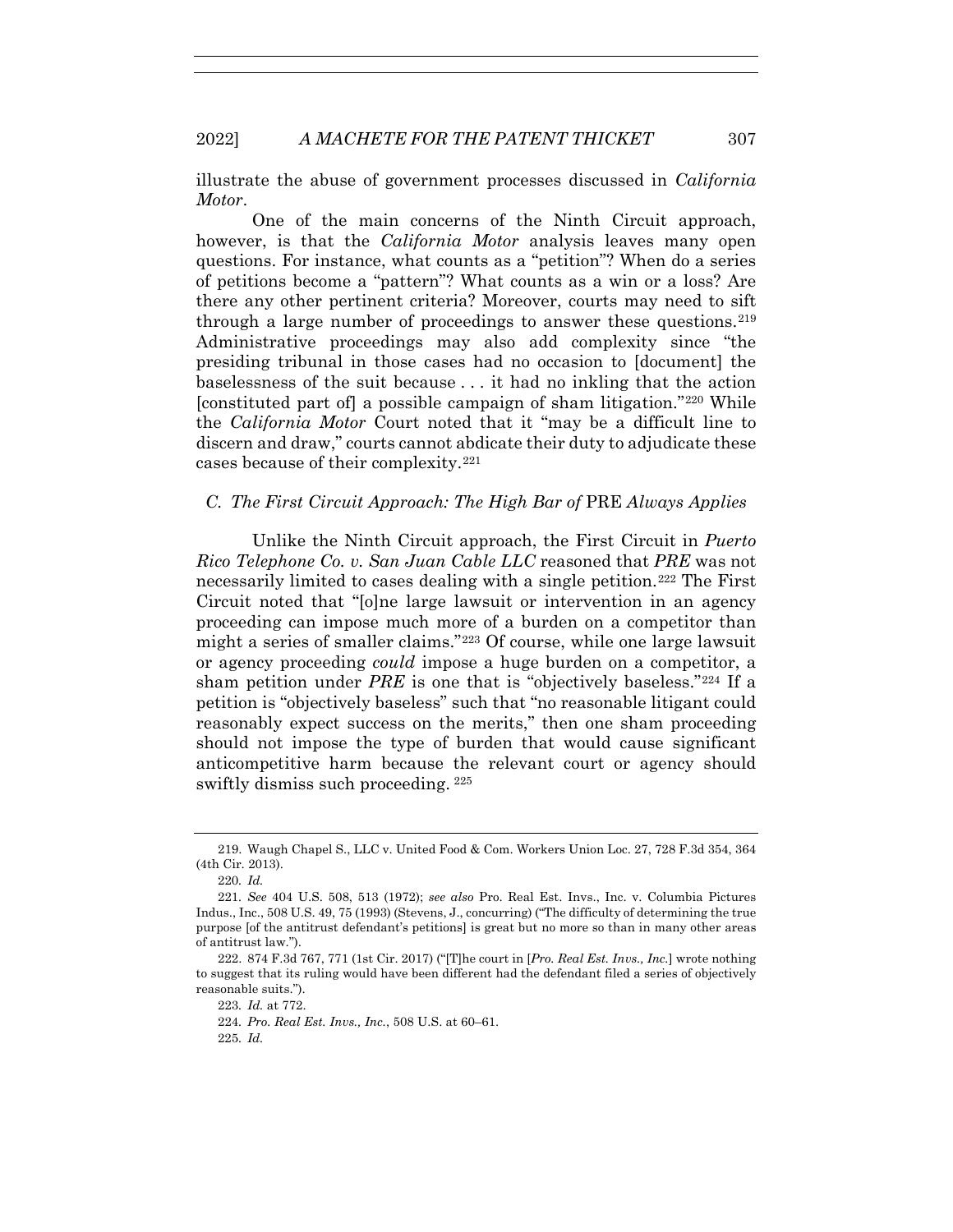*Puerto Rico Telephone* had another oddity that made it a unique and less generally applicable case. In *Puerto Rico Telephone*, the district court determined that each of the antitrust defendant's filings was objectively reasonable and that the antitrust plaintiff waived any challenge to those findings.226 Thus, the First Circuit confronted a case with a series of filings, all of which were objectively reasonable as a matter of law.227 The First Circuit concluded that if every filing in a large series of filings was objectively reasonable, then they failed to see "how a jury could reasonably conclude that the party was filing petitions 'regardless of the merits of the cases,'" as required by *California Motor*.228 Judge Barron's concurrence further noted that the majority opinion did not necessarily foreclose the approach taken by the other circuits because the majority opinion relied "on a more record-based, case-specific line of reasoning."229

Despite Judge Barron's concurrence, the Seventh Circuit, relying on *Puerto Rico Telephone*, explicitly rejected that *California Motor* "provides a separate rubric to use whenever a 'pattern' of sham filings is alleged."230 In *U.S. Futures Exchange, L.L.C. v. Board of Trade*, the Seventh Circuit began its analysis by noting that "[t]he sham exception is 'extraordinarily narrow.' "231 The Seventh Circuit noted that the *PRE* Court draws its two-part test directly from the language in *California Motor*: courts must "draw the 'difficult line' that *separates out* objectively reasonable claims from patterns of '*baseless*, repetitive claims' before finding a sham."232 *U.S. Futures Exchange* dealt with an alleged pattern of petitions in the *legislative* arena, however, not judicial or administrative proceedings.233 As the Seventh Circuit reasoned, legislative petitions may be subject to a higher standard than judicial petitions because " 'subjecting the same defendant to antitrust liability because it engaged in numerous unsuccessful attempts' to petition a legislative body 'would eviscerate the Petition Clause.' "234 The ability to petition representatives to enact legislation is necessary to the functioning of a representative democracy and forms the very

<sup>226</sup>*. P.R. Tel.*, 874 F.3d at 769–70.

<sup>227</sup>*. See id.*

<sup>228</sup>*. Id.* at 772 (quoting Cal. Motor Transp. Co. v. Trucking Unlimited, 404 U.S. 508, 512 (1972)).

<sup>229</sup>*. Id.* at 773 (Barron, J., concurring).

 <sup>230.</sup> U.S. Futures Exch., L.L.C. v. Bd. of Trade, 953 F.3d 955, 964 (7th Cir. 2020).

<sup>231</sup>*. Id.* at 963.

<sup>232</sup>*. Id.* at 964 (quoting *Cal. Motor*, 404 U.S. at 512).

<sup>233</sup>*. Id.* at 963.

<sup>234</sup>*. Id.* (quoting Kottle v. Nw. Kidney Ctrs., 146 F.3d 1056, 1061 (9th Cir. 1998)).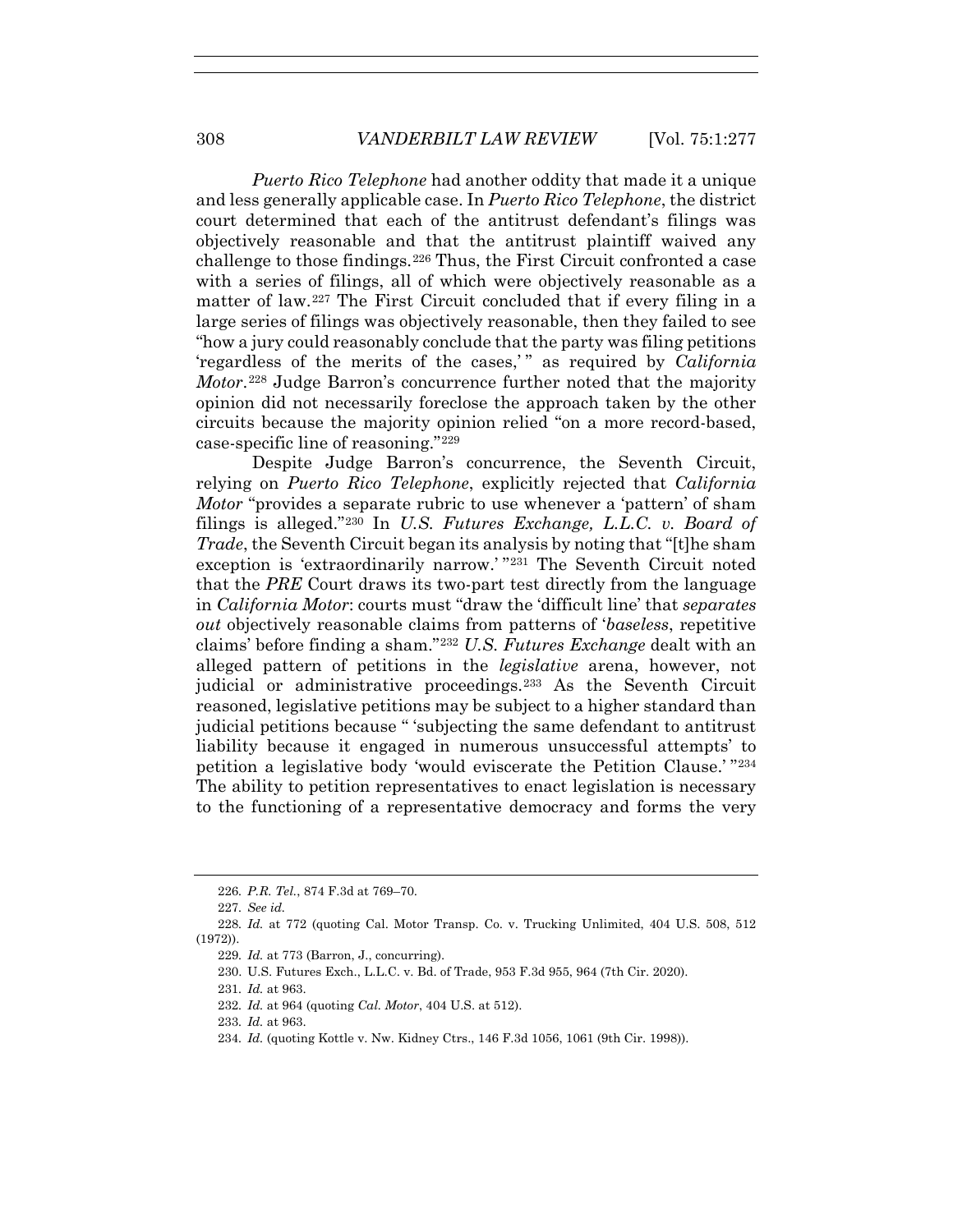foundation of the rights in the First Amendment's Petition Clause.235 In comparison, the right to use courts and administrative proceedings to hold others to account, while crucial, is necessarily more limited because the government has to balance the countervailing rights of both plaintiffs and defendants.

Neither the First nor Seventh Circuits addressed a case with similar facts to *California Motor*, *Posco*, or the cases analyzed by the other circuit courts. Both the First and Seventh Circuit opinions rejecting a separate sham analysis under *California Motor* for a pattern of petitions dealt with atypical situations. In the First Circuit, the antitrust plaintiff acquiesced to the district court's finding that all petitions in question were objectively reasonable.236 On the other hand, in the Seventh Circuit, the antitrust claim dealt with legislative petitions, not judicial or administrative petitions.237 In fact, no circuit court has required the *PRE* two-step test to be applied in a case that resembles the facts of *California Motor*.

Additionally, the Seventh Circuit's analysis contained two other flaws that hamper its effectiveness. First, the Seventh Circuit claimed that the First Circuit completely rejected the Ninth Circuit approach of looking for patterns of sham cases.<sup>238</sup> The First Circuit's decision, however, rested its conclusion on much narrower grounds, as discussed above.239 Second, *U.S. Futures Exchange* also dealt with a *single* proceeding, which meant that the *California Motor* analysis would never have been appropriate in that case. <sup>240</sup> Thus, the Seventh Circuit's rejection of the Ninth Circuit approach is arguably dicta.241 Taken together, these flaws undermine the persuasiveness of the Seventh Circuit's argument and the First Circuit approach.

<sup>235</sup>*. See id.* at 966 ("Proving sham petitioning in a legislative context like this is virtually impossible."); U.S. CONST. amend. I (guaranteeing citizens the right "to petition the Government for a redress of grievances"); *see also Cal. Motor*, 404 U.S. at 510 (explaining that in a representative democracy, "the whole concept of representation depends upon the ability of the people to make their wishes known to their representatives").

 <sup>236.</sup> P.R. Tel. Co. v. San Juan Cable LLC, 874 F.3d 767, 769–70 (1st Cir. 2017).

<sup>237</sup>*. U.S. Futures Exch.*, 953 F.3d at 963.

<sup>238</sup>*. See id.* at 964 (claiming that *Puerto Rico Telephone* rejected the notion of a separate rubric for a pattern of petitions).

<sup>239</sup>*. See supra* text accompanying notes 226–229 (discussing the limited reach of *Puerto Rico Telephone*'s holding).

<sup>240</sup>*. See U.S. Futures Exch.*, 953 F.3d at 965–66 ("This case . . . involves a single legislative proceeding within which Defendants made multiple efforts . . . regarding one overarching issue. . . . [M]ultiple filings, submissions, or other efforts [do not] transform one lawsuit or proceeding into many.").

<sup>241</sup>*. See id.*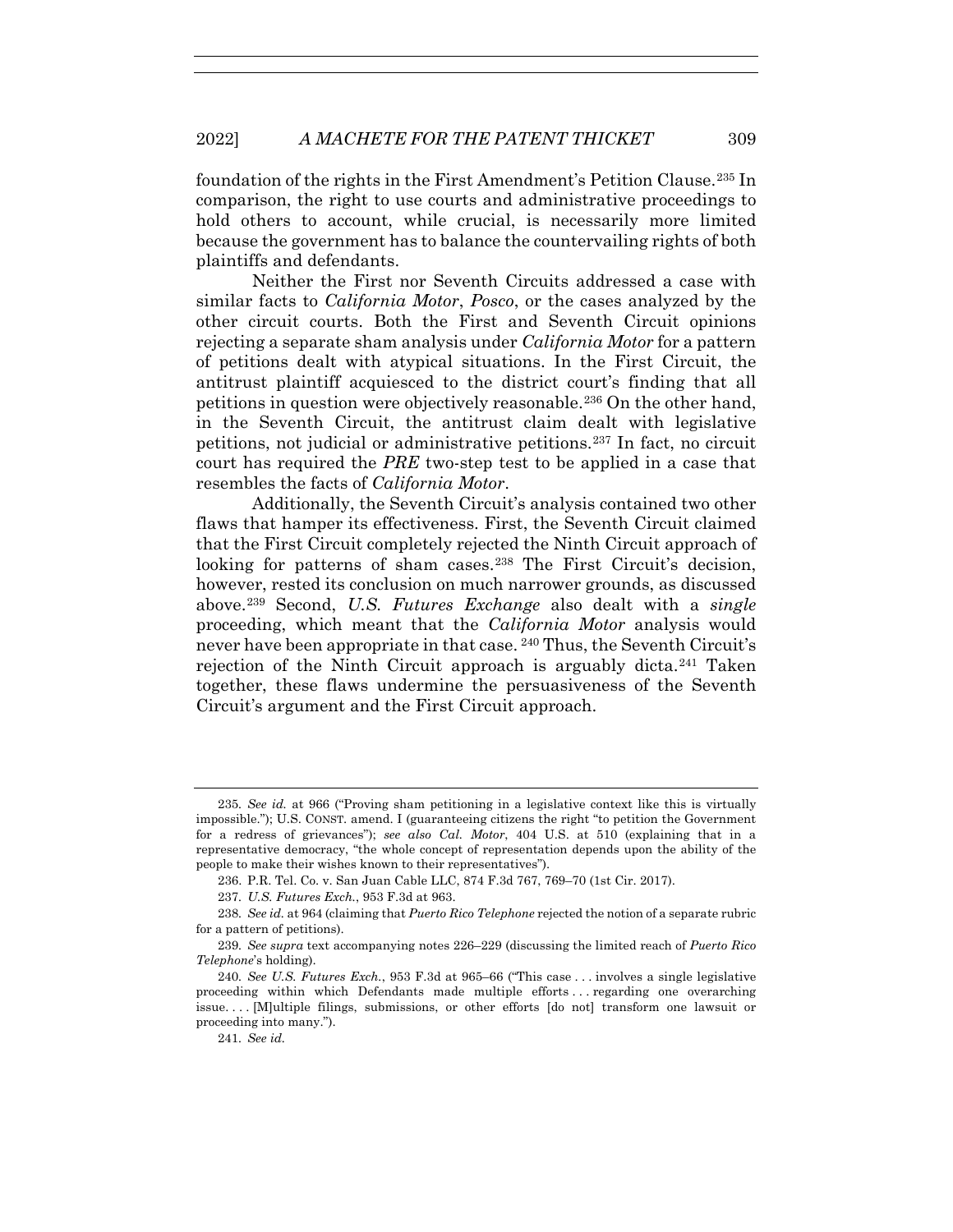## *D. Patent Thickets and the Sham Exception*

Patent thickets pose several unique obstacles for plaintiffs wishing to bring antitrust claims against patent holders under the sham exception. If courts follow the First Circuit approach of analyzing each petition in a vacuum, then patent holders could probably successfully invoke the *Noerr-Pennington* doctrine every time.<sup>242</sup> First, judicial economy would be implicated by the First Circuit approach to patent thickets. Antitrust plaintiffs would need to bring separate antitrust claims for each allegedly sham petition.243 *In re Humira*, decided by a district court in the Seventh Circuit, followed the First Circuit approach and demonstrates how problematic this approach might be.244 If antitrust plaintiffs challenged all 247 patent applications, eighteen IPRs, and nine patent infringement settlements, the court would have to consider 274 separate claims and analyze each independently under the *PRE* two-step test.245

Second, no one claim standing on its own would likely withstand antitrust scrutiny. For example, because patents restrict competition by design, using one patent, even if invalidly granted, would probably not be deemed as unduly hindering competition.246 Moreover, when only one patent is at issue, competitors could challenge the validity of such patent through IPR or litigation and actually prevail.247 Potential plaintiffs do not need antitrust claims to challenge one patent; only when a party aggregates an excessive number of patents do IPRs or litigation become too risky to pursue.<sup>248</sup> The cumulative effect of the patent thicket and aggressive patent infringement litigation effectively bars competitors from the use of governmental processes, such as IPRs and patent litigation, as *California Motor* warned.

<sup>242</sup>*. See supra* Section II.C (citing the Seventh Circuit's description of the sham litigation as "extraordinarily narrow").

<sup>243</sup>*. See supra* text accompanying notes 76, 80 (explaining how each patent must be invalidated separately even if they are derivative patents with minor differences stemming from one continuation application).

<sup>244</sup>*. See In re* Humira (Adalimumab) Antitrust Litig., 465 F. Supp. 3d 811, 830 (N.D. Ill. 2020).

<sup>245</sup>*. See id.* at 822, 824, 831 (detailing the petitions made by AbbVie in order to allegedly protect AbbVie's patent thicket for Humira).

<sup>246</sup>*. See* Carrier, *supra* note 46, at 768 ("[M]any acts undertaken by patentee monopolists or agreements between patentees and licensees restrict competition *by their very operation*.") (emphasis added).

<sup>247</sup>*. See supra* Section I.A.3-4 (explaining the benefits and drawbacks of challenging patents via IPRs or litigation).

<sup>248</sup>*. See supra* text accompanying notes 119–121 (describing the risks and financial outlay required to challenge a patent thicket through IPRs or litigation and providing the Humira patent thicket as a specific example).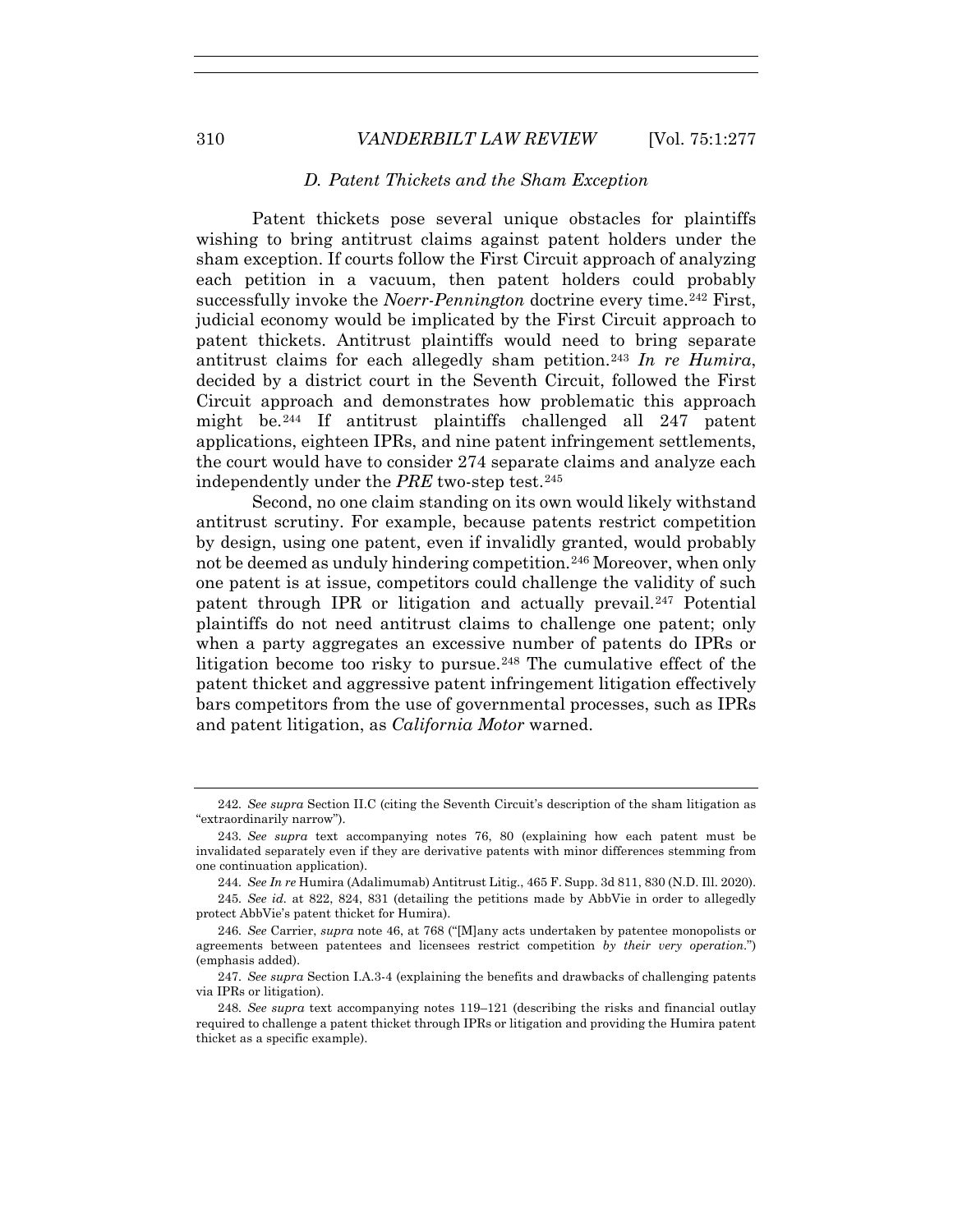AbbVie's patent strategy with Humira has shown how AbbVie has been able to effectively bar Humira's competitors from accessing governmental processes to challenge the patent thicket around Humira. Boehringer Ingelheim ("Boehringer"), one of the world's largest pharmaceutical companies, developed a Humira biosimilar called Cyltezo, which obtained FDA approval in  $2017.<sup>249</sup>$  In 2017 (after Humira's core patent on adalimumab had expired), AbbVie filed a lawsuit against Boehringer claiming seventy-four instances of patent infringement.250 Boehringer fought AbbVie in court for two years, but Boehringer eventually gave up and settled with AbbVie in May 2019.251 Boehringer was the ninth company to settle patent litigation with AbbVie over a Humira biosimilar.252 In discussing its decision to settle with AbbVie after protracted litigation, Boehringer cited "the inherent unpredictability of litigation" and "the substantial costs . . . and ongoing distraction to our business."253 Boehringer's settlement after two years of vigorously fighting AbbVie's patent thicket and the myriad other Humira biosimilar settlements illustrate how pharmaceutical competitors cannot, or will not, effectively fight patent thickets using available patent law tools.

Third, if the *PRE* Court's reasoning that "[a] winning lawsuit is by definition [objectively reasonable]" is extended to patent applications, then the sham exception could be eviscerated with respect to patents altogether.254 Courts could reason that any patent application that resulted in a granted patent is objectively reasonable by virtue of the PTO's grant.255 This would mean that most patent applications (and all patent thickets) would by default have *Noerr-Pennington* antitrust immunity.256

<sup>249</sup>*. AbbVie and Boehringer Ingelheim Settle Over Biosimilar Adalimumab*, AJMC CTR. FOR BIOSIMILARS, https://www.centerforbiosimilars.com/view/abbvie-and-boehringer-ingelheim-settleover-biosimilar-adalimumab (last visited Oct. 3, 2021) [https://perma.cc/W434-UPQH].

 <sup>250.</sup> Mukherjee, *supra* note 4.

 <sup>251.</sup> Colin Kellaher, *AbbVie, Boehringer Settle U.S. Patent Dispute over Drug Humira*, WALL ST. J. (May 14, 2019, 12:24 P.M.), https://www.wsj.com/articles/abbvie-boehringer-settle-u-spatent-dispute-over-drug-humira-

<sup>11557851079?</sup>st=l34q18a498j0ich&reflink=desktopwebshare\_permalink [https://perma.cc/X3H2- YN3T].

 <sup>252.</sup> Mukherjee, *supra* note 4.

<sup>253</sup>*. Id.*

 <sup>254.</sup> Pro. Real Est. Invs., Inc. v. Columbia Pictures Indus., Inc., 508 U.S. 49, 60 n.5 (1993).

 <sup>255.</sup> Even if the patents were later invalidated, the fact that the PTO granted the patents in the first place probably means that they don't clear *PRE*'s high bar of being "objectively baseless" such that no reasonable applicant would expect a patent to be granted. *See id.* (providing guidance on which petitions are considered objectively reasonable).

<sup>256</sup>*. See supra* text accompanying note 152.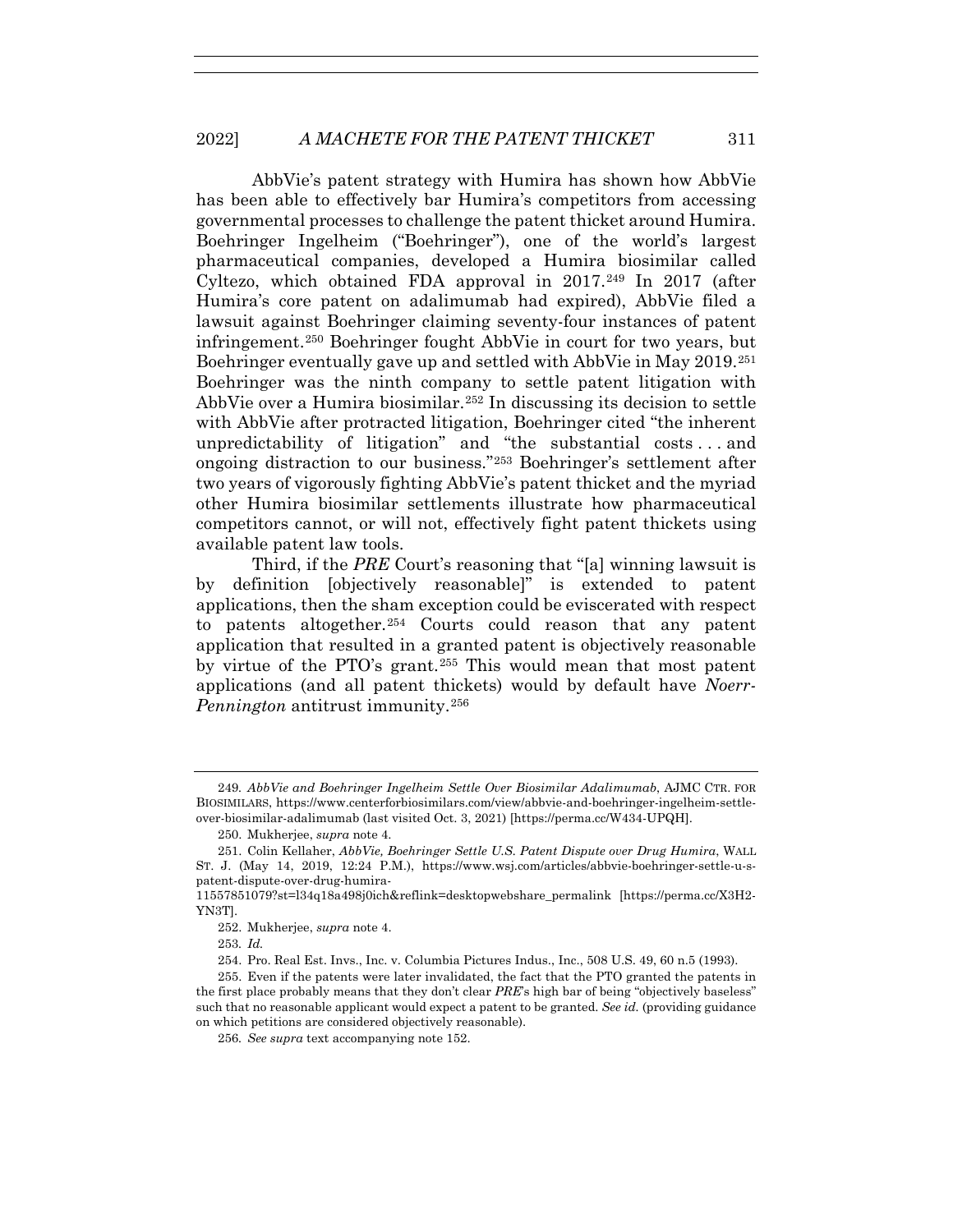The Ninth Circuit approach better addresses patent thicket concerns outlined above. One antitrust claim could cover the entire spectrum of alleged anticompetitive behavior, from patent applications to patent infringement settlements.<sup>257</sup> And because the court is analyzing a pattern of behavior for anticompetitive issues, the court can spend less time reviewing each petition individually. Moreover, the aggregation of the petitions can better show the anticompetitive nature of the actions than reviewing each petition individually. As discussed above, the Ninth Circuit approach still contains an objective component (which the *PRE* Court argued was necessary to the sham exception analysis) in calculating the win-loss ratio of the petitions.258 Thus, patent thickets like those in *In re Humira* are better suited for analysis under the Ninth Circuit approach.

#### *E. Stare Decisis Considerations*

Finally, despite the reasoning of the First and Seventh Circuits, the Supreme Court did not expressly overrule *California Motor*'s precedent in *PRE*.259 The doctrine of stare decisis should be considered when discussing how to handle precedential cases like these. Stare decisis stands for the presumption that precedent should be followed unless the court has a compelling reason to overrule it.260 The Supreme Court has stated that "[i]f a precedent of this Court has direct application in a case, yet appears to rest on reasons rejected in some other line of decisions, the Court of Appeals should follow the case which *directly controls*, leaving to this Court the prerogative of overruling its own decisions."261 The *PRE* Court made multiple references to the *California Motor* decision, but never stated that it was overruling *California Motor* in whole or in part.262 Stare decisis for the sham exception requires lower courts to follow whichever Supreme Court decision more closely resembles the facts of the case at hand or "directly

<sup>257</sup>*. See, e.g.*, *In re* Humira (Adalimumab) Antitrust Litig., 465 F. Supp. 3d 811, 822, 824, 831 (N.D. Ill. 2020) (describing the antitrust plaintiff's allegations about AbbVie's various patent activities).

<sup>258</sup>*. See supra* text accompanying notes 189–190 (noting that requiring a "pattern" of sham petitions would provide multiple data points that can be objectively observed).

<sup>259</sup>*. Pro. Real Est. Invs., Inc.*, 508 U.S. at 56–58.

 <sup>260.</sup> Amy L. Padden, Note, *Overruling Decisions in the Supreme Court: The Role of a Decision's Vote, Age, and Subject Matter in the Application of Stare Decisis after* Payne v. Tennessee, 82 GEO. L.J. 1689, 1689 (1994).

 <sup>261.</sup> Rodriguez de Quijas v. Shearson/American Express, Inc., 490 U.S. 477, 484 (1989) (emphasis added).

<sup>262</sup>*. Pro. Real Est. Invs., Inc.*, 508 U.S. at 56–58.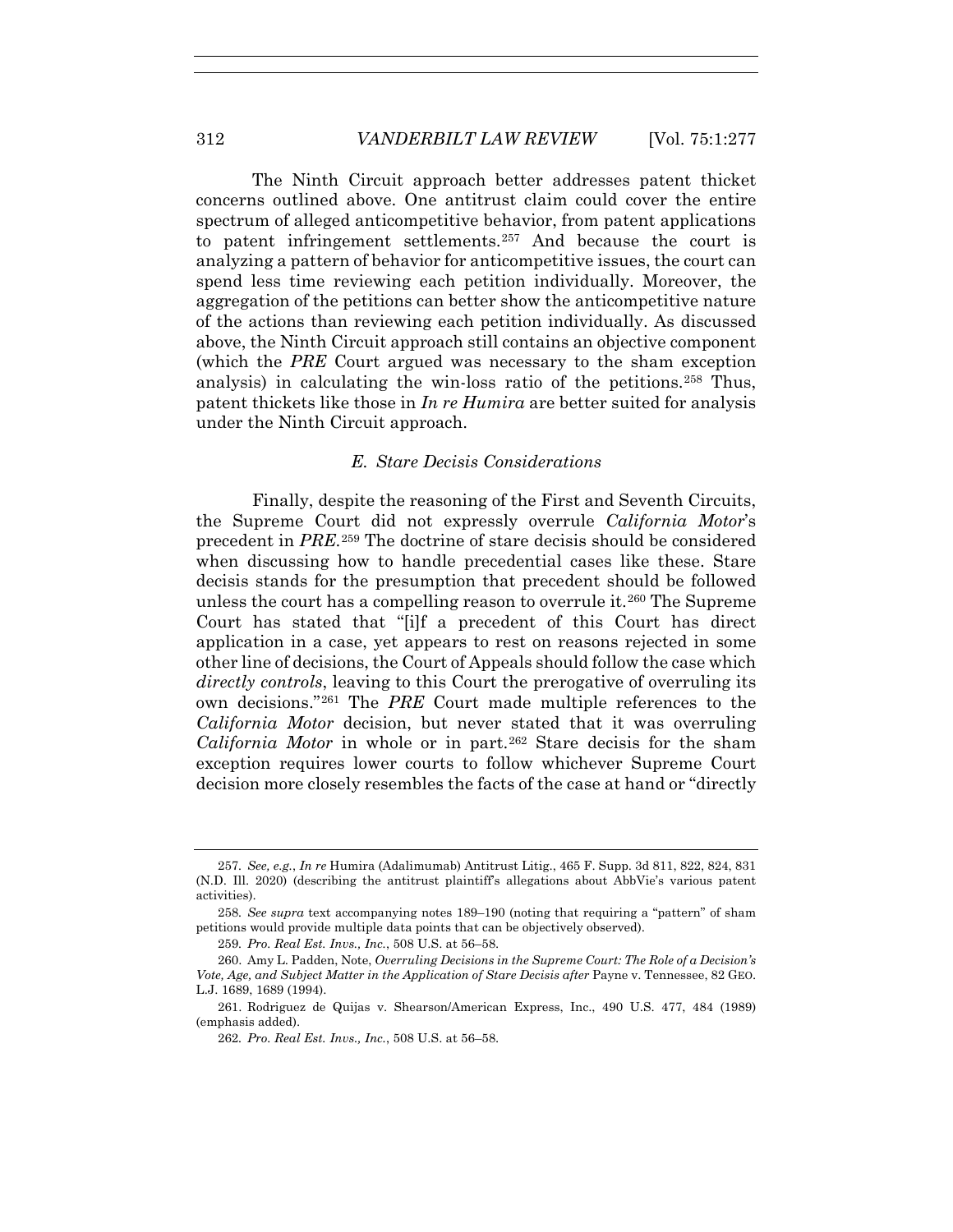controls."263 Thus, the lower courts should not assume that the test announced in *PRE* has replaced the *California Motor* analysis. The Ninth Circuit's bifurcated approach best respects the bedrock principle of stare decisis as articulated by the Supreme Court by allowing both the *California Motor* and *PRE* analyses to stand.

*Actavis* provides another stare decisis consideration. In *Actavis*, the Supreme Court specifically rejected granting antitrust immunity to patent owners who remained within the "scope of [their] patent."264 Yet, the *In re Humira* Court revived this rejected reasoning by holding that only one valid patent was needed to immunize AbbVie from antitrust scrutiny.265 To extend the logic of that opinion, AbbVie would thus be immunized from antitrust liability no matter how many illegitimate patents it obtained as long as Humira had one core valid patent at the center of the patent thicket. The anticompetitive harm allegedly perpetrated by AbbVie, however, did not stem from a single patent. <sup>266</sup> The accumulation of a host of patents caused the anticompetitive harm because competitors could not even discover if a valid patent did exist in the midst of the patent thicket. If pharmaceutical companies could obtain one valid patent to immunize a range of illegitimate and anticompetitive patents, *Actavis*'s rejection of antitrust immunity based on simply being a patent owner would be eviscerated.

Additionally, the First Circuit approach of applying the two-step *PRE* test to each individual patent proceeding in a vacuum makes it impossible for a challenger to prevail because patents have a presumption of validity, making them "objectively reasonable."267 Such an approach again conflicts with *Actavis* because patent owners would essentially be granted antitrust immunity by virtue of simply obtaining

<sup>263</sup>*. See Rodriguez de Quijas*, 490 U.S. at 484 (holding that lower courts must follow the Supreme Court precedent with the most similar facts and let the Supreme Court overrule its own decisions expressly).

 <sup>264.</sup> FTC v. Actavis, Inc., 570 U.S. 136, 141 (2013) (rejecting the Eleventh Circuit's holding that reverse payment settlements were "immune from antitrust attack so long as its anticompetitive effects fall within the scope of the exclusionary potential of the patent").

<sup>265</sup>*. See In re* Humira (Adalimumab) Antitrust Litig., 465 F. Supp. 3d 811, 844 (N.D. Ill. 2020) ("[I]t only takes one valid, infringed patent to render all the rest—whether invalid, infringed, or not—irrelevant for purposes of cause-in-fact analysis.").

<sup>266</sup>*.* For instance, if AbbVie only had one or two valid patents on Humira and no patent thicket, AbbVie's competitors could theoretically figure out how to "patent around" AbbVie's valid patents and, thus, bring a competing drug into the market earlier. Alternately, if Humira had fewer patents, then competitors could better analyze which patents were ripe for attack and could better bear the risk of attempting to invalidate those patents.

<sup>267</sup>*. See Pro. Real Est. Invs., Inc.*, 508 U.S. at 60–61 (noting that the first step in the *PRE* test requires the antitrust plaintiff "to disprove the challenged lawsuit's *legal* viability" before moving on to the rest of the test).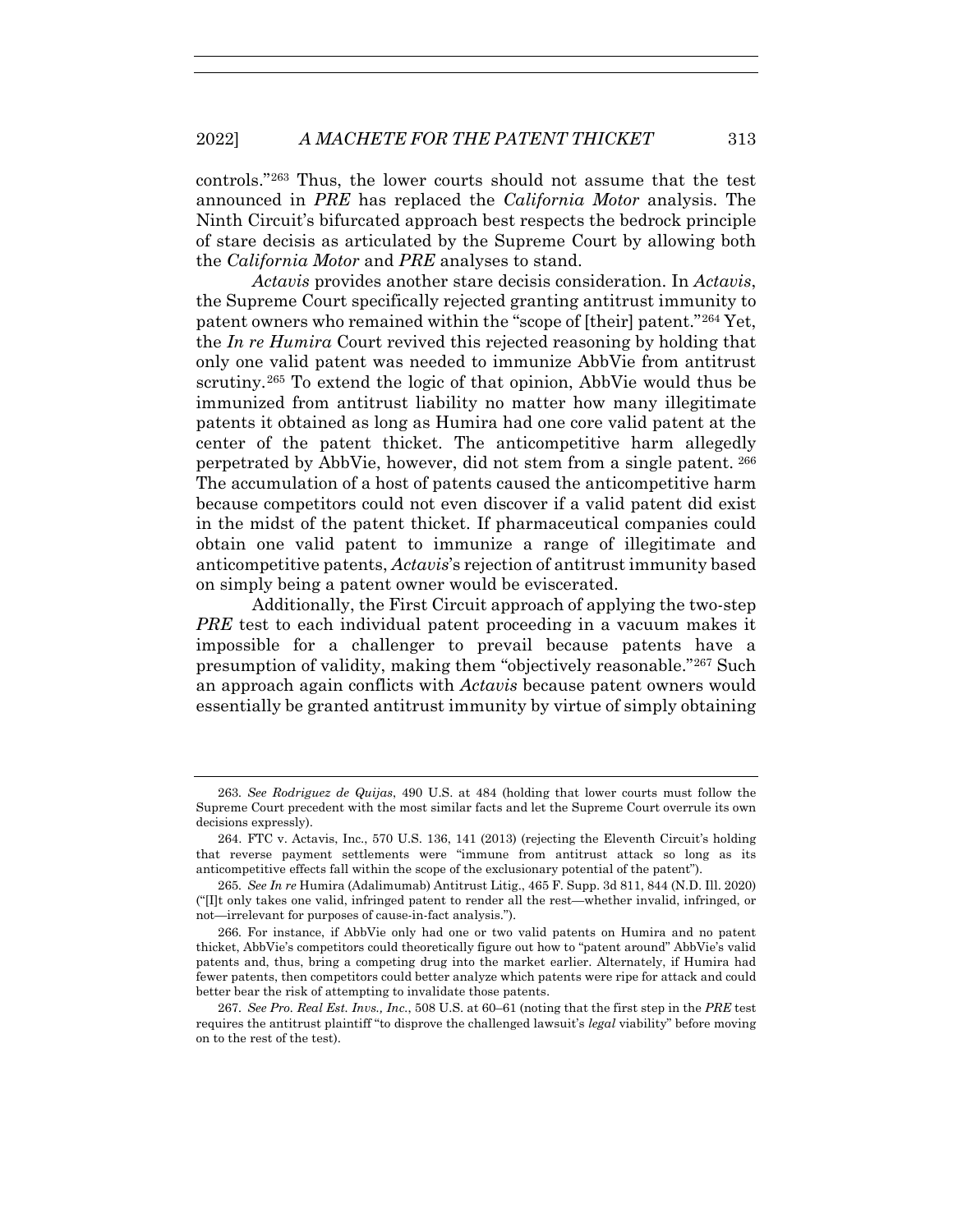a patent.268 In *Actavis* and its rejection of scope-of-the-patent antitrust immunity, the Court explicitly opened the door for possible antitrust scrutiny of patent proceedings.<sup>269</sup> Thus, the Ninth Circuit approach better adheres to *Actavis* because that inquiry acknowledges that some of the patent proceedings could have merit but still allows for some antitrust scrutiny.270

# III. A FRAMEWORK FOR ANALYZING PATENT PROCEEDINGS UNDER THE *CALIFORNIA MOTOR* PATTERN ANALYSIS

This Note proposes adopting a modified version of the bifurcated approach to the sham exception used by the majority of circuits. Section A proposes some general updates to the *California Motor* pattern analysis to ensure consistency of analysis in the lower courts. Section B provides a framework to analyze patent law-specific proceedings under the *California Motor* pattern analysis. This will provide specific guidance for plaintiffs seeking to challenge pharmaceutical patent thickets and other common tactics of the pharmaceutical industry under the sham exception. Finally, Section C discusses the implications of and counterarguments to this solution.

The main benefit of this solution is that it provides a viable alternative to attacking patent thickets outside of patent law, which has proved incapable of addressing the patent thicket problem. With the sham exception, challengers can attack the entire patent thicket at once instead of making piecemeal hacks at each patent through IPRs or expensive, lengthy litigation. This is because the sham exception analysis under *California Motor* focuses on the overall pattern of anticompetitive behavior. Using the sham exception to attack pharmaceutical patent thickets, if successful, would disincentivize pharmaceutical companies from creating these thickets in the first place to avoid potential antitrust liability. Reduced patent thickets would also lower burdens on the PTO, allow generics and biosimilars to enter the market sooner, and reduce drug prices for consumers, due to the increased market competition.

<sup>268</sup>*. See* 570 U.S. at 141 (rejecting antitrust law immunity when a patent owner's actions fell within the scope of the patent).

<sup>269</sup>*. See id.* (holding that reverse payment settlements made by patent owners can sometimes violate antitrust laws); USS-Posco Indus. v. Contra Costa Cnty. Bldg. & Constr. Trades Council, 31 F.3d 800, 811 (9th Cir. 1994) ("The inquiry in such cases is prospective: Were the legal filings made, not out of a genuine interest in redressing grievances, but as part of a pattern or practice of successive filings undertaken essentially for purposes of harassment?").

<sup>270</sup>*. See supra* Section II.B (describing the Ninth Circuit approach of applying the *California Motor* sham analysis in cases where there was a pattern of filings made "without regard to the merits").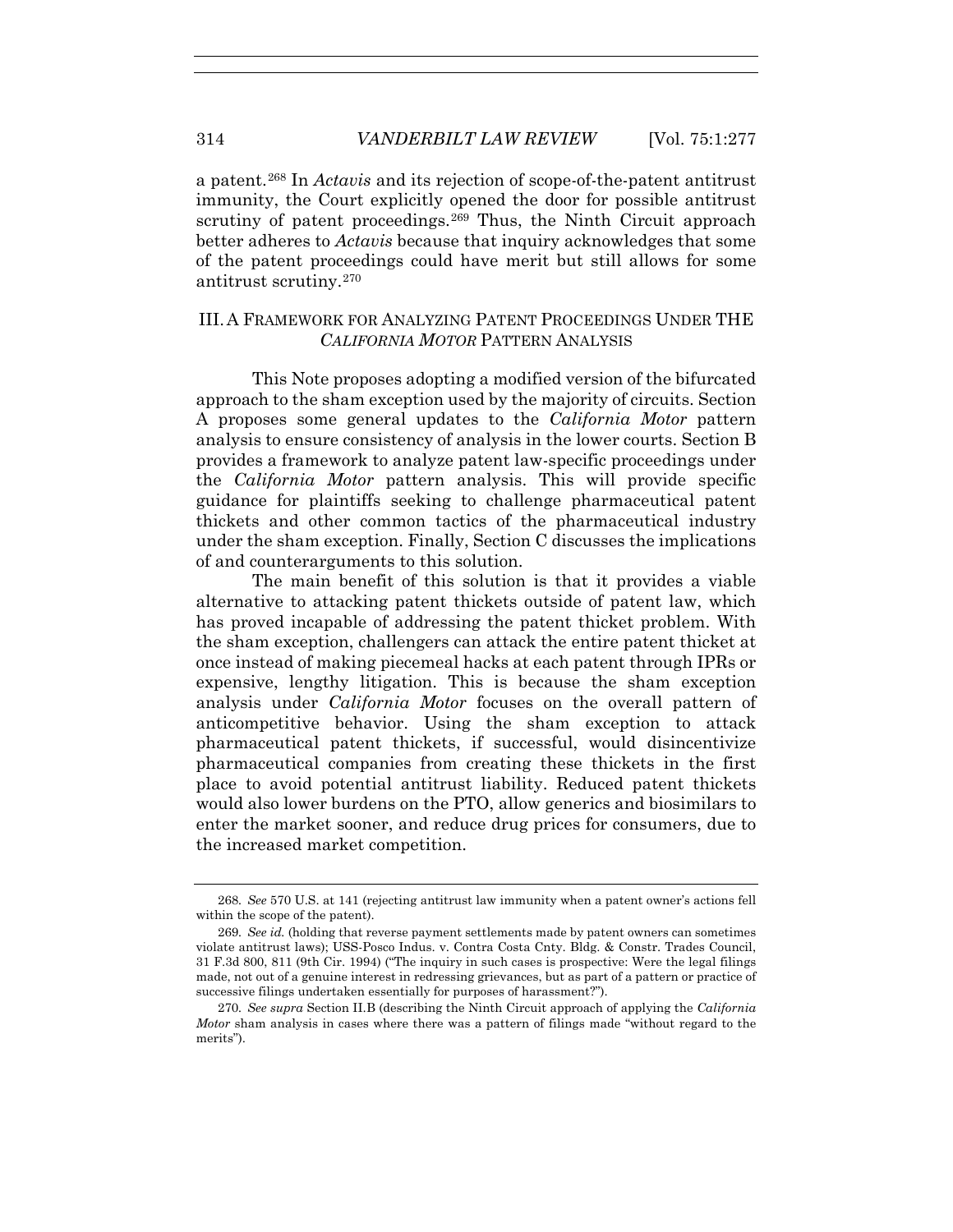#### *A. General Proposed Updates to the* California Motor *Pattern Analysis*

As noted above, this Note proposes a modified version of the Ninth Circuit's bifurcated approach to the sham exception analysis. First, if only a single petition is at question, then the *PRE* two-step test should be used to analyze the sham exception claim. If, however, a case involves multiple petitions, instead of going straight to *California Motor*, the court should determine whether the petitions constitute a "pattern." If the court determines that the multiple petitions constitute a pattern, then the court would proceed under *California Motor*'s sham exception analysis. On the other hand, if the court determines that the multiple petitions do not constitute a pattern, then the court would proceed to analyze the petitions under *PRE*'s more exacting standard.

When analyzing multiple petitions, one way courts can discover a pattern is to see if the petitions take a logical progression. Typically, if people study a section of a pattern, they can then predict the next steps in that pattern. Similarly, if the antitrust defendant's petitions follow a predictable path or illustrate progress towards a specific anticompetitive goal, then the petitions probably constitute a pattern. *Livingston Downs Racing Association v. Jefferson Downs Corp.* illustrates this point.271 In that case, the antitrust plaintiff attempted to open a rival racetrack for horse racing and betting operations; in order to do this, the antitrust plaintiff had to obtain licenses from the state racing commission and secure voter approval for the racetrack in a referendum election.272 The antitrust defendants wanted to deter the rival racetrack from becoming operational and followed a predictable course of action to stymie the antitrust plaintiff every step of the way: lobbying the racing commission to deny the antitrust plaintiff the required licenses; "campaigning against the new racetrack in the referendum election; filing lawsuits contesting the legitimacy of both the referendum election and the [antitrust plaintiff's licenses]; and intervening in the various lawsuits [the antitrust plaintiff] filed in an attempt to obtain [the required licenses]."273 The long delays caused by the antitrust defendants' lobbying and legal challenges eventually caused the antitrust plaintiff's financing to fall through, "scuttling their plans entirely."274 As can be seen here, the antitrust defendants

<sup>271</sup>*. See* 192 F. Supp. 2d 519 (M.D. La. 2001) (noting that repeated petitions in state courts, apparent temporizing, and overzealous pursuit of certain actions gave rise to the inference that the defendants were using the legal process as a weapon).

<sup>272</sup>*. Id.* at 522.

<sup>273</sup>*. Id.*

<sup>274</sup>*. Id.*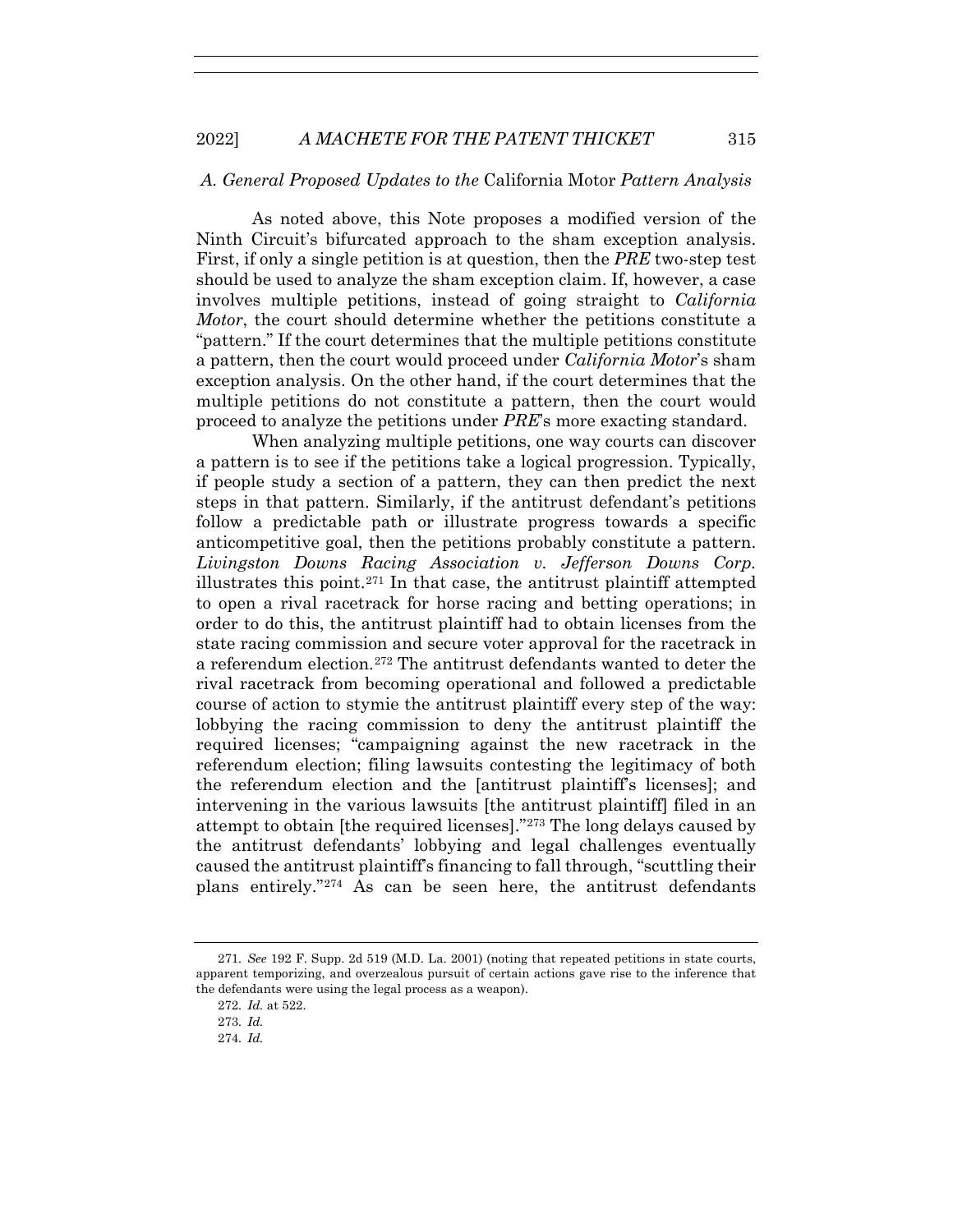followed a logical progression to challenge the rival racetrack's opening through every possible avenue, evidencing a pattern of petitions.

Finally, if the court determines that the multiple petitions in question constitute a pattern, the court should holistically examine the petitions, the parties' circumstances, and any bad faith indicators to determine whether the pattern constitutes a sham. A host of bad faith indicators could overcome minor successes, or a lack of bad faith indicators may require more serious successes to be deemed a sham. Other indicators like actual collateral harm suffered as a result of the antitrust defendant's petitions could also be a strong factor in determining that the actions should be deemed a sham.

# *B. Patent Law Considerations Under the* California Motor *Pattern Analysis*

The unique and complex nature of patent law and proceedings makes analysis under the *California Motor* framework difficult, particularly with respect to the threshold questions described above. This section provides guidance on how to analyze patent applications, IPRs, and reverse payment settlements in order to ensure consistent results under *California Motor*.

Patent applications pose an interesting issue under the *California Motor* pattern analysis. The term "patent applications" can include brand new patent applications as well as continuations, which tie back to previous patent applications.275 One could make an argument that continuations should be lumped together with the original application and all counted as one petition. But continuations result in a restarting of the patent prosecution process and a full reconsideration of the merits of the application by the government examiners.276 Thus, each continuation should be treated as a separate petition. This approach could also help to ease the burden on the PTO by encouraging inventors to file higher quality applications early on and discouraging them from filing multiple continuations on the same claims.277

Next, IPRs contain two major PTAB decisions that need to be analyzed: (1) the initial institution decision and (2) the final written decision about the patent's validity. The final written decision should

<sup>275</sup>*. See supra* Section I.A.1 (explaining the difference between new patent applications, continuation applications, and RCEs).

<sup>276</sup>*. See* Frakes & Wasserman, *supra* note 71, at 625 n.46 (explaining the consequences of filing either a continuation application or an RCE).

<sup>277</sup>*. See id.* at 616 (noting that PTO's backlog contained over 600,000 applications of which close to 40% were repeat filings).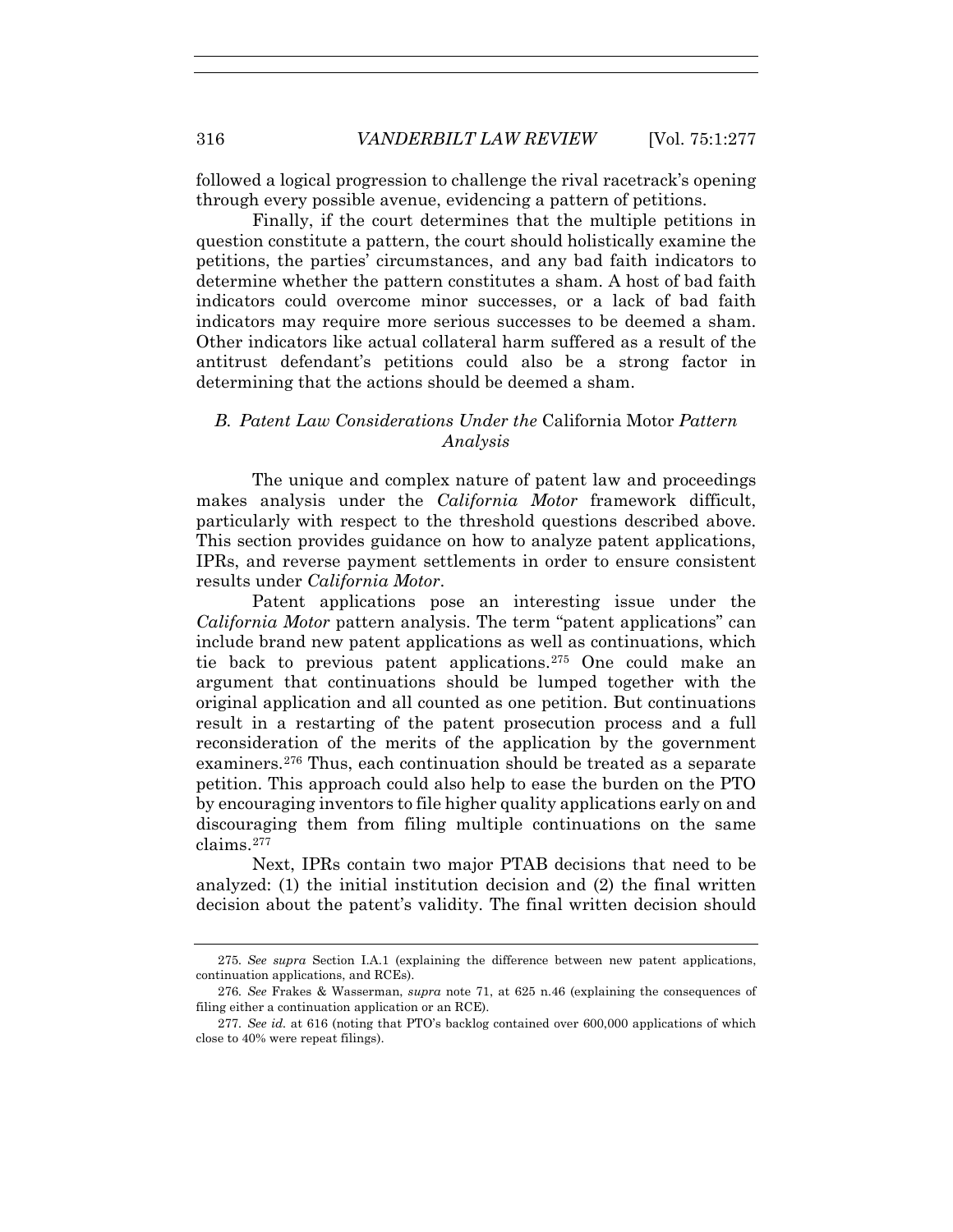count as a win or a loss because both parties have had a chance to argue their case, present evidence, and have a tribunal weigh the arguments before coming to a decision, which can be appealed.278 Further, an invalidity decision under an IPR has the same outcome as an invalidity decision in litigation—the patent is cancelled.279 On the other hand, this Note proposes that institution decisions should not be counted as a win or a loss for the reasons provided below.

While the institution decision can end the IPR proceeding, the institution decision is not the final word on a patent's validity. The patent can still be challenged in district court litigation on other grounds or even be the subject of an IPR by a totally new party.280 Moreover, before the PTAB institutes an IPR proceeding, the challenger, not the patent owner, has the burden of proof to establish "a reasonable likelihood that the [challenger] would prevail."281 Of course, patent owners also do not have the presumption of validity in IPRs that they have in litigation, but the thumb is still on the scale for the patent owners prior to institution.282 When *Posco* first established the win-loss ratio as a criterion under the *California Motor* analysis, the Ninth Circuit specified as part of its calculation that the wins were decisive because the plaintiff (i.e., the antitrust defendant) had the burden of proof and still won.283 Because patent owners do not bear the burden of proof before institution in IPRs, institution decisions should not be used in the win-loss ratio.

*In re Humira* provides an example of why using institution decisions in a calculation is problematic. Although the court in *In re Humira* held that *PRE* was the proper test, the court reasoned that AbbVie would have prevailed under *California Motor* too.284 The court used AbbVie's record in the IPRs as partial evidence for this proposition.285 Challengers filed eighteen total IPR petitions on various Humira patents.286 Of these, all five that made it past institution resulted in losses for AbbVie (the PTAB found three patents invalid and

<sup>278</sup>*. See supra* Section I.A.2 (describing IPR procedures).

 <sup>279.</sup> On the contrary, if a patent is found valid in a final written decision, then the petitioner is estopped from challenging the patent in court on any grounds that it could have raised in the IPR. Love et al., *supra* note 50, at 102.

<sup>280</sup>*. Id.*

 <sup>281.</sup> Dubis, *supra* note 87, at 116 (quoting 35 U.S.C. § 314(a)).

<sup>282.</sup> Cohen, *supra* note 43, at 15.

<sup>283.</sup> USS-Posco Indus. v. Contra Costa Cnty. Bldg. & Constr. Trades Council, AFL-CIO, 31 F.3d 800, 811 (9th Cir. 1994).

<sup>284</sup>*. See In re* Humira (Adalimumab) Antitrust Litig., 465 F. Supp. 3d 811, 830 (N.D. Ill. 2020) (reasoning that the claim of sham petitioning would not succeed in other circuits, including the Ninth Circuit, which uses the *California Motor* test).

<sup>285</sup>*. Id.* at 831.

<sup>286</sup>*. Id.*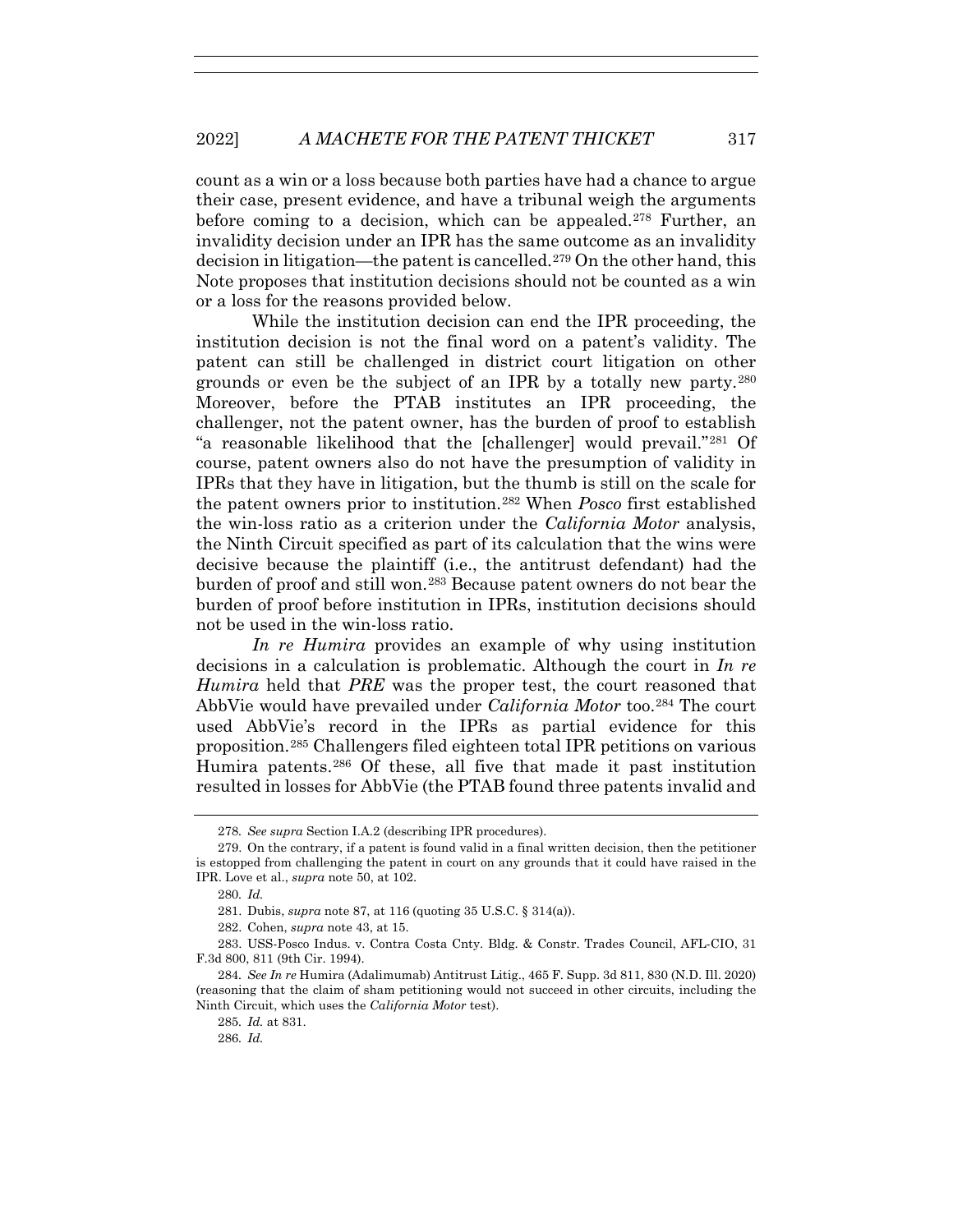AbbVie terminated the other two patents after institution).<sup>287</sup> The PTAB declined to institute the other thirteen petitions, which the court counted as wins for AbbVie.288 By the court's calculation, AbbVie won thirteen out of eighteen petitions, a success rate of 72.2%.289 Since AbbVie did not succeed even once on the merits of its patents during eighteen IPRs and all challenges that proceeded to a decision on the merits resulted in losses for AbbVie, immunizing AbbVie from antitrust liability on the basis of that record seems misguided at best.

Finally, although settlements normally count as wins for the antitrust defendant, this Note proposes that reverse payment settlement agreements should be counted as losses. In *Catch Curve, Inc. v. Venali, Inc.*, the court noted that patent owners usually seek injunctions, damages, license fees, or some combination thereof in patent litigation.290 Thus, when Catch Curve, as the patent owner, settled its suits and received license fees, these settlements counted as wins in the sham analysis because the patent owner received one of the outcomes that it was seeking through the litigation.291 Reverse payment settlements, of course, reverse the traditional flow of payments.<sup>292</sup> A patent owner launching patent infringement litigation against a challenger could have sought an injunction or license fees in court, but instead *pays a competitor* not to compete. This patent owner does not end up with a settlement in its favor but is ostensibly worse off than before it initiated the lawsuit. Counting such a settlement as a win is illogical. And if such settlements count as wins, pharmaceutical companies would have even greater incentives to game potential winloss scenarios by paying off all challengers in settlements.

Counting reverse payment settlements as losses would also follow the *Actavis* precedent. The Supreme Court noted the anticompetitive effects that reverse payment settlements could have in practice.293 The Court refused to create a per se rule making all reverse payment settlements unlawful, and this approach would similarly not rule out such settlements.294 Parties could still enter into such settlements, but each reverse payment settlement would increase their antitrust liability risk. This approach would encourage pharmaceutical companies not to enter into (or at least to limit) such agreements to

<sup>287</sup>*. Id.*

<sup>288</sup>*. Id.*

<sup>289</sup>*. Id.*

 <sup>290.</sup> No. CV 05-04820 (AJWx), 2008 WL 11334024, at \*8 (C.D. Cal. Nov. 3, 2008).

<sup>291</sup>*. Id.*

<sup>292</sup>*. See supra* Section I.A.3 (describing reverse payment settlement agreements).

 <sup>293.</sup> FTC v. Actavis, Inc., 570 U.S. 136, 153–54 (2013).

<sup>294</sup>*. Id.* at 158–59.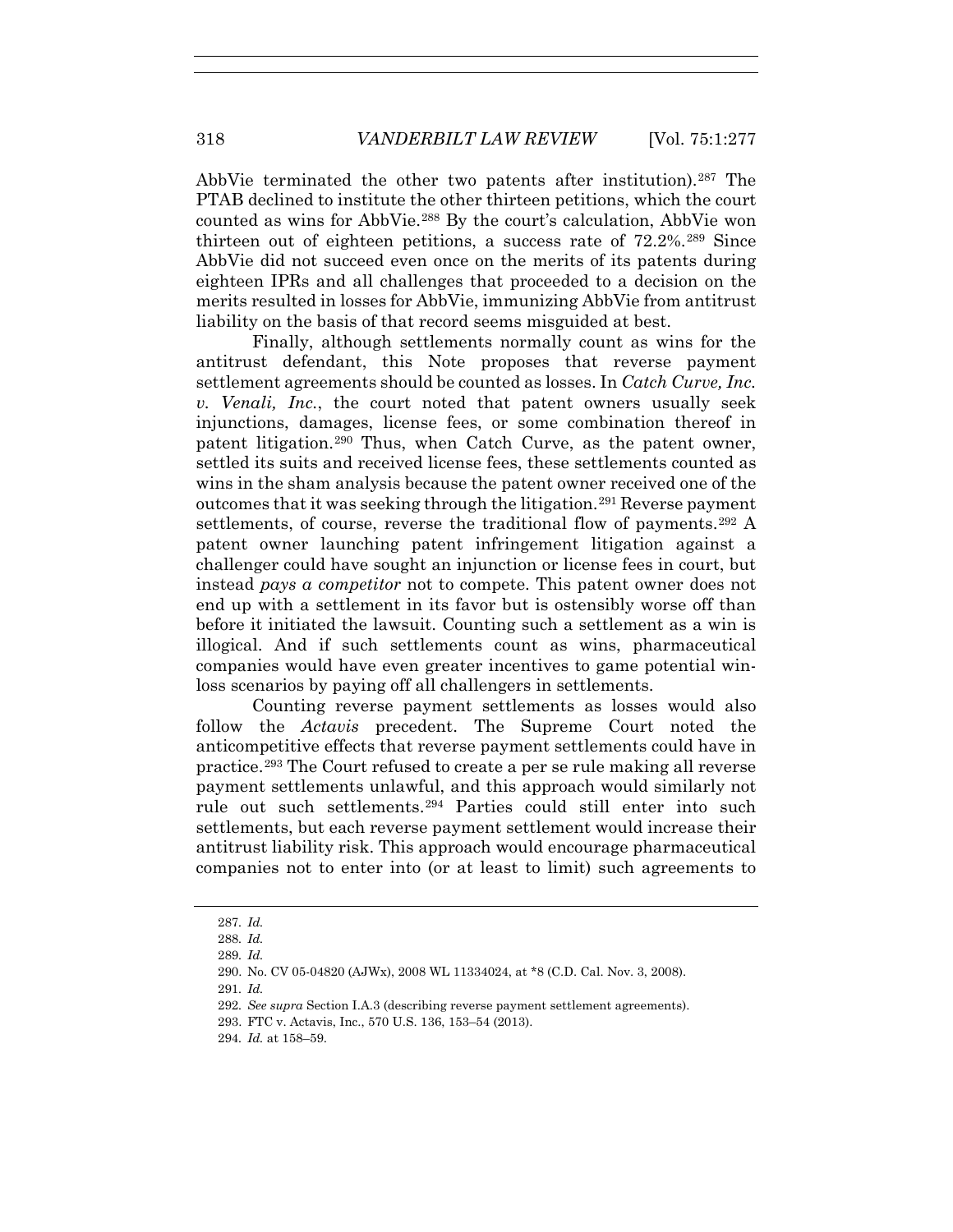avoid creating a record of losses to be used against them in potential *Noerr-Pennington* cases.

## *C. Implications and Counterarguments*

If AbbVie can brazenly exploit the patent law system with its Humira patent thicket, other pharmaceutical companies and industries may follow suit and create their own patent thickets.295 A proliferation of patent thickets would result in a reduction in innovation, higher costs to consumers, and a crushing burden on the PTO. Moreover, if companies realize that they have virtual immunity to antitrust laws because the sham exception is nearly impossible to invoke, their anticompetitive behavior will worsen.

Pharmaceutical companies argue that these patent law tactics are needed because biologic drugs cost hundreds of millions of dollars to develop, and they need to recoup these costs.296 Pharmaceutical companies, however, recoup their research and development costs in a myriad of ways through taxpayer funding. For instance, the U.S. government, through the National Institutes of Health ("NIH"), "play[s] a very major role in the early stages of almost every drug that gets developed and approved by the [FDA]."297 Government funded research contributed to the development of "all 210 new drugs approved by the U.S. Food and Drug Administration between 2010 and 2016."298 Yet, the government usually does not demand any ownership rights as a requirement for funding research, which leaves pharmaceutical companies to take the windfall.299

Taxpayers also help fund the development of new drugs through multiple tax incentives. The tax code provides tax credits for research and development, which includes credits available to all companies and

<sup>295</sup>*. See, e.g.*, J. Peter Paredes, *Written Description Requirement in Nanotechnology: Clearing a Patent Thicket?*, 88 J. PAT. & TRADEMARK OFF. SOC'Y 489, 490 (2006) (warning that a growing patent thicket in nanotechnology could delay the commercialization or development of nanotechnology); *see also* Silbersher, *supra* note 51 ("Other . . . pharmaceutical companies are surely watching [Boehringer's settlement with AbbVie]. It is now a no-brainer to follow AbbVie's patent plan . . . for Humira. Namely, if you're launching a biologic drug, cover it with as many patents as possible. . . . Pursue lots of overlapping patents with barely distinguishable inventions.").

<sup>296</sup>*. See supra* Section I.B (discussing the intricacies of biologic drug development).

 <sup>297.</sup> David E. Mitchell, Opinion, *Taxpayers Fund Research and Drug Companies Make a Fortune*, N.Y. TIMES (Mar. 24, 2021), https://www.nytimes.com/2021/03/24/opinion/coronavirusvaccine-cost-pfizer-moderna.html?smid=url-share [https://perma.cc/CZ94-SVGN].

<sup>298</sup>*. Id.*

<sup>299</sup>*. Id.*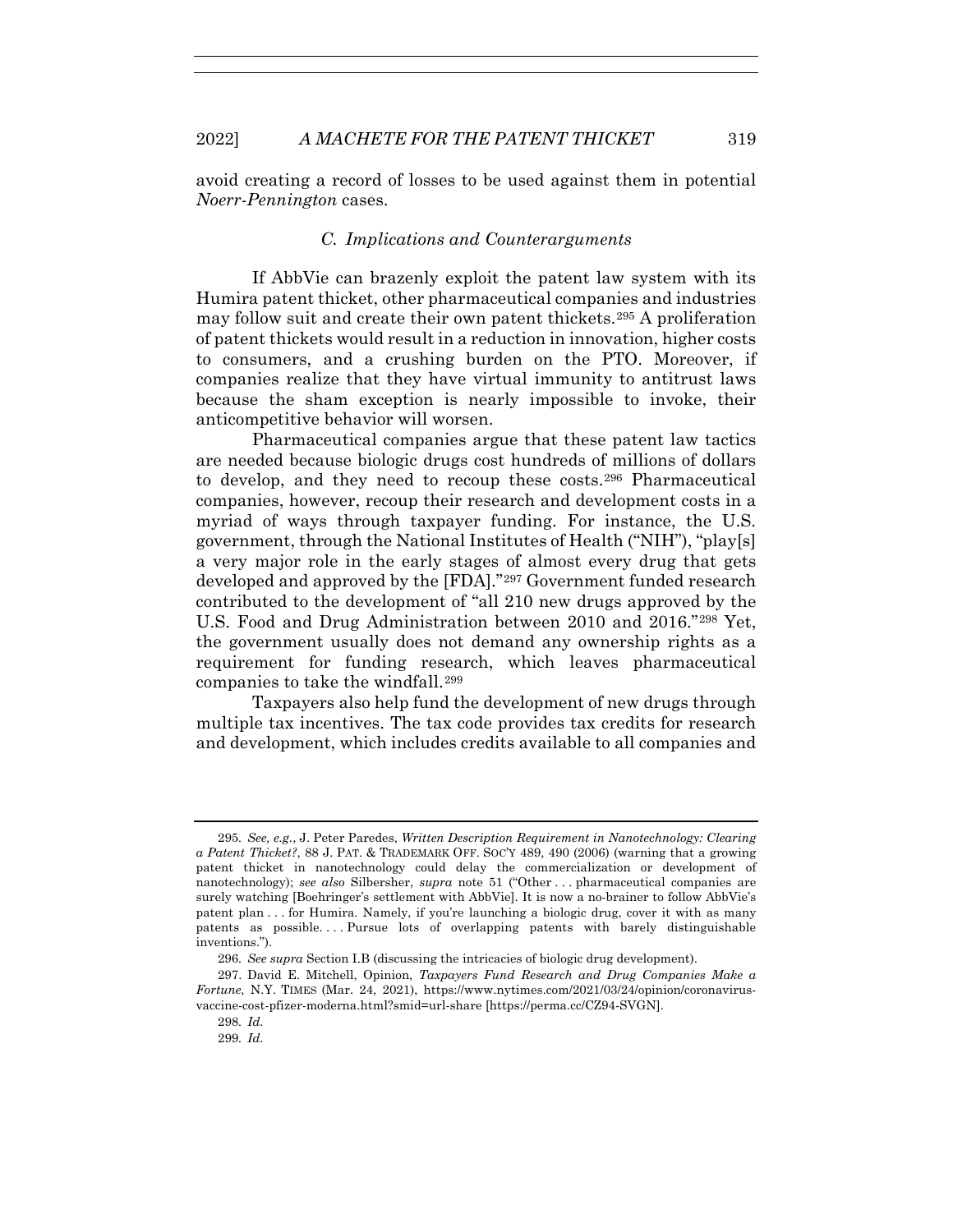credits specifically for pharmaceutical companies.300 For any research and development costs that pharmaceutical companies cannot recoup through tax credits, the tax code also allows companies to deduct research and development expenditures as business expenses.<sup>301</sup>

Taxpayers also subsidize the high costs of biologics through Medicare and Medicaid spending on these drugs. For example in 2016, Medicare and Medicaid paid a total of \$3.3 billion for Humira alone, which accounted for about 31% of Humira's total U.S. sales in that year.302 Medicare and Medicaid spending increases the demand for prescription drugs, which in turn encourages pharmaceutical companies to develop new drugs.303 Thus, Medicare and Medicaid spending helps subsidize pharmaceutical company profits (and indirectly fund new research and development) through its spending on prescription drugs.

Additionally, despite the various research and development support that large pharmaceutical companies receive and their astronomical drug prices, it is small pharmaceutical companies that are mostly responsible for new drug development.304 Small drug companies developed over 70% of the nearly three thousand drugs in phase III clinical trials.305 Perhaps more shocking, "[s]ince 2009, about one-third of the new drugs approved by the [FDA] have been developed by pharmaceutical firms with annual revenues of *less than \$100 million*."306 Meanwhile, large pharmaceutical companies like AbbVie only spend a fraction of their revenues from blockbuster drugs like Humira on research and development. Case in point: in 2018, AbbVie spent only \$5.1 billion on research and development, but earned \$19.9 billion in worldwide net revenues from Humira alone in the same year.307 Studies have also indicated that "[i]ncreases in pharmaceutical industry competition have been found to *increase* firms' R&D spending."<sup>308</sup> This implies that pharmaceutical companies' dire

 <sup>300.</sup> CONG. BUDGET OFF., RESEARCH AND DEVELOPMENT IN THE PHARMACEUTICAL INDUSTRY 20 (2021), https://www.cbo.gov/system/files/2021-04/57025-Rx-RnD.pdf [https://perma.cc/AH3A-6KMK].

<sup>301</sup>*. Id.*

 <sup>302.</sup> INITIATIVE FOR MEDICINES, ACCESS AND KNOWLEDGE, OVERPATENTED, OVERPRICED SPECIAL EDITION: HUMIRA 6 (2020), https://www.i-mak.org/wp-content/uploads/2020/10/imak.humira.report.3.final-REVISED-2020-10-06.pdf [https://perma.cc/4U5K-68AD].

 <sup>303.</sup> CONG. BUDGET OFF., *supra* note 300, at 2.

 <sup>304. &</sup>quot;Small" is a relative term here. The Congressional Budget Office defined small drug companies as "those with annual revenues of less than \$500 million." *Id.*

<sup>305</sup>*. Id.*

<sup>306</sup>*. Id.* (emphasis added).

 <sup>307.</sup> Mukherjee, *supra* note 4; AbbVie Inc., *supra* note 5, at 31.

 <sup>308.</sup> CONG. BUDGET OFF., *supra* note 300, at 4 (emphasis added).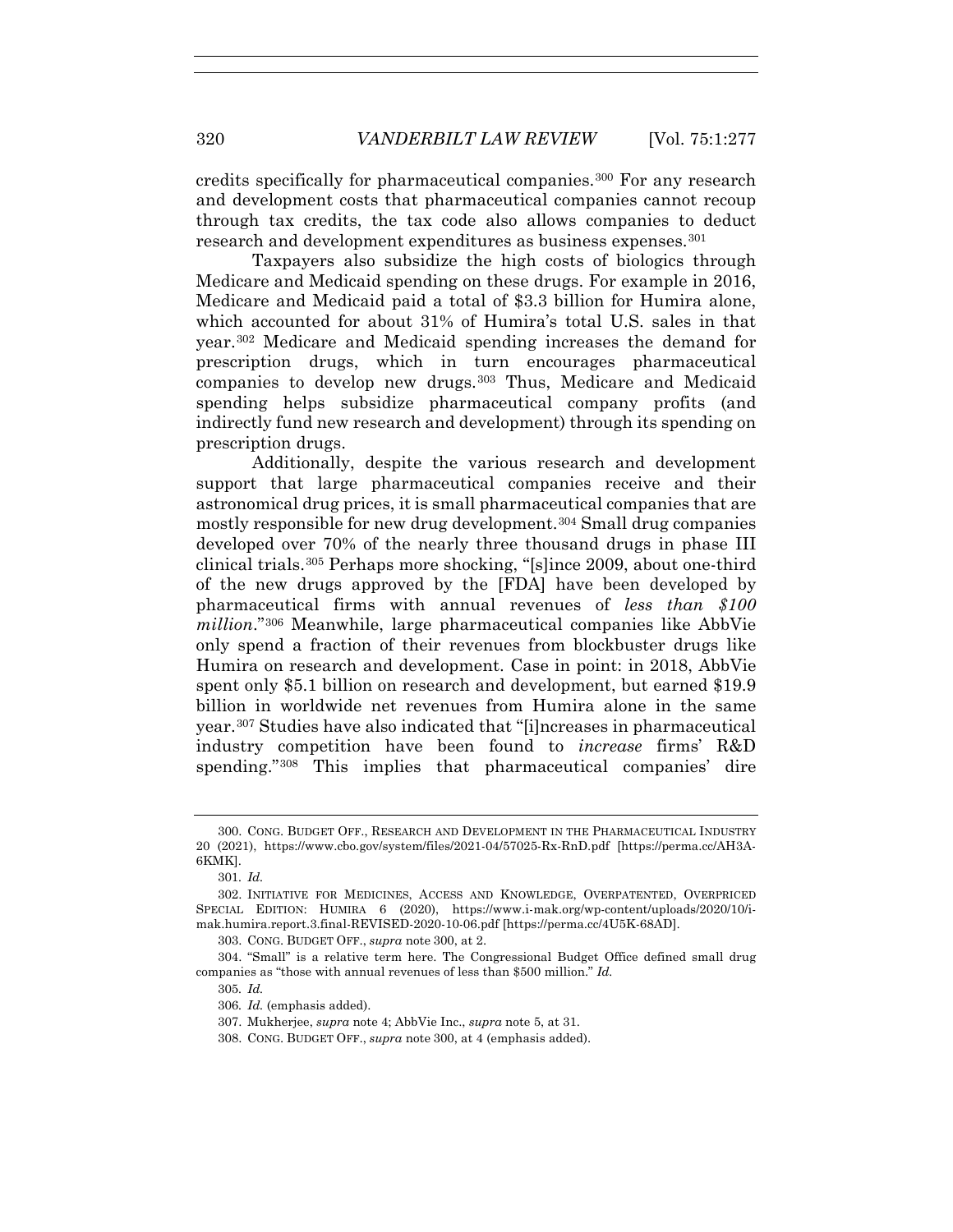warnings about the necessity of patent thickets to fund research may be overblown.

Pharmaceutical companies also argue that FDA approval requirements significantly cut into the effective life of patents, which means that without extending the patent terms, pharmaceutical companies' patent exclusivity may not last long enough to recoup their development costs.309 The answer to this problem is not, however, allowing the industry to create an end run around the patent system. If pharmaceutical companies can circumvent patent terms, then as rational actors, they will put most of their investments toward innovation in creating new patents and extending the patent terms for their existing pharmaceuticals rather than innovating new drugs. Why spend hundreds of millions of dollars developing a new biologic that may not pass clinical trials when pharmaceutical companies can focus on extending the exclusivity of an already approved and profitable drug? Indeed, AbbVie provides a prime example of this behavior with its Humira patents. AbbVie filed nearly 50% of its Humira patent applications from 2014 onwards—only two years or less before the original Humira patent expired.310 Allowing patent thickets to proliferate perverts patent law's normal innovation incentives to the public's detriment. Antitrust liability could ensure that pharmaceutical companies continue to innovate and create new drugs.

Finally, allowing the possibility for *Noerr-Pennington* immunity to be pierced in the case of abusive patent tactics will not ensure victory for antitrust plaintiffs against pharmaceutical companies.311 Successful invocation of the sham exception will allow antitrust plaintiffs the opportunity to develop their cases and move them beyond the motion to dismiss stage.312 Antitrust plaintiffs, however, still need to be able to prove their case, and this is no mean feat.313 The sham exception can

<sup>309</sup>*. See supra* note 64 and accompanying text (explaining how patent terms can be effectively shortened because the patent term starts running at the date of the application and not when the patent is issued or when the drugs are actually approved by the FDA).

 <sup>310.</sup> INITIATIVE FOR MEDICINES, ACCESS AND KNOWLEDGE, *supra* note 302, at 4.

<sup>311</sup>*. See* Pro. Real Est. Invs., Inc. v. Columbia Pictures Indus., Inc., 508 U.S. 49, 61 (1993) ("Proof of a sham merely deprives the defendant of immunity; it does not relieve the plaintiff of the obligation to establish all other elements of his claim.").

<sup>312</sup>*. E.g.*, *In re* Humira (Adalimumab) Antitrust Litig., 465 F. Supp. 3d 811, 853 (N.D. Ill. 2020) (granting defendants' 12(b)(6) motion to dismiss).

<sup>313</sup>*. See* Daniel E. Rauch, *Sherman's Missing "Supplement": Prosecutorial Capacity, Agency Incentives, and the False Dawn of Antitrust Federalism*, 68 CLEV. ST. L. REV. 172, 193 (2020) ("Antitrust prosecutions are famously resource-intensive, lasting years and costing substantial amounts of money."); William Kolasky, *Reinvigorating Antitrust Enforcement in the United States: A Proposal*, 22 ANTITRUST 85, 85 (2008) ("It has been more than fifteen years since the Supreme Court last decided an antitrust case in favor of a plaintiff. Over this fifteen-year period, plaintiffs have gone 0-for-16, with not a single plaintiff winning an antitrust case in the Supreme Court since the first George Bush was president.").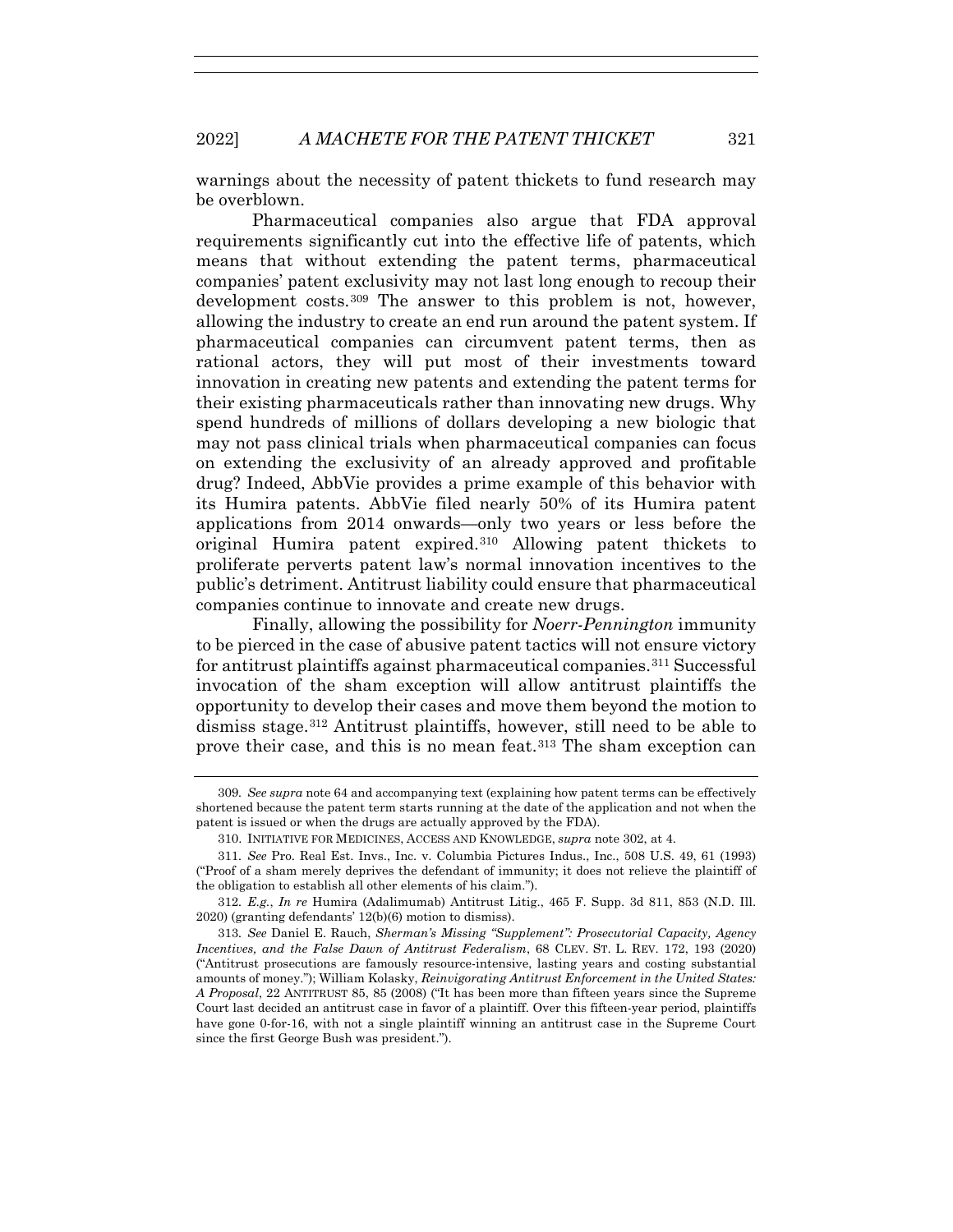make antitrust scrutiny of pharmaceutical patent thickets possible. Moreover, the specter of antitrust liability may be enough to incentivize pharmaceutical companies to change their ways without the intervention of litigation or legislation. Although at the time of writing, Congress has recently unveiled new legislation to combat the drug pricing problem, the passage, contents, and potential impact of such legislation on drug prices remains uncertain.314 Given that Congress has tried and failed to pass drug pricing legislation under both Republican and Democratic leadership, allowing pharmaceutical companies to face antitrust liability by piercing *Noerr-Pennington* immunity may still be the best hope for lower drug prices.<sup>315</sup>

#### **CONCLUSION**

What this technical discussion of the science of biologics, the ins and outs of patent law, and their intersection with antitrust law leaves out is the human cost of outrageous drug pricing. Biologics have amazing therapeutic potential because they often treat chronic, painful autoimmune diseases or cancer that may not be treatable with traditional small-molecule drugs. But consumers are often left to choose between relief from a crippling disease or paying the bills. One piece of testimony during a recent Congressional hearing on AbbVie's pricing practices for Humira underscores the stakes of this battle:

[Humira] costs more than my car payment. More than my business insurance. More than my food bill each month. But I made the decision to suck it up and pay because the drug worked. But after months of successful pain and symptom management on Humira, . . . AbbVie raised the price [and] [m]y new monthly payment was going to be almost \$1,100 a month. I simply could not afford it any longer. . . . It was already too expensive for me at \$750 per month. I couldn't afford the 40% price hike.  $316$ 

Pharmaceutical companies' exploitation of patent law to amass impenetrable patent thickets around a single drug like Humira to

<sup>314</sup>*.* Jonathan Weisman & Emily Cochrane*, Democrats Add Drug Cost Curbs to Social Policy Plan, Pushing for Vote*, N.Y. Times, https://www.nytimes.com/2021/11/02/us/politics/prescriptiondrug-prices-medicare.html?smid=url-share (last updated Nov. 6, 2021) [https://perma.cc/S9F2- HQG3] (describing the contents of the most recent version of the drug pricing bill unveiled in November 2021). Even if this legislation passes, the effect on drug pricing may be modest without other levers like antitrust liability pressuring pharmaceutical companies to reasonably price their products.

<sup>315</sup>*. See, e.g.*, Paige Winfield Cunningham, *The Health 202: Congress Failed to Pass a Drug Pricing Overhaul. So It Set Another Deadline.*, WASH. POST (Dec. 17, 2019), https://www.washingtonpost.com/news/powerpost/paloma/the-health-202/2019/12/17/the-health-202-congress-failed-to-pass-a-drug-pricing-overhaul-so-it-set-another-

deadline/5df7c57a88e0fa32a5140777/ [https://perma.cc/L79H-KJQC] (describing how Congress failed to pass major legislation to lower drug prices in 2019 but set another deadline in May 2020 to get the legislation passed).

<sup>316</sup>*.* DRUG PRICING INVESTIGATION, *supra* note 8, at 15–16.